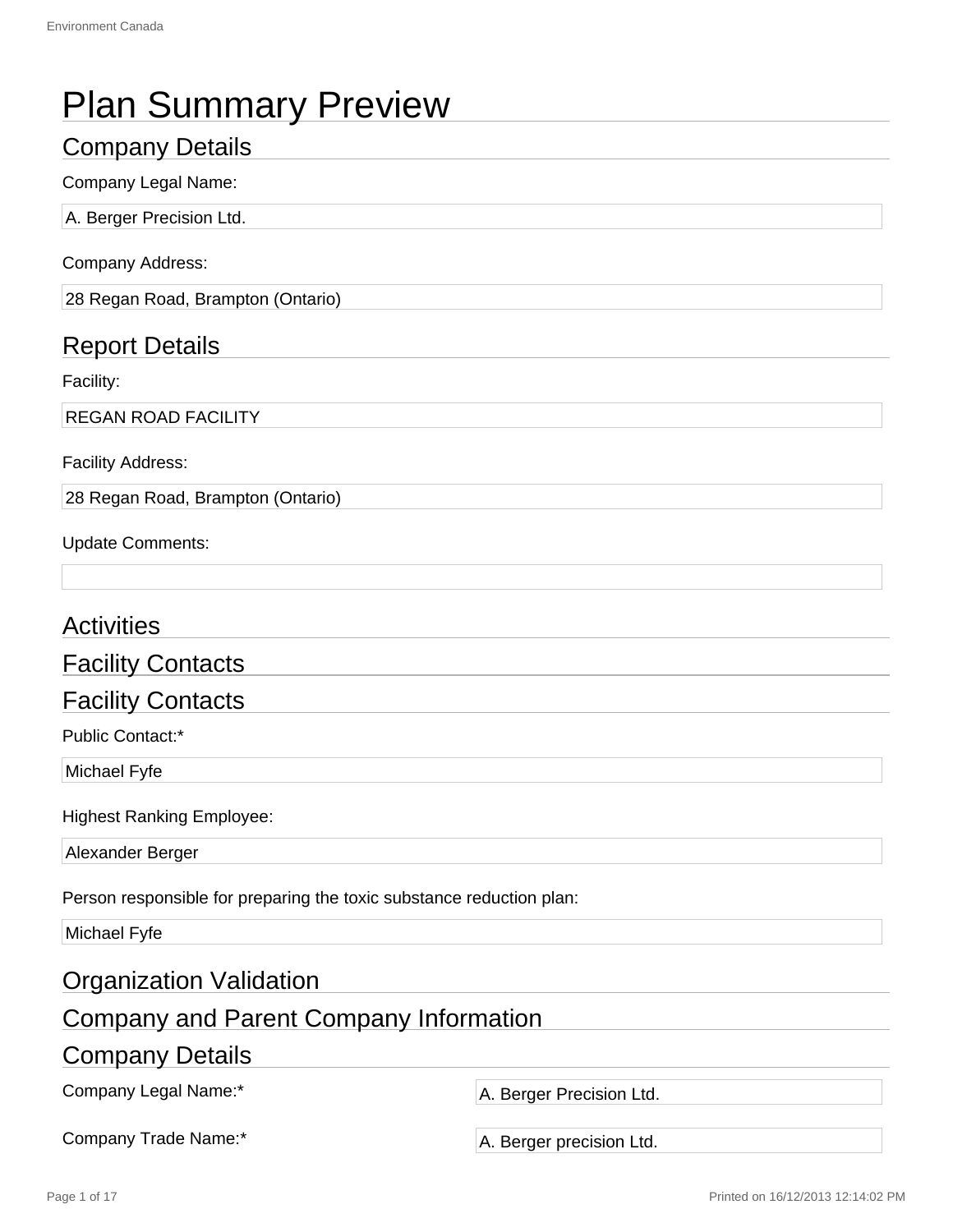| <b>Business Number:*</b>           | 100013374                  |
|------------------------------------|----------------------------|
| <b>Mailing Address</b>             |                            |
| Delivery Mode:                     | <b>Suburban Services</b>   |
| PO Box                             |                            |
| <b>Rural Route Number</b>          |                            |
| Address Line 1                     | 28 Regan Road              |
| City*                              | <b>Brampton</b>            |
| Province/Territory**               | Ontario                    |
| Postal Code:**                     | <b>L7A1A7</b>              |
| <b>Physical Address</b>            |                            |
| Address Line 1                     | 28 Regan Road              |
| City                               | <b>Brampton</b>            |
| Province/Territory                 | Ontario                    |
| <b>Postal Code</b>                 | <b>L7A1A7</b>              |
| <b>Additional Information</b>      |                            |
| <b>Land Survey Description</b>     |                            |
| National Topographical Description |                            |
| <b>Parent Companies</b>            |                            |
| <b>Facility Validation</b>         |                            |
| <b>Facility Information</b>        |                            |
| Facility:*                         | <b>REGAN ROAD FACILITY</b> |
| NAICS Id:*                         | 332720                     |
| NPRI Id:*                          | 0000010623                 |
| ON Reg 127/01 ld:                  | 9709                       |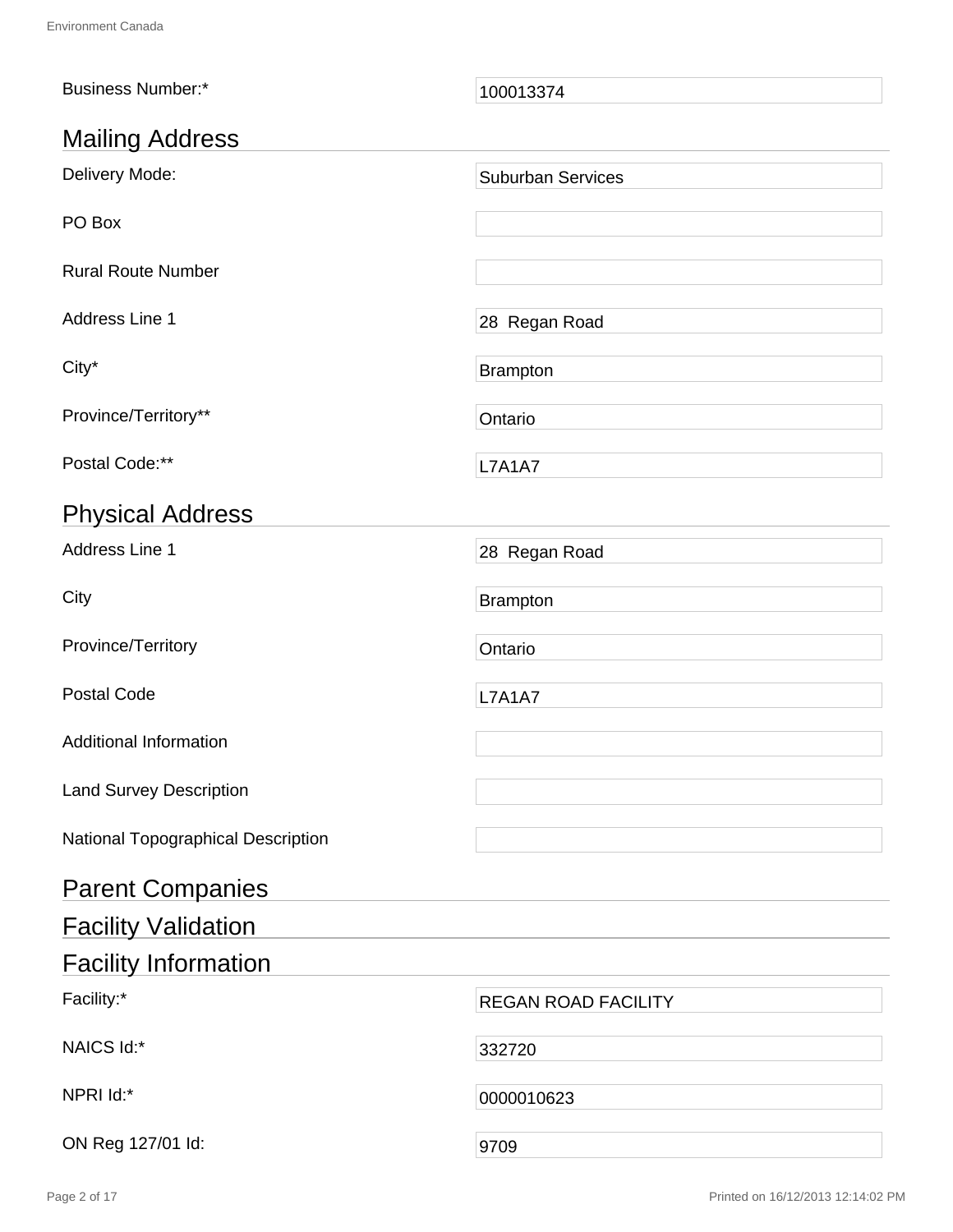# Mailing Address

| Delivery Mode:                     |                 |
|------------------------------------|-----------------|
| PO Box                             |                 |
| <b>Rural Route Number</b>          |                 |
| Address Line 1                     | 28 Regan Road   |
| City*                              | <b>Brampton</b> |
| Province/Territory**               | Ontario         |
| Postal Code:**                     | <b>L7A 1A7</b>  |
| <b>Physical Address</b>            |                 |
| Address Line 1                     | 28 Regan Road   |
| City                               | <b>Brampton</b> |
| Province/Territory                 | Ontario         |
| <b>Postal Code</b>                 | <b>L7A1A7</b>   |
| <b>Additional Information</b>      |                 |
| <b>Land Survey Description</b>     |                 |
| National Topographical Description |                 |
| <b>Geographical Address</b>        |                 |
| Latitude                           | 43.70360        |
| Longitude                          | -79.80630       |
| UTM Zone**                         | 17              |
| UTM Easting**                      | 596220          |
| UTM Northing**                     | 4839679         |
| <b>Contact Validation</b>          |                 |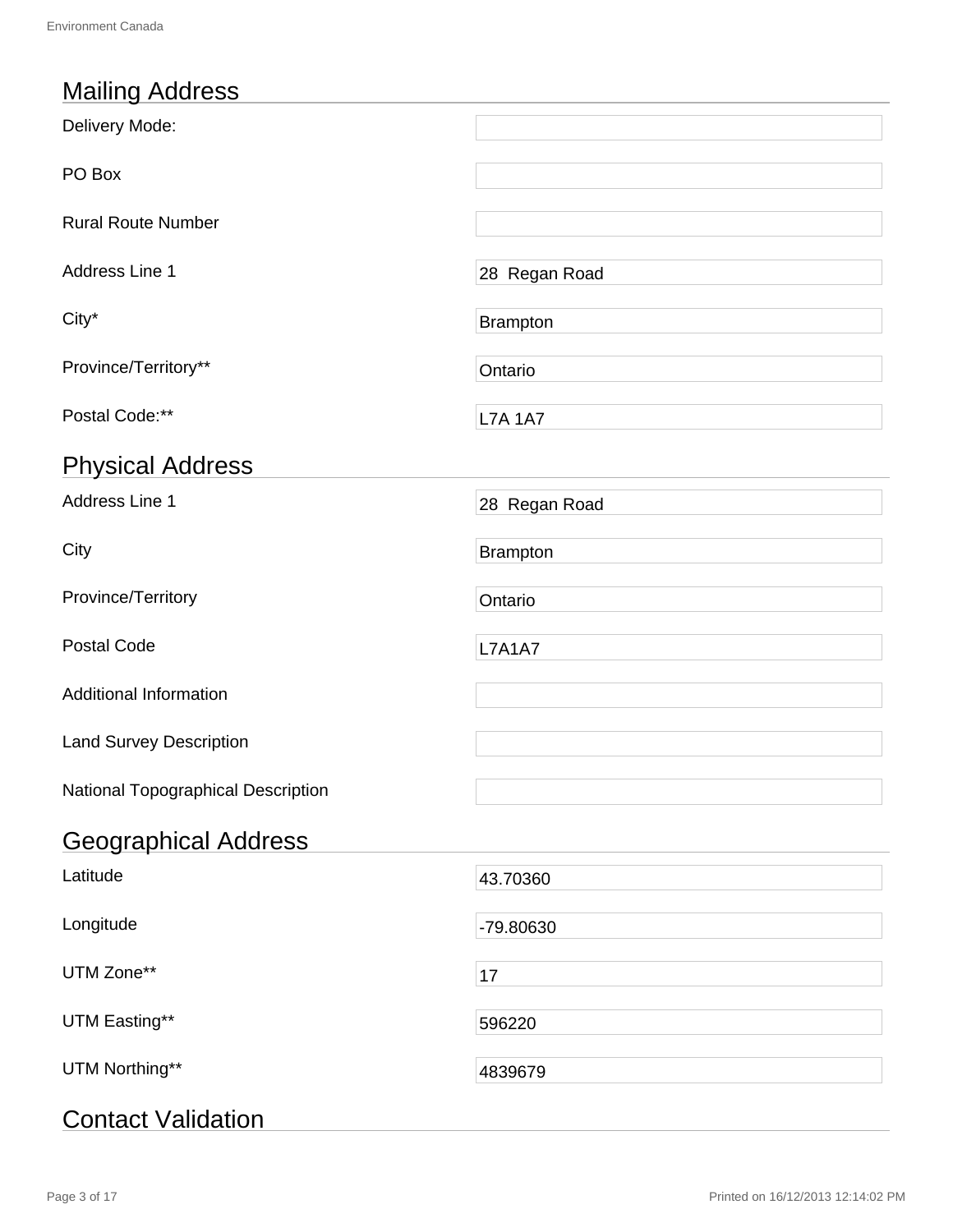| Contacts                         |                         |
|----------------------------------|-------------------------|
| <b>Public Contact:</b>           |                         |
| First Name:*                     | Michael                 |
| Last Name:*                      | Fyfe                    |
| Position:*                       | <b>EMR</b>              |
| Telephone:*                      | 9058404207              |
| Ext:                             | 2193                    |
| Fax:                             |                         |
| Email:*                          | mike.fyfe@aberger.com   |
| <b>Mailing Address</b>           |                         |
| Delivery Mode:                   | <b>General Delivery</b> |
| PO Box                           |                         |
| <b>Rural Route Number</b>        |                         |
| Address Line 1                   | 28 Regan rd             |
| City*                            | brampton                |
| Province/Territory**             | Ontario                 |
| Postal Code:**                   | <b>7a 1a7</b>           |
| <b>Highest Ranking Employee:</b> |                         |
| First Name:*                     | Alexander               |
| Last Name:*                      | <b>Berger</b>           |
| Position:*                       | President               |
| Telephone:*                      | 9058404207              |
| Ext:                             | 8000                    |

Fax: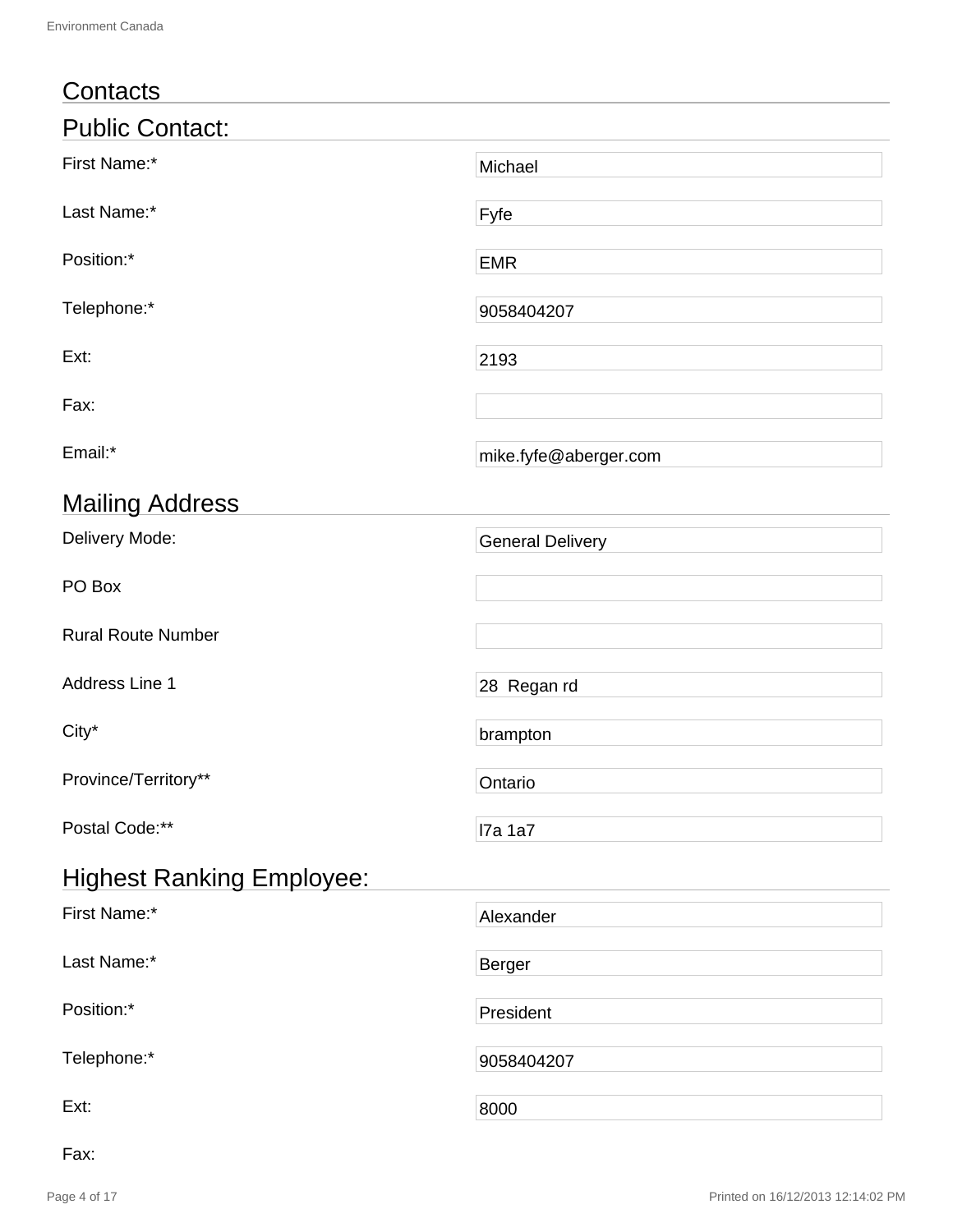| Email:*                   | alexander.berger@aberger.com |
|---------------------------|------------------------------|
| <b>Mailing Address</b>    |                              |
| Delivery Mode:            | <b>Suburban Services</b>     |
| PO Box                    |                              |
| <b>Rural Route Number</b> |                              |
| Address Line 1            | 28 Regan Road                |
| City*                     | Brampton                     |
| Province/Territory**      | Ontario                      |
| Postal Code:**            | <b>L7A1A7</b>                |

# Person responsible for the Toxic Substance Reduction Plan preparation:

| First Name:*              | Michael                 |
|---------------------------|-------------------------|
| Last Name:*               | Fyfe                    |
| Position:*                | <b>EMR</b>              |
| Telephone:*               | 9058404207              |
| Ext:                      | 2193                    |
| Fax:                      |                         |
| Email:*                   | mike.fyfe@aberger.com   |
| <b>Mailing Address</b>    |                         |
| Delivery Mode:            | <b>General Delivery</b> |
| PO Box                    |                         |
| <b>Rural Route Number</b> |                         |
| Address Line 1            | 28 Regan rd             |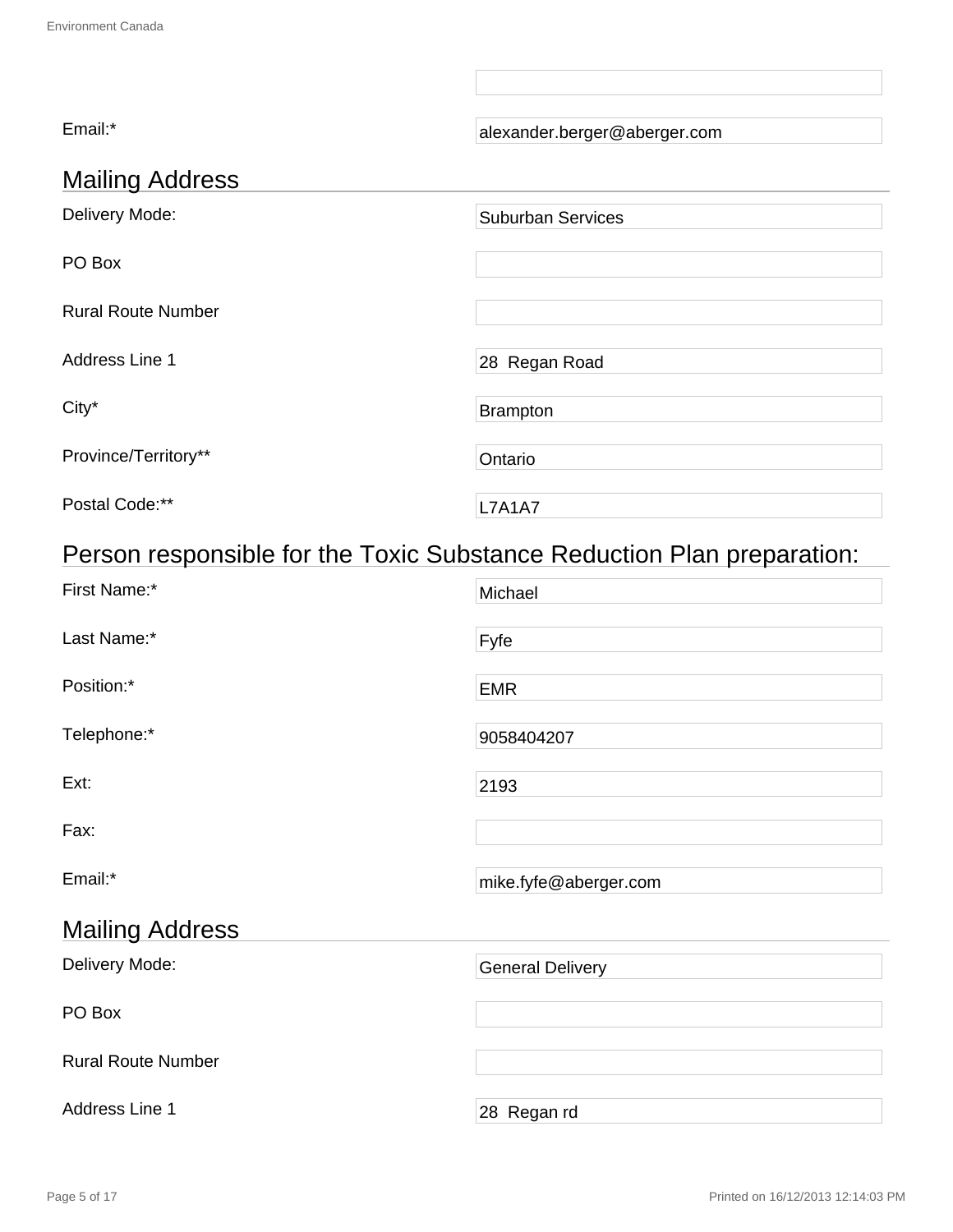| $City*$              | brampton      |
|----------------------|---------------|
| Province/Territory** | Ontario       |
| Postal Code:**       | <b>7a 1a7</b> |
| <b>Employees</b>     |               |

#### Employees

Number of Full-time Employees:\*

115

#### Substances

## 64742-48-9, Hydrotreated heavy naphtha

64742-48-9, Hydrotreated heavy naphtha

#### Substances Section Data

#### Statement of Intent

Use

Does the plan include a statement that stipulates the owner or operator's intent to use less of this toxic substance at their facility?\*

Yes

If 'yes', provide the exact statement of intent:\*\*

A.Berger Precision is committed to reducing the environmental impact of its manufacturing operations by implementing the principle of pollution prevention in daily activities. Key activities include continually seeking ways to reduce the usage of toxic substances.

If 'no', what rationale is specified in the plan for not using less of this substance?\*\*

### **Creation**

Does the plan include a statement that stipulates the owner or operator's intent to create less of this toxic substance at their facility?\*

No

If 'yes', provide the exact statement of intent:\*\*

If 'no', what rationale is specified in the plan for not creating less of this substance?:\*\*

not created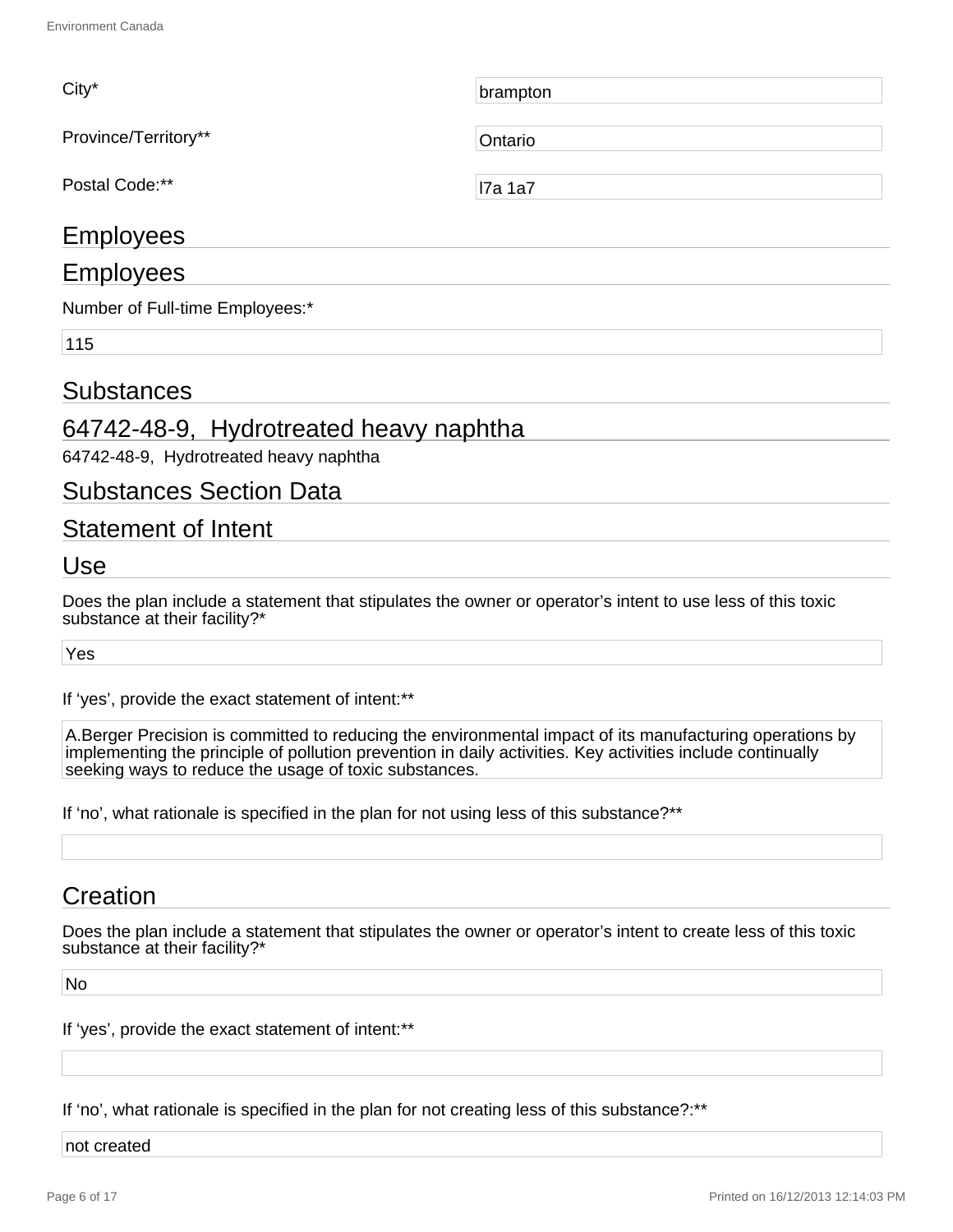# Objectives, Targets and Description

# Plan Objectives

#### Objectives in plan:\*

A.Berger has prepared this toxic substance reduction plan for VOCs to investigate options to reduce the usage of VOCs while supplying customers with products that meet their needs.

# Toxic Substance Use Targets

### Reduction target:\*

|                                         |    | Quantity       | Unit        |  |
|-----------------------------------------|----|----------------|-------------|--|
| $\Box$ No target                        | or | $\overline{0}$ | kg          |  |
| Timeframe target:*                      |    |                |             |  |
| <b>X</b> No target                      | or |                | years       |  |
| Description of use targets:             |    |                |             |  |
| <b>Toxic Substance Creation Targets</b> |    |                |             |  |
| Reduction target:*                      |    |                |             |  |
|                                         |    | Quantity       | <b>Unit</b> |  |
| <b>X</b> No target                      | or |                |             |  |
| Timeframe target:*                      |    |                |             |  |
| <b>X</b> No target                      | or |                | years       |  |
| Description of creation targets:        |    |                |             |  |
|                                         |    |                |             |  |

# Reasons for Using this Toxic Substance

This substance is used at the facility:\*

For on-site use/processing

Summarize why this substance is used at the facility:\*\*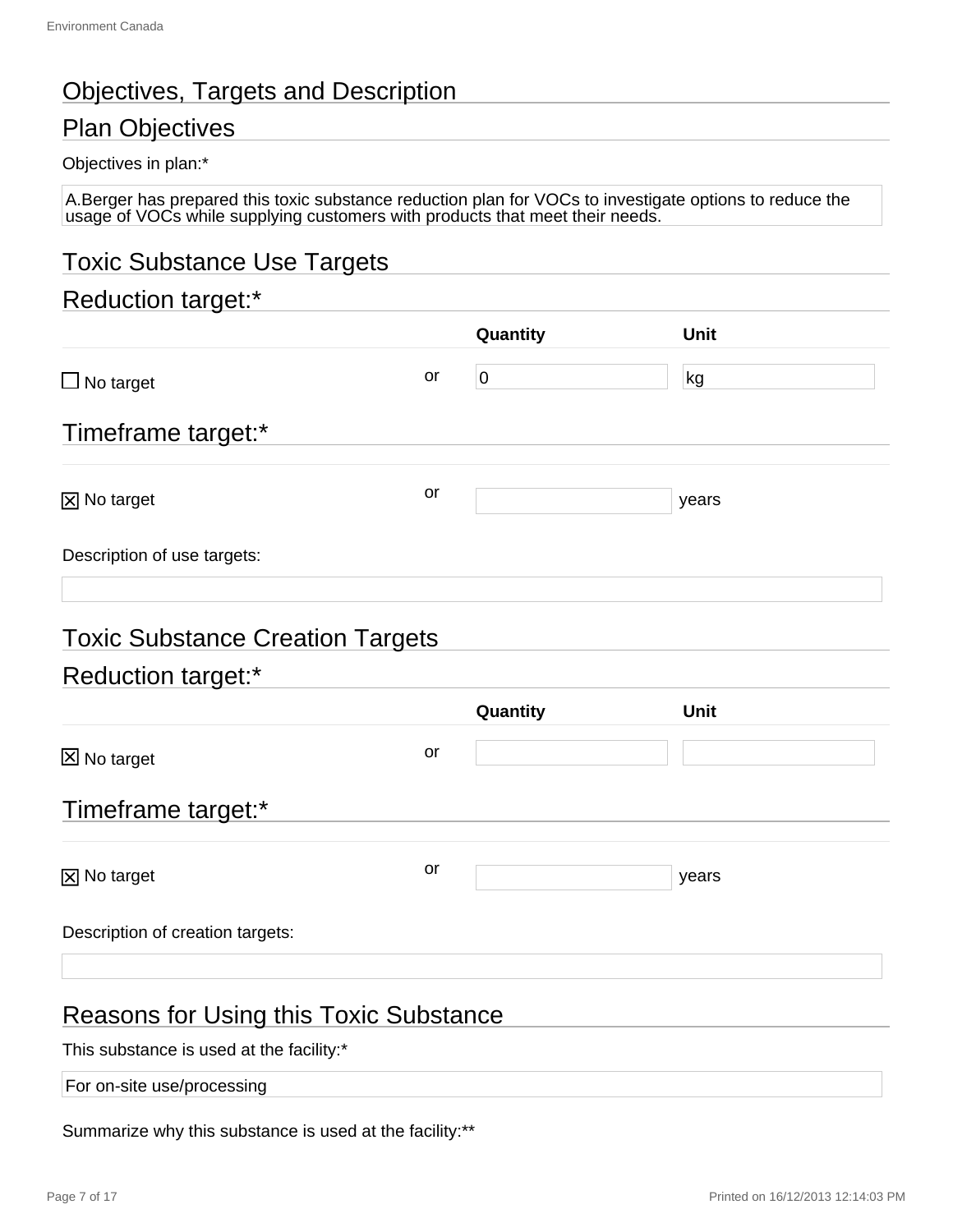#### It is used as a degreasing agent and in a rust inhibitor

# Reasons for Creating this Toxic Substance

This substance is created at the facility:\*

This substance is not created at the facility

Summarize why this substance is created at the facility:\*\*

Toxic Reduction Options for Implementation

## Toxic substance reduction option(s) to be implemented:

Does the plan specify that no toxic reduction option will be implemented?\*

No

If 'No', record the option(s) under the appropriate categories below (e.g., Materials or feedstock substitution; Product design or reformulation).If 'Yes', explain why no option will be implemented:\*\*

## Materials or feedstock substitution

Product design or reformulation

Equipment or process modifications

Spill or leak prevention

On-site reuse, recycling or recovery

Improved inventory management or purchasing techniques

Good operator practice or training

Training related to toxics substance reduction

Which activities will be undertaken to implement these reduction options?

Select an option:\*

Training related to toxics substance reduction

Describe the option:\*

operators will be trained to keep containers closed

### Estimates

Estimate of the amount by which the <strong>use</strong> of the toxic substance at the facility will be reduced as a result of implementing the option: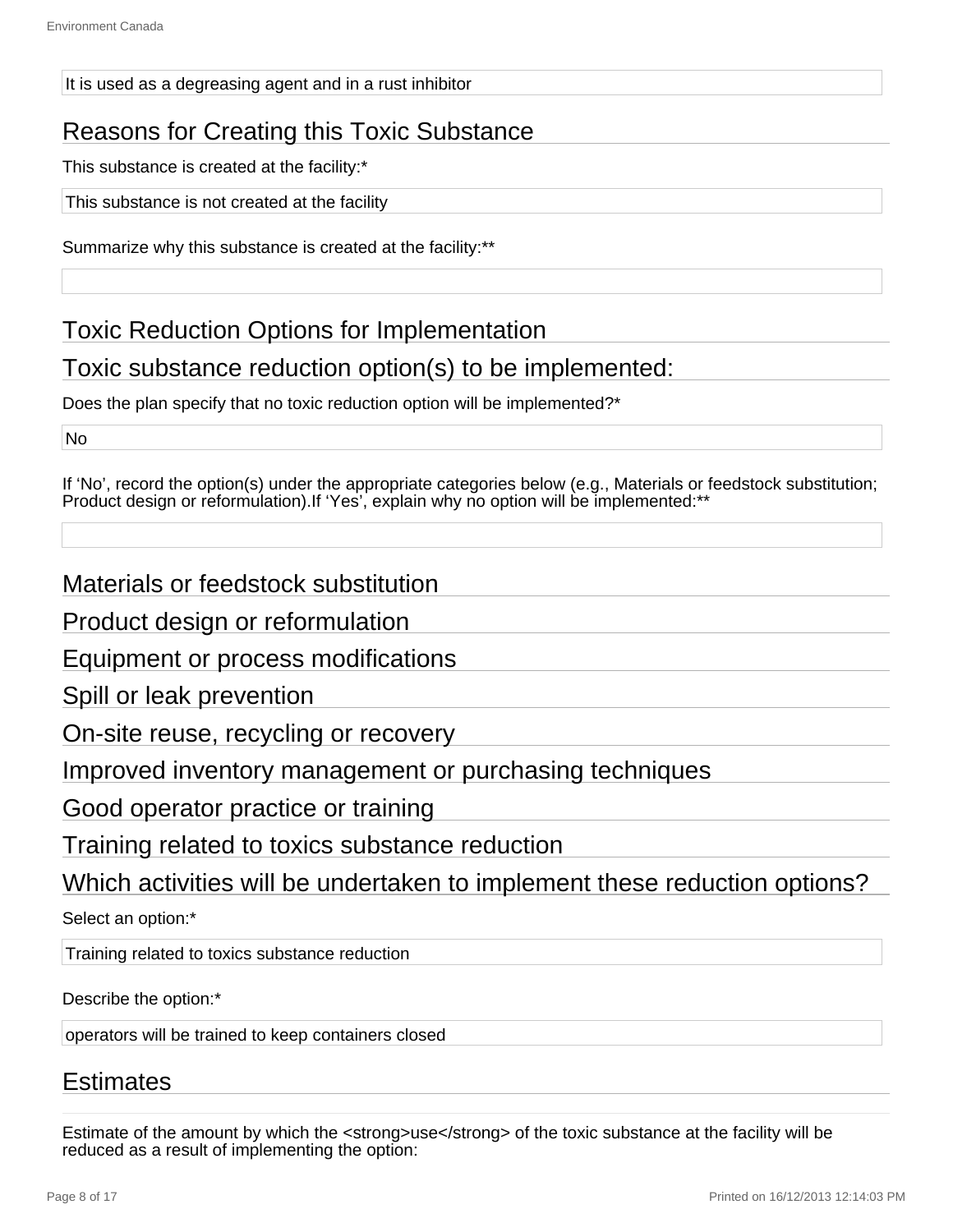Environment Canada

| $\Box$ N/A                                                                                                                                                                     | 0                                                                                                                                                                                                            | tonnes | $\overline{0}$ | % |  |  |  |  |
|--------------------------------------------------------------------------------------------------------------------------------------------------------------------------------|--------------------------------------------------------------------------------------------------------------------------------------------------------------------------------------------------------------|--------|----------------|---|--|--|--|--|
| Estimate of the amount by which the <strong>creation</strong> of the toxic substance at the facility will be<br>reduced as a result of implementing the option:                |                                                                                                                                                                                                              |        |                |   |  |  |  |  |
| $\overline{X}$ N/A                                                                                                                                                             |                                                                                                                                                                                                              | tonnes |                | % |  |  |  |  |
| Estimate of the amount by which the toxic substance <strong>contained in the product</strong> leaving the<br>facility will be reduced as a result of implementing the option:  |                                                                                                                                                                                                              |        |                |   |  |  |  |  |
| $\overline{X}$ N/A                                                                                                                                                             |                                                                                                                                                                                                              | tonnes |                | % |  |  |  |  |
| Estimate of the amount by which the total <strong>releases to air</strong> of the toxic substance at the<br>facility will be reduced as a result of implementing the option:   |                                                                                                                                                                                                              |        |                |   |  |  |  |  |
| $\Box$ N/A                                                                                                                                                                     | $\overline{0}$                                                                                                                                                                                               | tonnes | $\overline{0}$ | % |  |  |  |  |
| Estimate of the amount by which the total <strong>releases to water</strong> of the toxic substance at the<br>facility will be reduced as a result of implementing the option: |                                                                                                                                                                                                              |        |                |   |  |  |  |  |
| $\overline{X}$ N/A                                                                                                                                                             |                                                                                                                                                                                                              | tonnes |                | % |  |  |  |  |
| Estimate of the amount by which the total <strong>releases to land</strong> of the toxic substance at the<br>facility will be reduced as a result of implementing the option:  |                                                                                                                                                                                                              |        |                |   |  |  |  |  |
| $\overline{X}$ N/A                                                                                                                                                             |                                                                                                                                                                                                              | tonnes |                | % |  |  |  |  |
|                                                                                                                                                                                | Estimate of the amount by which the <strong>disposals on-site</strong> (including tailing and waste rock)<br>of the toxic substance at the facility will be reduced as a result on implementing this option: |        |                |   |  |  |  |  |
| $\overline{X}$ N/A                                                                                                                                                             |                                                                                                                                                                                                              | tonnes |                | % |  |  |  |  |
| Estimate of the amount by which the <strong>disposals off-site</strong> of the toxic substance at the facility<br>will be reduced as a result on implementing this option:     |                                                                                                                                                                                                              |        |                |   |  |  |  |  |
| $\overline{X}$ N/A                                                                                                                                                             |                                                                                                                                                                                                              | tonnes |                | % |  |  |  |  |
| Estimate of the amount by which total <strong>recycling off-site</strong> of the toxic substance at the<br>facility will be reduced as a result on implementing this option:   |                                                                                                                                                                                                              |        |                |   |  |  |  |  |
| $\boxtimes$ N/A                                                                                                                                                                |                                                                                                                                                                                                              | tonnes |                | % |  |  |  |  |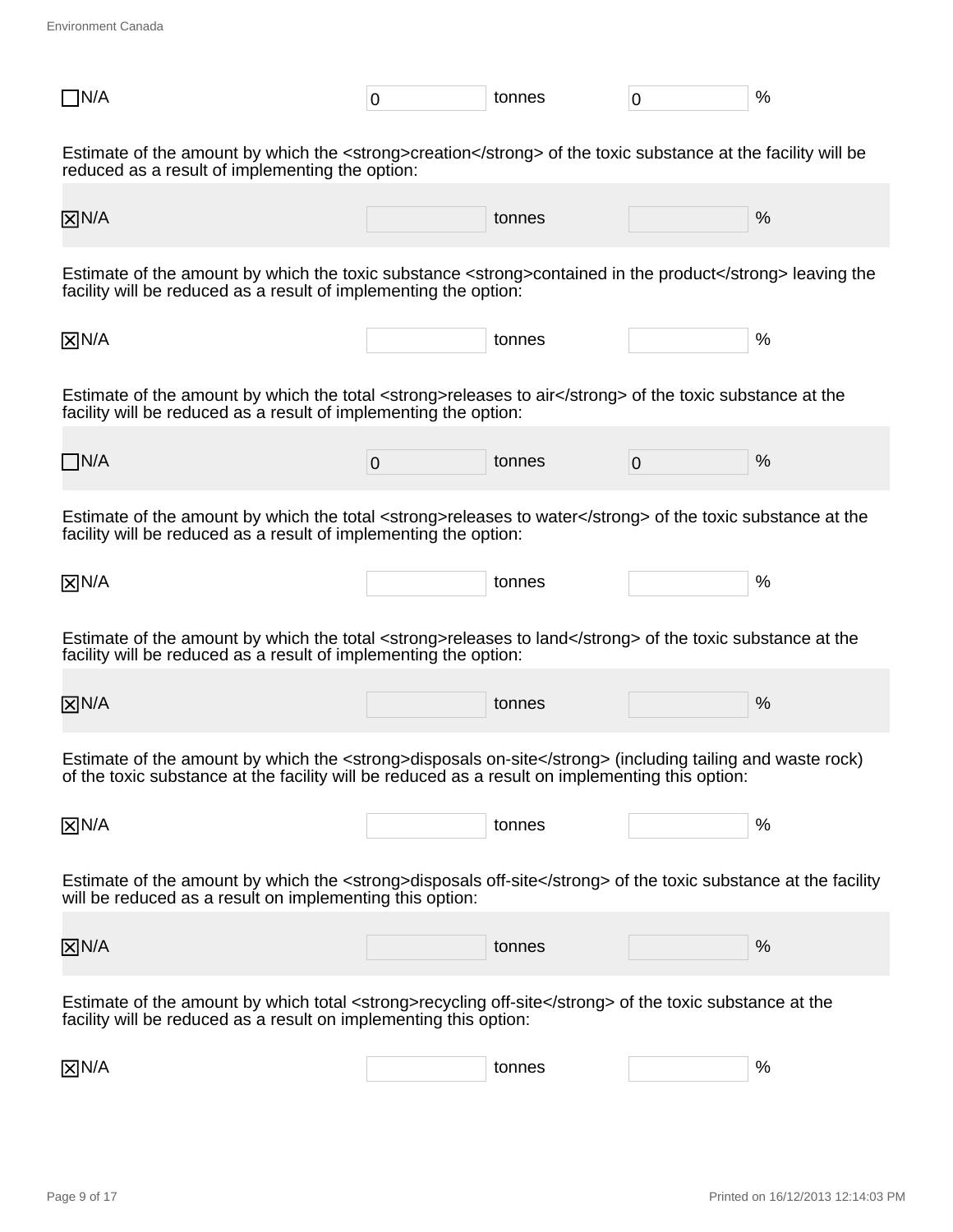# **Timelines**

Anticipated timelines for achieving the estimated reduction of the <strong>use</strong> of the toxic substance:

 $N/A$  years

Anticipated timelines for achieving the estimated reduction of the <strong>creation</strong> of the toxic substance:

N/A years and the contract of the contract of the contract of the contract of the contract of the contract of the contract of the contract of the contract of the contract of the contract of the contract of the contract of

Rationale for choosing these options for implementation:

low cost and easy to implement

Summary of actions undertaken outside of the plan to reduce the use and creation of this toxic substance at the facility:

none

License number of the toxic substance reduction planner who made the recommendations for this substance (format TSRPXXXX):\*

TSRP0092

License number of the toxic substance reduction planner who certified the plan for this substance (format TSRPXXXX):\*

TSRP0092

Which version of the plan is reflected in this summary?\*

New Plan

#### 8052-41-3, Stoddard solvent

8052-41-3, Stoddard solvent

#### Substances Section Data

#### Statement of Intent

Use

Does the plan include a statement that stipulates the owner or operator's intent to use less of this toxic substance at their facility?\*

Yes

If 'yes', provide the exact statement of intent:\*\*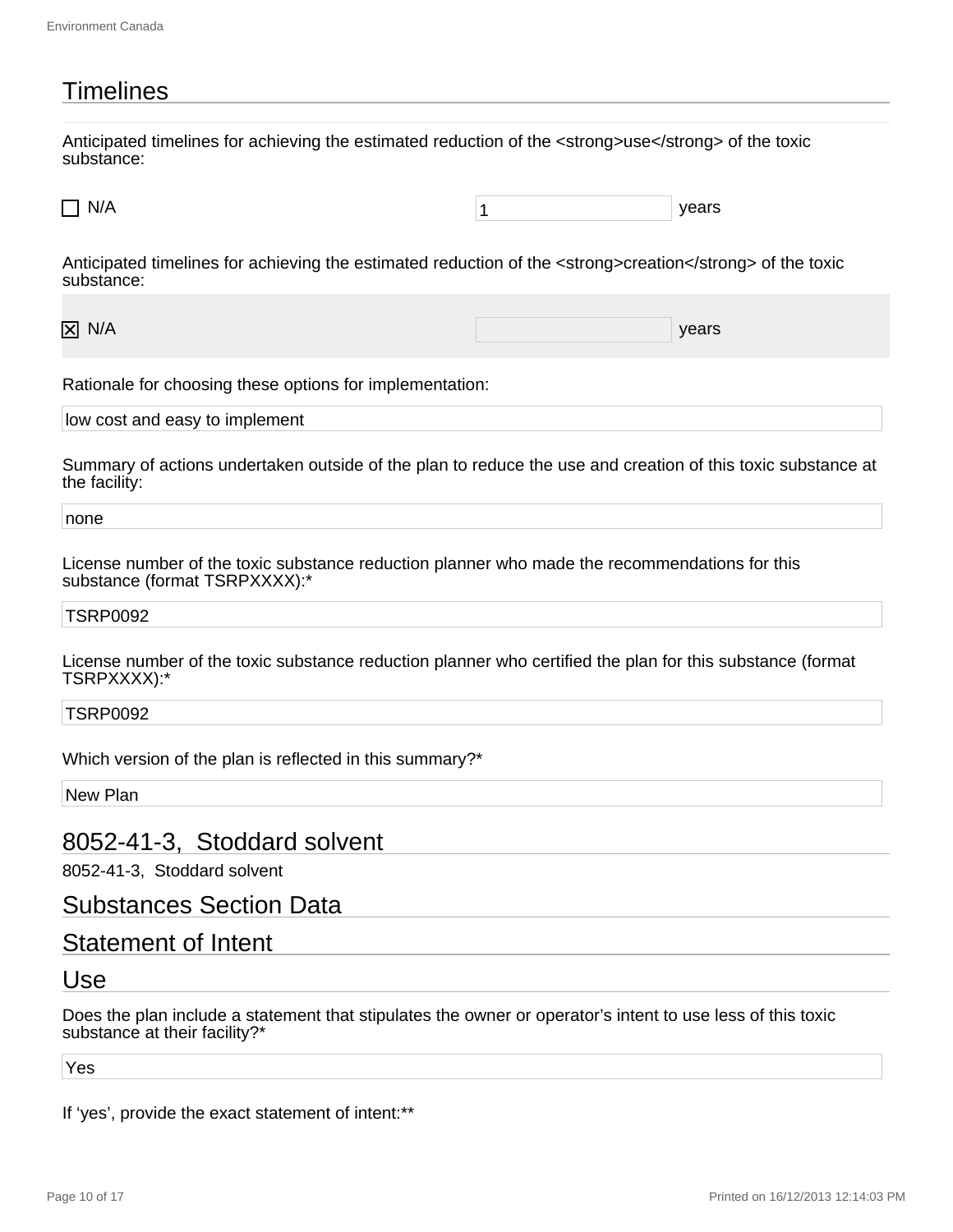A.Berger Precision is committed to reducing the environmental impact of its manufacturing operations by implementing the principle of pollution prevention in daily activities. Key activities include continually seeking ways to reduce the usage of toxic substances.

If 'no', what rationale is specified in the plan for not using less of this substance?\*\*

# **Creation**

Does the plan include a statement that stipulates the owner or operator's intent to create less of this toxic substance at their facility?\*

No

If 'yes', provide the exact statement of intent:\*\*

If 'no', what rationale is specified in the plan for not creating less of this substance?:\*\*

not created

## Objectives, Targets and Description

#### Plan Objectives

Objectives in plan:\*

A.Berger has prepared this toxic substance reduction plan for VOCs to investigate options to reduce the usage of VOCs while supplying customers with products that meet their needs. The facility plans to reduce usage of Stoddard Solvent CAS# 8052-41-3 by 75% in 2014.

# Toxic Substance Use Targets

# Reduction target:\*

|                                                                                                                             |    | Quantity | <b>Unit</b> |  |
|-----------------------------------------------------------------------------------------------------------------------------|----|----------|-------------|--|
| $\Box$ No target                                                                                                            | or | 4800     | kg          |  |
| Timeframe target:*                                                                                                          |    |          |             |  |
| $\Box$ No target                                                                                                            | or |          | years       |  |
| Description of use targets:                                                                                                 |    |          |             |  |
| Degreasing bins at machines will be replaced by the end of the second quarter 2013 with smaller bins<br>equipped with lids. |    |          |             |  |

# Toxic Substance Creation Targets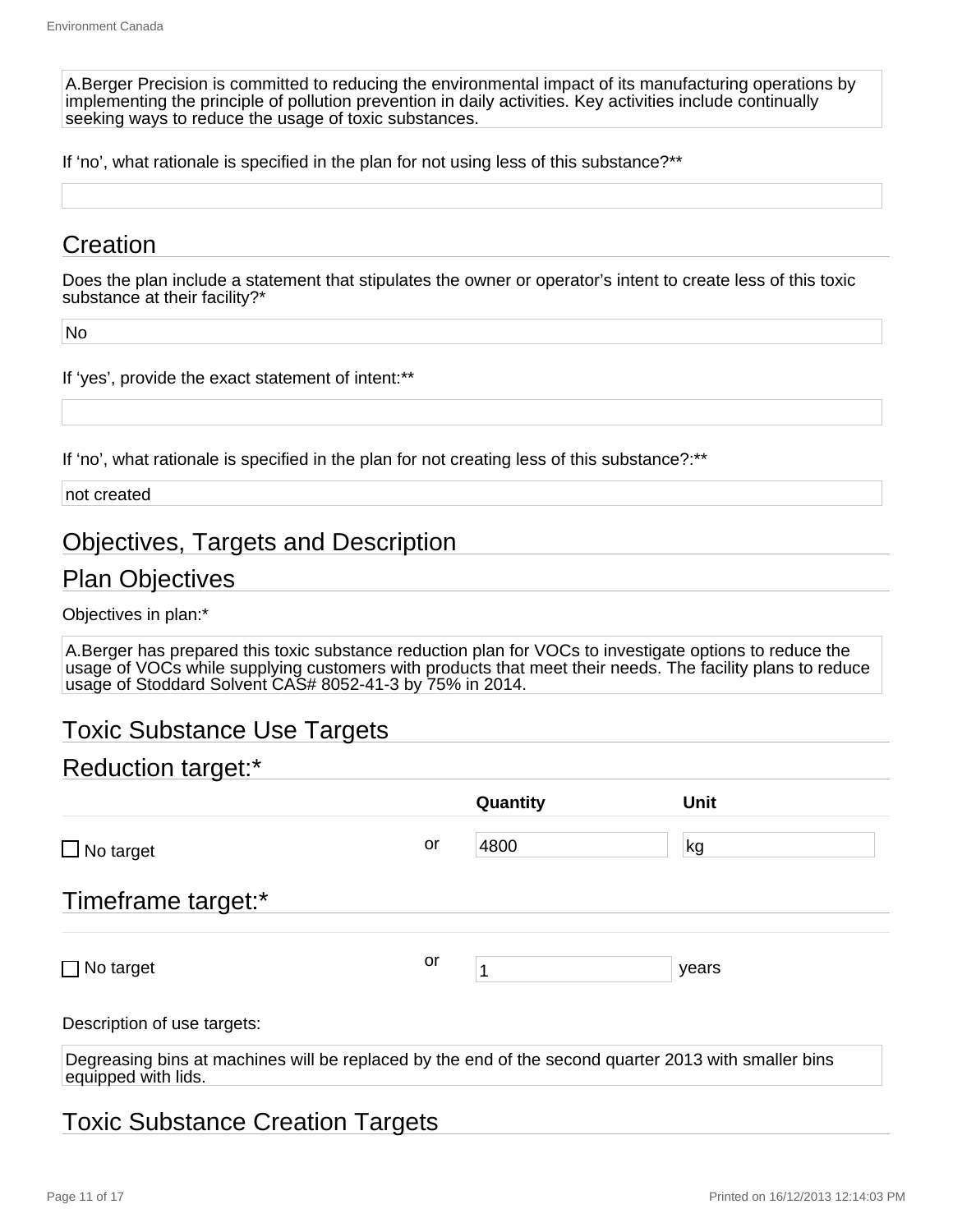# Reduction target:\*

|                                                            |           | Quantity | Unit  |  |
|------------------------------------------------------------|-----------|----------|-------|--|
| <b>区 No target</b>                                         | <b>or</b> |          |       |  |
| Timeframe target:*                                         |           |          |       |  |
| $\boxtimes$ No target                                      | or        |          | years |  |
| Description of creation targets:                           |           |          |       |  |
| Reasons for Using this Toxic Substance                     |           |          |       |  |
| This substance is used at the facility:*                   |           |          |       |  |
| For on-site use/processing                                 |           |          |       |  |
| Summarize why this substance is used at the facility:**    |           |          |       |  |
| for degreasing parts in process and as a rust inhibitor    |           |          |       |  |
| Reasons for Creating this Toxic Substance                  |           |          |       |  |
| This substance is created at the facility:*                |           |          |       |  |
| This substance is not created at the facility              |           |          |       |  |
| Summarize why this substance is created at the facility:** |           |          |       |  |
|                                                            |           |          |       |  |

# Toxic Reduction Options for Implementation

# Toxic substance reduction option(s) to be implemented:

Does the plan specify that no toxic reduction option will be implemented?\*

No

| If 'No', record the option(s) under the appropriate categories below (e.g., Materials or feedstock substitution; |  |  |  |
|------------------------------------------------------------------------------------------------------------------|--|--|--|
| Product design or reformulation). If 'Yes', explain why no option will be implemented:**                         |  |  |  |

## Materials or feedstock substitution

# Product design or reformulation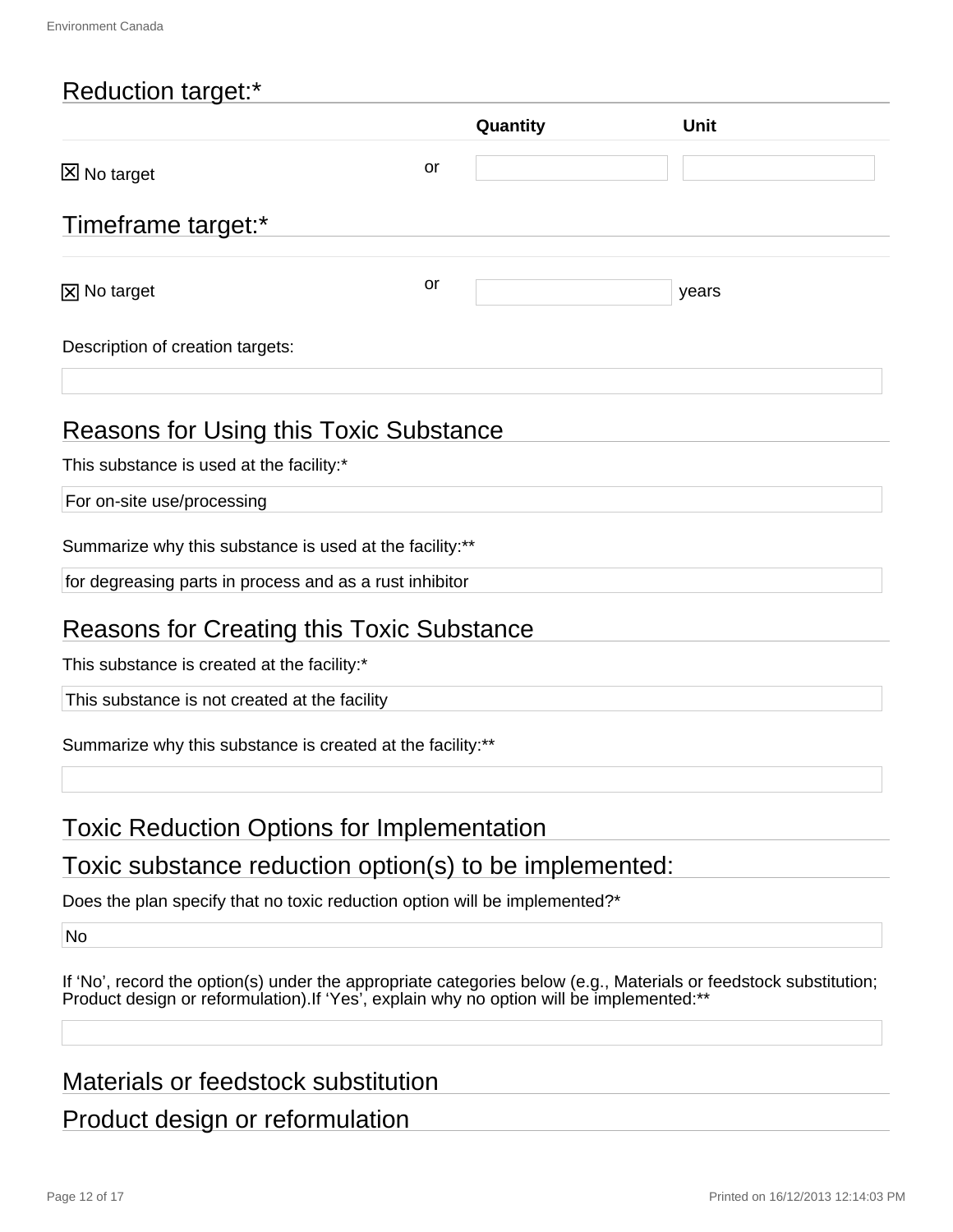# Equipment or process modifications

# Modified equipment, layout or piping

# Which activities will be undertaken to implement these reduction options?

#### Select an option:\*

Modified equipment, layout or piping

Describe the option:\*

Degreasing bins at machines will be replaced by the end of the second quarter 2013 with smaller bins equipped with lids.

## **Estimates**

Estimate of the amount by which the <strong>use</strong> of the toxic substance at the facility will be reduced as a result of implementing the option:

| _<br>INI/A<br>_<br>╾ | $\mathbf{A}$<br>$\cdot$ . $\sim$ | --<br>, , | % |
|----------------------|----------------------------------|-----------|---|

Estimate of the amount by which the <strong>creation</strong> of the toxic substance at the facility will be reduced as a result of implementing the option:

| $\overline{X}$ N/A | tonnes<br>. | % |  |
|--------------------|-------------|---|--|
|                    |             |   |  |

Estimate of the amount by which the toxic substance <strong>contained in the product</strong> leaving the facility will be reduced as a result of implementing the option:

N/A tonnes  $\sim$  100 mm  $\sim$  100 mm  $\sim$  100 mm  $\sim$  100 mm  $\sim$  100 mm  $\sim$  100 mm  $\sim$  100 mm  $\sim$  100 mm  $\sim$  100 mm  $\sim$  100 mm  $\sim$  100 mm  $\sim$  100 mm  $\sim$  100 mm  $\sim$  100 mm  $\sim$  100 mm  $\sim$  100 mm  $\sim$  100 mm  $\sim$  10

Estimate of the amount by which the total <strong>releases to air</strong> of the toxic substance at the facility will be reduced as a result of implementing the option:

| __<br>TN/A | ା4.∟<br>$\cdot$ - $-$ | tonnoc<br>uc<br>. | $\rightarrow$<br>. . | % |
|------------|-----------------------|-------------------|----------------------|---|
|            |                       |                   |                      |   |

Estimate of the amount by which the total <strong>releases to water</strong> of the toxic substance at the facility will be reduced as a result of implementing the option:

| $\boxtimes N$ | tonnes | $\sim$<br>. . |
|---------------|--------|---------------|
| 17 N          |        |               |

Estimate of the amount by which the total <strong>releases to land</strong> of the toxic substance at the facility will be reduced as a result of implementing the option:

| $\overline{X}$ N/A | tonnes | % |  |
|--------------------|--------|---|--|
|                    |        |   |  |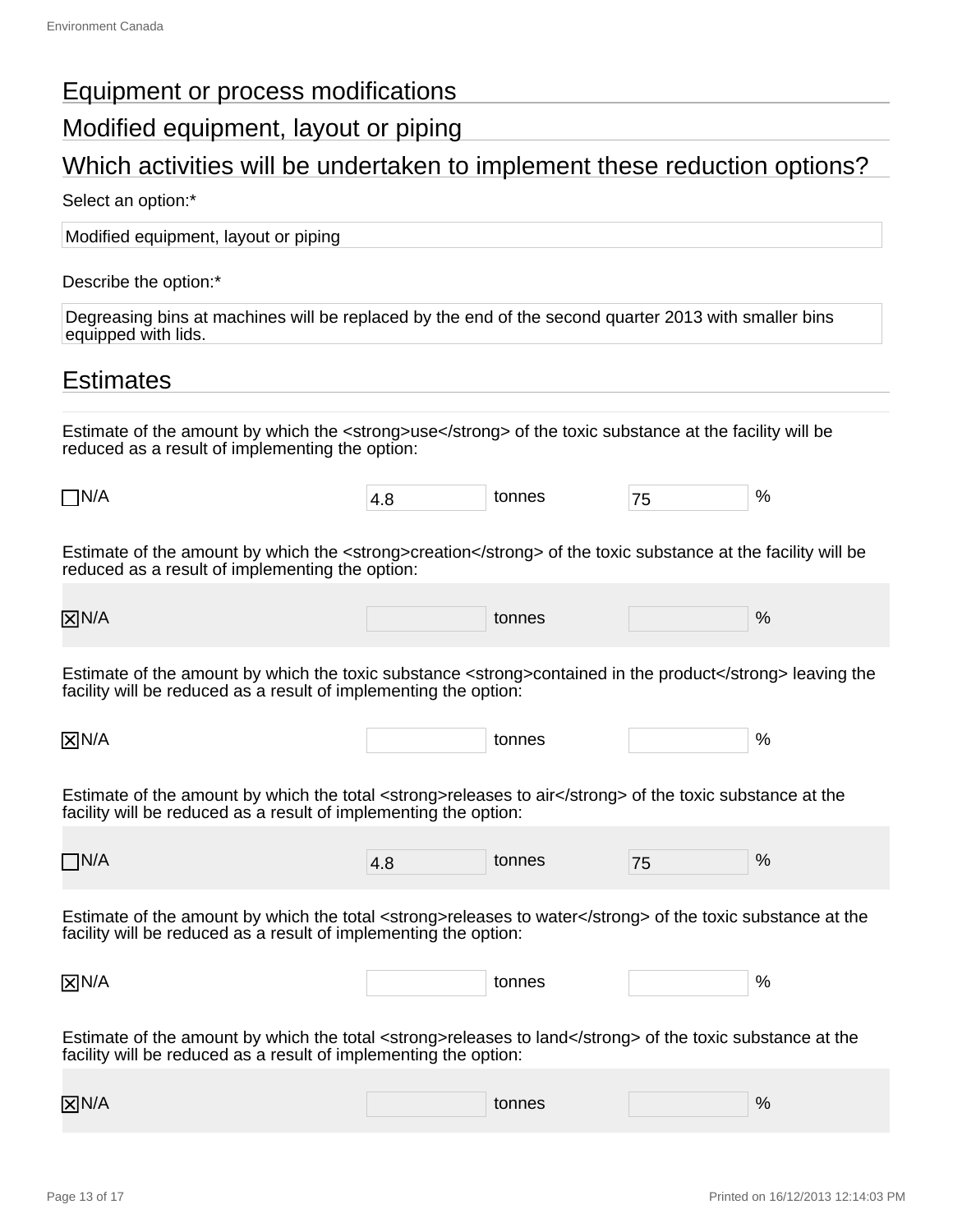Estimate of the amount by which the <strong>disposals on-site</strong> (including tailing and waste rock) of the toxic substance at the facility will be reduced as a result on implementing this option:

| $\overline{X}$ N/A<br>. . |  | tonnes |  | 0 |
|---------------------------|--|--------|--|---|
|---------------------------|--|--------|--|---|

Estimate of the amount by which the <strong>disposals off-site</strong> of the toxic substance at the facility will be reduced as a result on implementing this option:

| $\overline{X}$ N/A | tonnes | % |
|--------------------|--------|---|

Estimate of the amount by which total <strong>recycling off-site</strong> of the toxic substance at the facility will be reduced as a result on implementing this option:

| $\boxtimes N/$ | $\cdots$ | $\mathbf{O}/$<br>70 |
|----------------|----------|---------------------|
|                |          |                     |

## **Timelines**

Anticipated timelines for achieving the estimated reduction of the <strong>use</strong> of the toxic substance:

| N/A | - | vears |
|-----|---|-------|
|-----|---|-------|

Anticipated timelines for achieving the estimated reduction of the <strong>creation</strong> of the toxic substance:

N/A years and the contract of the contract of the contract of the contract of the contract of the contract of the contract of the contract of the contract of the contract of the contract of the contract of the contract of

#### Spill or leak prevention

#### On-site reuse, recycling or recovery

### Improved inventory management or purchasing techniques

#### Good operator practice or training

Rationale for choosing these options for implementation:

low cost and easy to implement

Summary of actions undertaken outside of the plan to reduce the use and creation of this toxic substance at the facility:

none

License number of the toxic substance reduction planner who made the recommendations for this substance (format TSRPXXXX):\*

#### TSRP0092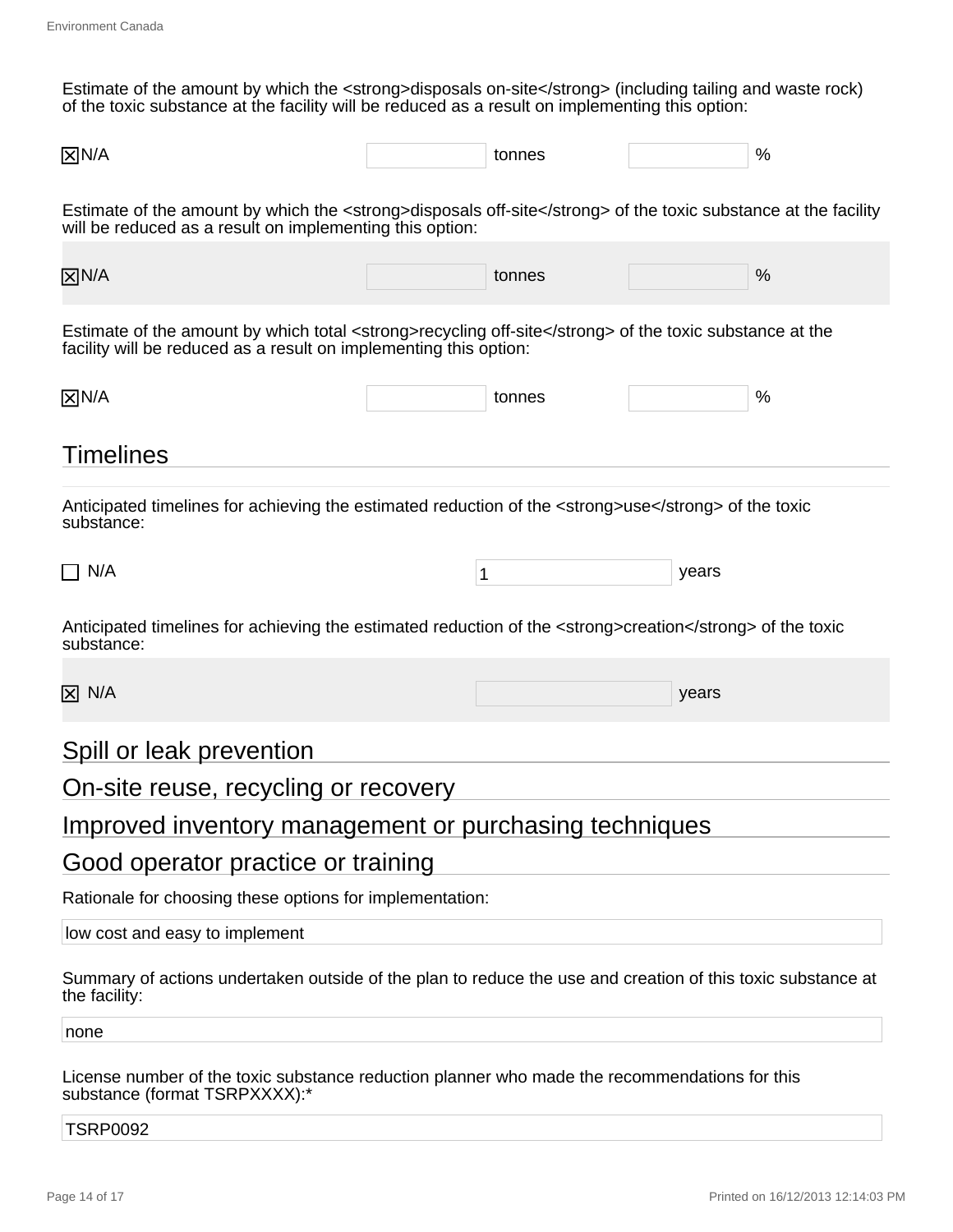License number of the toxic substance reduction planner who certified the plan for this substance (format TSRPXXXX):\*

#### TSRP0092

Which version of the plan is reflected in this summary?\*

New Plan

# NA - M09, PM10 - Particulate Matter <= 10 Microns

NA - M09, PM10 - Particulate Matter <= 10 Microns

#### Substances Section Data

### Statement of Intent

#### Use

Does the plan include a statement that stipulates the owner or operator's intent to use less of this toxic substance at their facility?\*

No

If 'yes', provide the exact statement of intent:\*\*

If 'no', what rationale is specified in the plan for not using less of this substance?\*\*

not used

## **Creation**

Does the plan include a statement that stipulates the owner or operator's intent to create less of this toxic substance at their facility?\*

Yes

If 'yes', provide the exact statement of intent:\*\*

A.Berger Precision is committed to reducing the environmental impact of its manufacturing operations by implementing the principle of pollution prevention in daily activities. Key activities include continually seeking ways to reduce the creation of toxic substances.

If 'no', what rationale is specified in the plan for not creating less of this substance?:\*\*

## Objectives, Targets and Description

### Plan Objectives

#### Objectives in plan:\*

none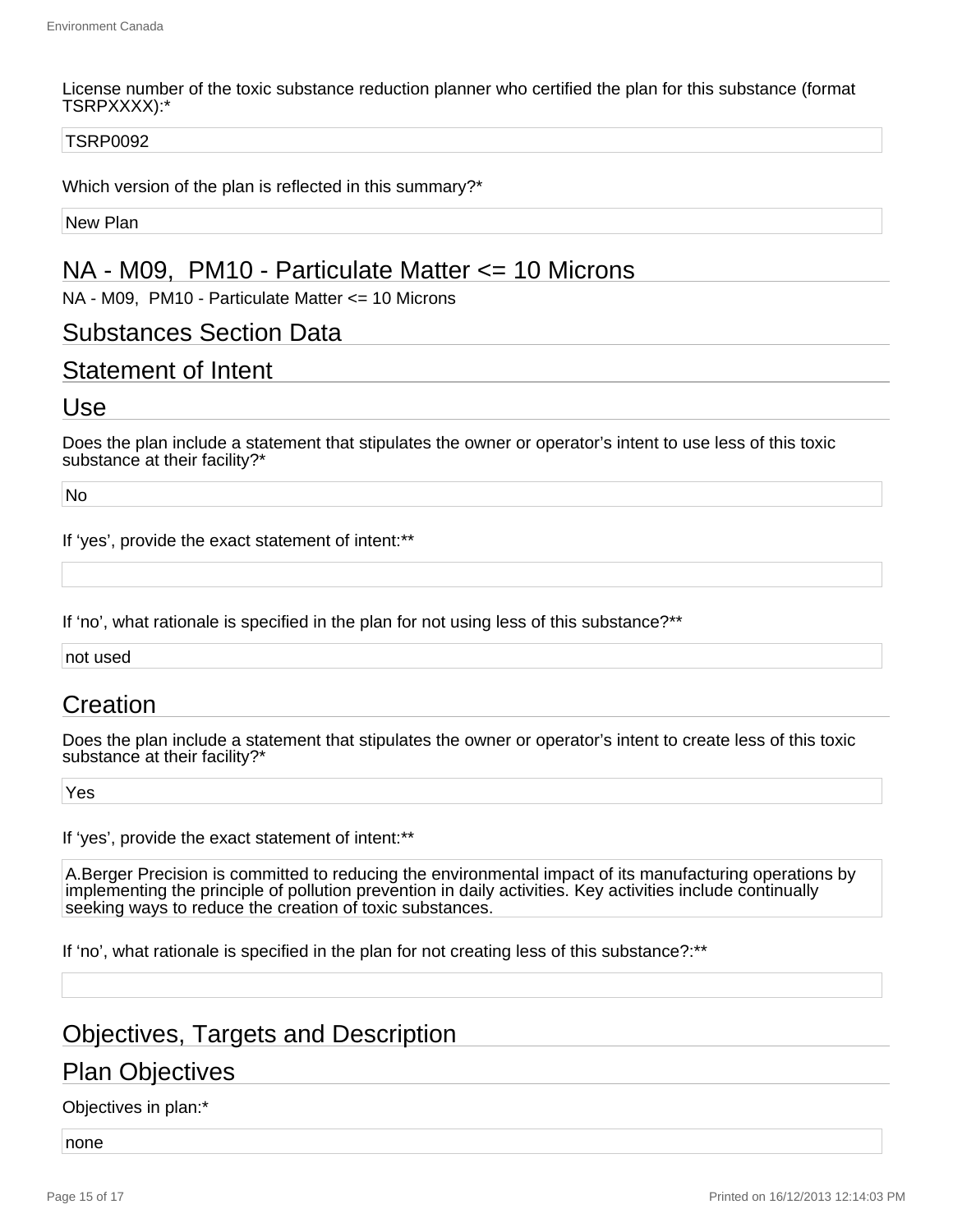| <b>Toxic Substance Use Targets</b>                      |    |          |             |  |
|---------------------------------------------------------|----|----------|-------------|--|
| <b>Reduction target:*</b>                               |    |          |             |  |
|                                                         |    | Quantity | <b>Unit</b> |  |
| <b>区 No target</b>                                      | or |          |             |  |
| Timeframe target:*                                      |    |          |             |  |
| $\boxed{\times}$ No target                              | or |          | years       |  |
| Description of use targets:                             |    |          |             |  |
| <b>Toxic Substance Creation Targets</b>                 |    |          |             |  |
| <b>Reduction target:*</b>                               |    |          | <b>Unit</b> |  |
|                                                         |    | Quantity |             |  |
| <b>区 No target</b>                                      | or |          |             |  |
| Timeframe target:*                                      |    |          |             |  |
| $\boxtimes$ No target                                   | or |          | years       |  |
| Description of creation targets:                        |    |          |             |  |
| <b>Reasons for Using this Toxic Substance</b>           |    |          |             |  |
| This substance is used at the facility:*                |    |          |             |  |
| This substance is not used at the facility              |    |          |             |  |
| Summarize why this substance is used at the facility:** |    |          |             |  |
|                                                         |    |          |             |  |
| <b>Reasons for Creating this Toxic Substance</b>        |    |          |             |  |

This substance is created at the facility:\*

As a by-product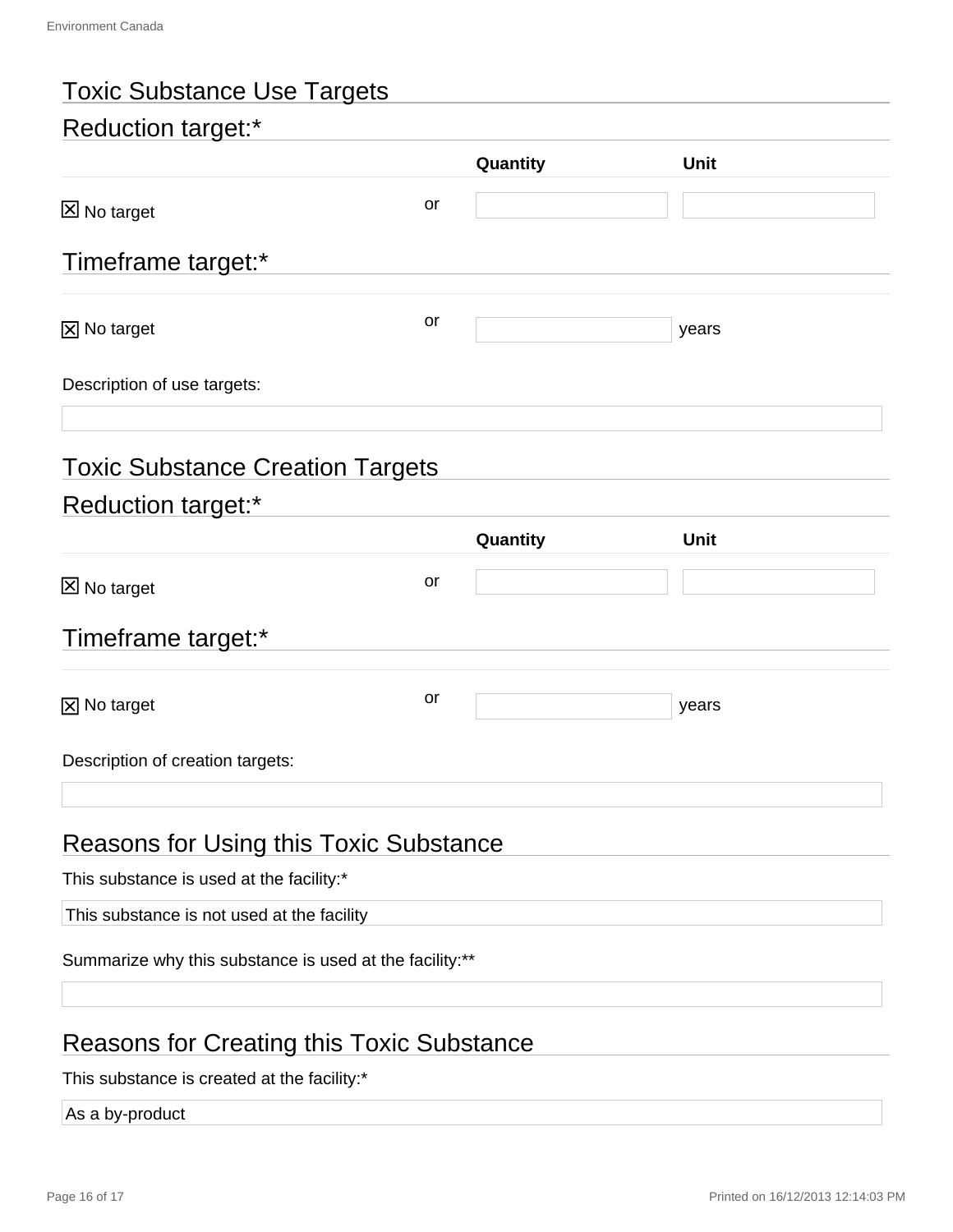#### Summarize why this substance is created at the facility:\*\*

oils are used to cool metalworking machines. some machines create a mist when the oil is recirculated and some of this escapes the enclosure of the machine

# Toxic Reduction Options for Implementation

# Toxic substance reduction option(s) to be implemented:

Does the plan specify that no toxic reduction option will be implemented?\*

Yes

If 'No', record the option(s) under the appropriate categories below (e.g., Materials or feedstock substitution; Product design or reformulation). If 'Yes', explain why no option will be implemented:\*\*

no technically or economically feasible option

Materials or feedstock substitution

Product design or reformulation

Equipment or process modifications

Spill or leak prevention

On-site reuse, recycling or recovery

Improved inventory management or purchasing techniques

### Good operator practice or training

Rationale for choosing these options for implementation:

Summary of actions undertaken outside of the plan to reduce the use and creation of this toxic substance at the facility:

none

License number of the toxic substance reduction planner who made the recommendations for this substance (format TSRPXXXX):\*

#### TSRP0092

License number of the toxic substance reduction planner who certified the plan for this substance (format TSRPXXXX):\*

#### TSRP0092

Which version of the plan is reflected in this summary?\*

#### New Plan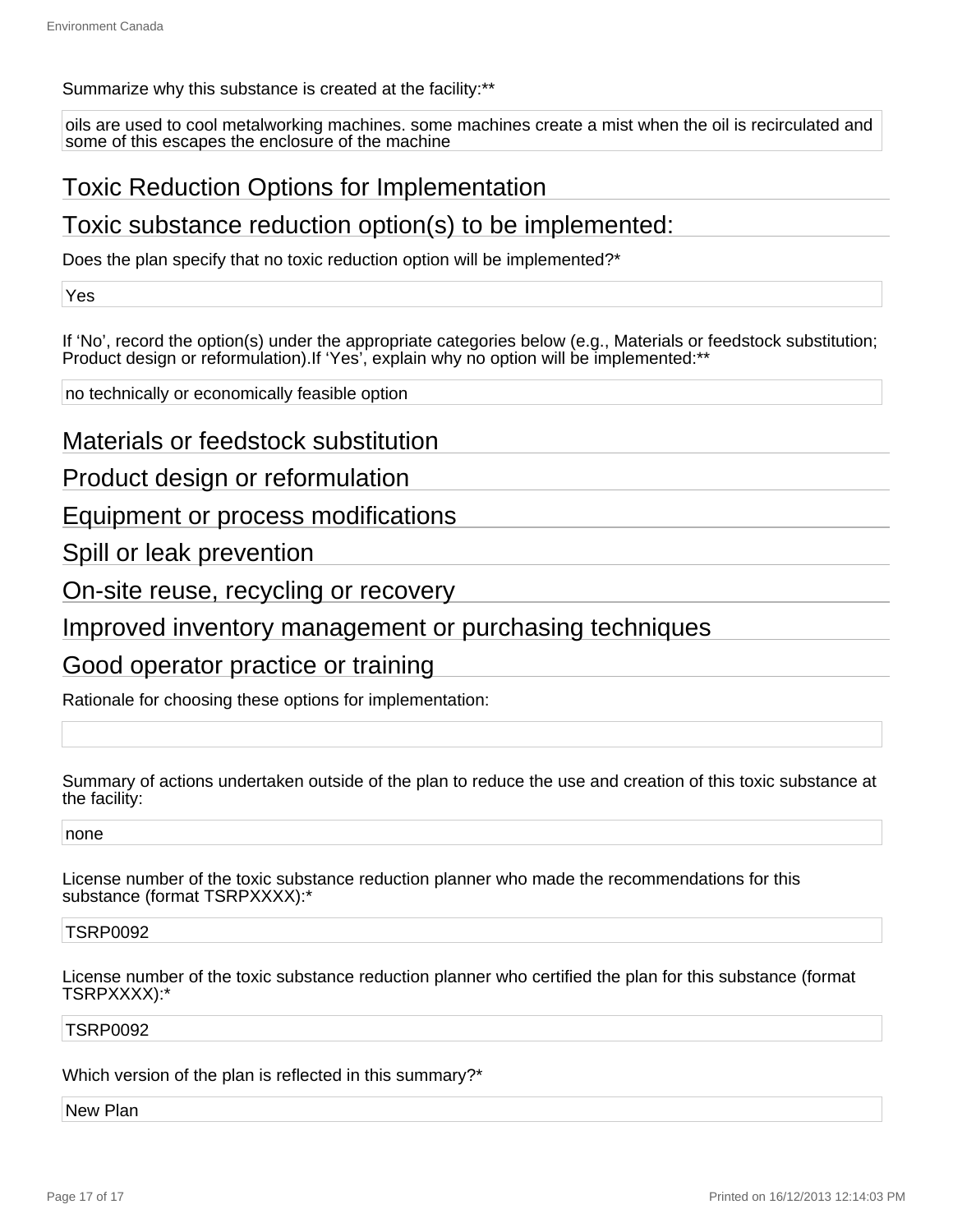# Report Preview

# Company Details

#### Name:

A. Berger Precision Ltd.

#### Address:

28 Regan Road, Brampton (Ontario)

# Report Details

Report Status:

Update 1 - Submitted

#### Reporting Period:

2012

#### Facility Name:

REGAN ROAD FACILITY

Facility Address:

28 Regan Road, Brampton (Ontario)

#### Update Comments:

trying to get highest ranking employee to authorize

## Activity Details

## Applicable Programs

### Environment Canada Programs

区 NPRI - National Pollutant Release Inventory

### Partnering Programs

- ⊠ ON MOE TRA - Ontario Ministry of the Environment for the Toxic Reductions Act
- ON MOE Reg. 127/01 Ontario Ministry of the Environment for the Airborne Contaminant Discharge П Monitoring and Reporting Regulation
- NERM Chemistry Industry Association of Canada for the National Emission Reduction Masterplan  $\Box$ survey
- П NFPRER - National Framework for Petroleum Refinery Emission Reductions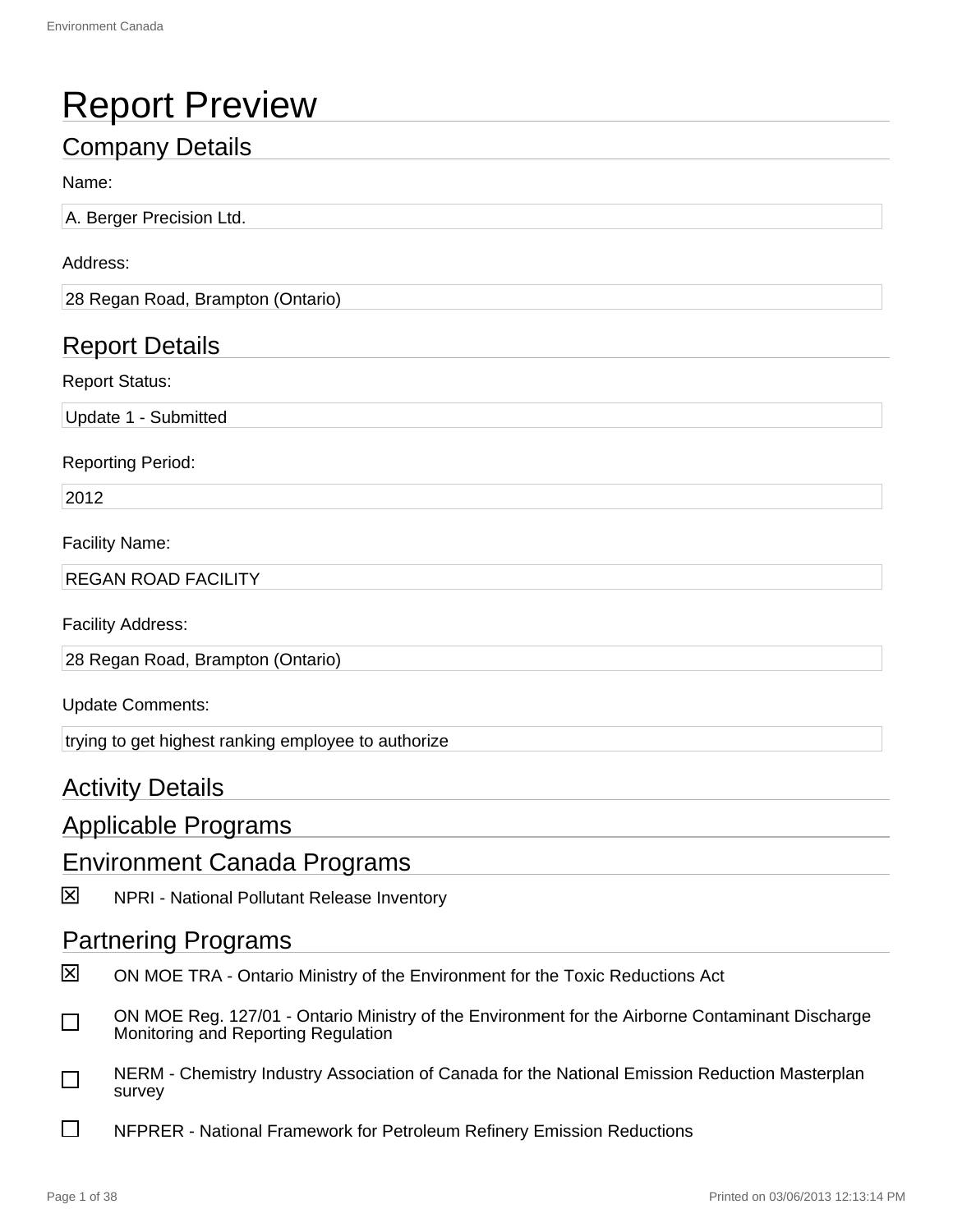| Contacts                                                                                                                   |
|----------------------------------------------------------------------------------------------------------------------------|
| <b>Facility Contacts</b>                                                                                                   |
| <b>Technical Contact:*</b>                                                                                                 |
| Wendy Nadan                                                                                                                |
| Certifying Official (or authorized delegate):*                                                                             |
| Alexander Berger                                                                                                           |
| <b>Highest Ranking Employee:*</b>                                                                                          |
| Alexander Berger                                                                                                           |
| Person who prepared the report:*                                                                                           |
| Wendy Nadan, Wendy Nadan                                                                                                   |
| Company Coordinator (optional):                                                                                            |
| Mike Fyfe                                                                                                                  |
| Public Contact (optional):                                                                                                 |
| Mike Fyfe                                                                                                                  |
| Contractor Contact (optional):                                                                                             |
| <b>Wendy Nadan</b>                                                                                                         |
| If you are an independent contractor or consultant, please enter your company name in the field below:                     |
| Nadan Consulting Ltd                                                                                                       |
| Person who coordinated the preparation of the Toxics Reduction Plan (required after a plan summary has<br>been submitted): |

# Employees and Activities

# Employees

Number of Employees\*

123

# **Activities**

Activities for Which the 20,000-Hour Employee Threshold Does Not Apply: (check all that apply)\*

#### None of the above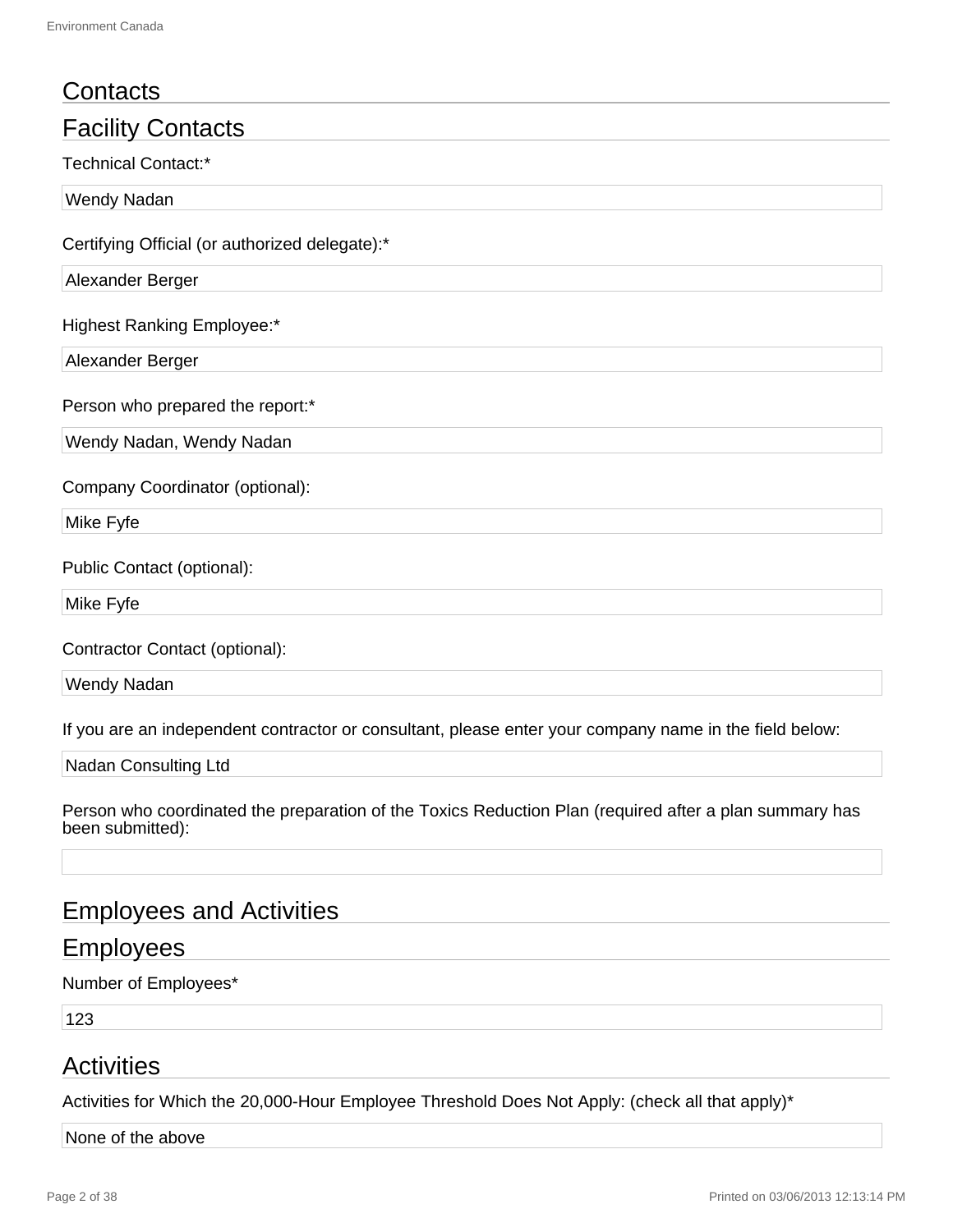#### Activities Relevant to Reporting Dioxins, Furans and Hexacholorobenzene: (check all that apply)\*

None of the above

# Activities Relevant to Reporting of Polycyclic Aromatic Hydrocarbons (PAHs)

Wood preservation using creosote:\*

No

# General Facility Information

## NPRI

Is this the first time the facility is reporting to the NPRI (under current or past ownership)?\*

No

Is the facility controlled by another Canadian company or companies?\*

No

Did the facility report under other environmental regulations or permits?\*

No

Is the facility required to report one or more NPRI Part 4 substances (Criteria Air Contaminants)?\*

Yes

If 'Yes' to reporting for one or more Part 4 substances:Was the facility shut down for more than one week during the year?\*\*

No

| Mon                     | <b>Tue</b>                | Wed                                                                            | Thu | Fri   | <b>Sat</b>                           | <b>Sun</b> |
|-------------------------|---------------------------|--------------------------------------------------------------------------------|-----|-------|--------------------------------------|------------|
| $\overline{\mathsf{x}}$ | 冈                         | $\mathsf{\times}$                                                              | Ι×Ι | 冈     |                                      |            |
|                         |                           | <b>Operating Schedule - Hours**</b><br>Usual Number of Operating Hours per day |     |       | Usual Daily Start Time (24h) (hh:mm) |            |
|                         |                           |                                                                                |     |       |                                      |            |
|                         |                           |                                                                                |     |       |                                      |            |
| 24                      |                           |                                                                                |     | 00:00 |                                      |            |
|                         | <b>Shutdown Periods**</b> |                                                                                |     |       |                                      |            |

Comments: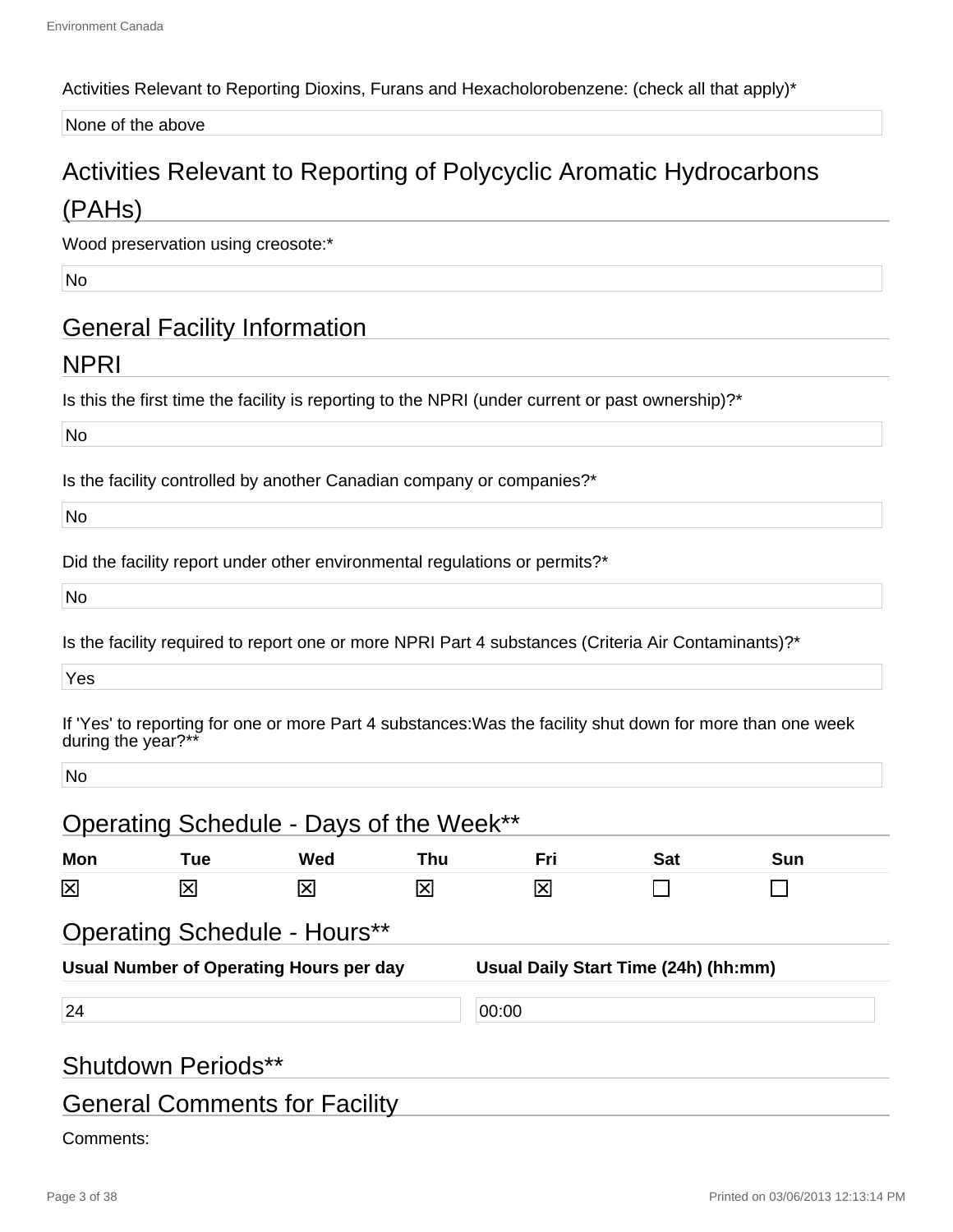| <b>Verify Facility Information</b> |                            |  |  |  |
|------------------------------------|----------------------------|--|--|--|
| <b>Company Information</b>         |                            |  |  |  |
| <b>Company Details</b>             |                            |  |  |  |
|                                    |                            |  |  |  |
| Company Legal Name                 | A. Berger Precision Ltd.   |  |  |  |
| <b>Business Number</b>             | 100013374                  |  |  |  |
| <b>Mailing Address</b>             |                            |  |  |  |
| Delivery Mode:                     | <b>Suburban Services</b>   |  |  |  |
| PO Box                             |                            |  |  |  |
| <b>Rural Route Number</b>          |                            |  |  |  |
| Address Line 1                     | 28 Regan Road              |  |  |  |
| City*                              | <b>Brampton</b>            |  |  |  |
| Province/Territory**               | Ontario                    |  |  |  |
| Postal Code:**                     | <b>L7A1A7</b>              |  |  |  |
| Country*                           | Canada                     |  |  |  |
| <b>Facility Information</b>        |                            |  |  |  |
| Facility*                          | <b>REGAN ROAD FACILITY</b> |  |  |  |
| NAICS Id*                          | 332720                     |  |  |  |
| NPRI ID*                           | 0000010623                 |  |  |  |
| <b>Physical Address</b>            |                            |  |  |  |
| Address Line 1                     | 28 Regan Road              |  |  |  |
| City                               | <b>Brampton</b>            |  |  |  |
| Province/Territory                 | Ontario                    |  |  |  |
| <b>Postal Code</b>                 | <b>L7A1A7</b>              |  |  |  |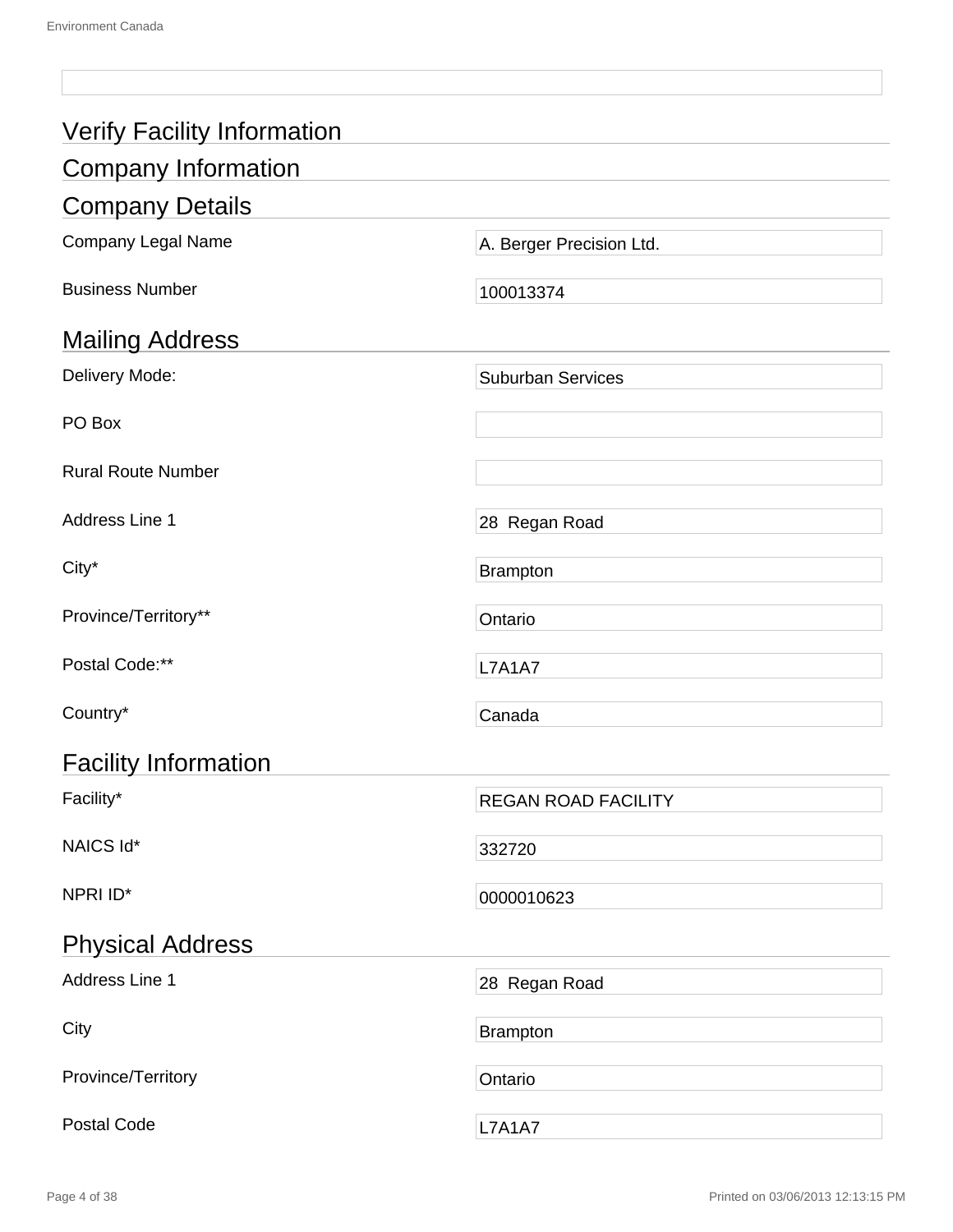| Country                            | Canada                    |
|------------------------------------|---------------------------|
| <b>Additional Information</b>      |                           |
| <b>Land Survey Description</b>     |                           |
| National Topographical Description |                           |
| <b>Geographical Address</b>        |                           |
| Latitude                           | 43.70360                  |
| Longitude                          | -79.80630                 |
| <b>UTM Zone</b>                    | 17                        |
| <b>UTM Easting</b>                 | 596220                    |
| <b>UTM Northing</b>                | 4839679                   |
| <b>Facility Contacts</b>           |                           |
| <b>Contact Types</b>               |                           |
| <b>Technical Contact</b>           |                           |
| First Name:*                       | Wendy                     |
| Last Name:*                        | Nadan                     |
| Position:*                         | Principal                 |
| Telephone:*                        | 5199404724                |
| Ext:                               |                           |
| Fax:                               |                           |
| Email:*                            | wendy@nadanconsulting.com |
| <b>Mailing Address</b>             |                           |
| Delivery Mode:                     | <b>Suburban Services</b>  |
| PO Box                             |                           |
| <b>Rural Route Number</b>          |                           |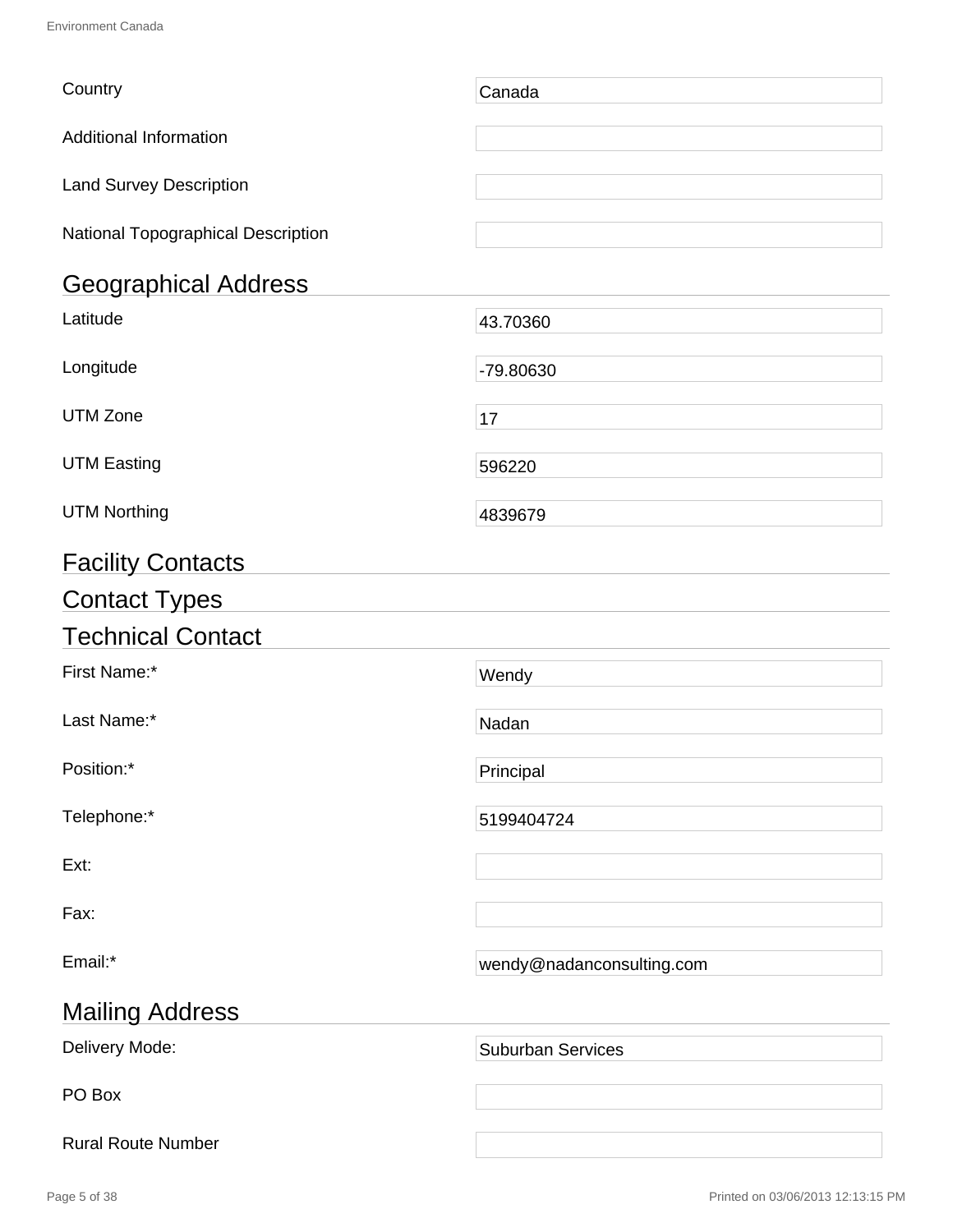| Address Line 1             |                              |
|----------------------------|------------------------------|
|                            | 151 Montgomery Boulevard     |
| City*                      | Orangeville                  |
| Province/Territory**       | Ontario                      |
| Postal Code:**             | <b>L9W 5C1</b>               |
| Country*                   | Canada                       |
| <b>Certifying Official</b> |                              |
| First Name:*               | Alexander                    |
| Last Name:*                | <b>Berger</b>                |
| Position:*                 | President                    |
| Telephone:*                | 9058404207                   |
| Ext:                       | 8000                         |
| Fax:                       |                              |
| Email:*                    | alexander.berger@aberger.com |
| <b>Mailing Address</b>     |                              |
| Delivery Mode:             |                              |
| PO Box                     |                              |
| <b>Rural Route Number</b>  |                              |
| Address Line 1             | 28 Regan Road                |
| City*                      | <b>Brampton</b>              |
| Province/Territory**       | Ontario                      |
| Postal Code:**             | <b>L7A 1A7</b>               |
| Country*                   | Canada                       |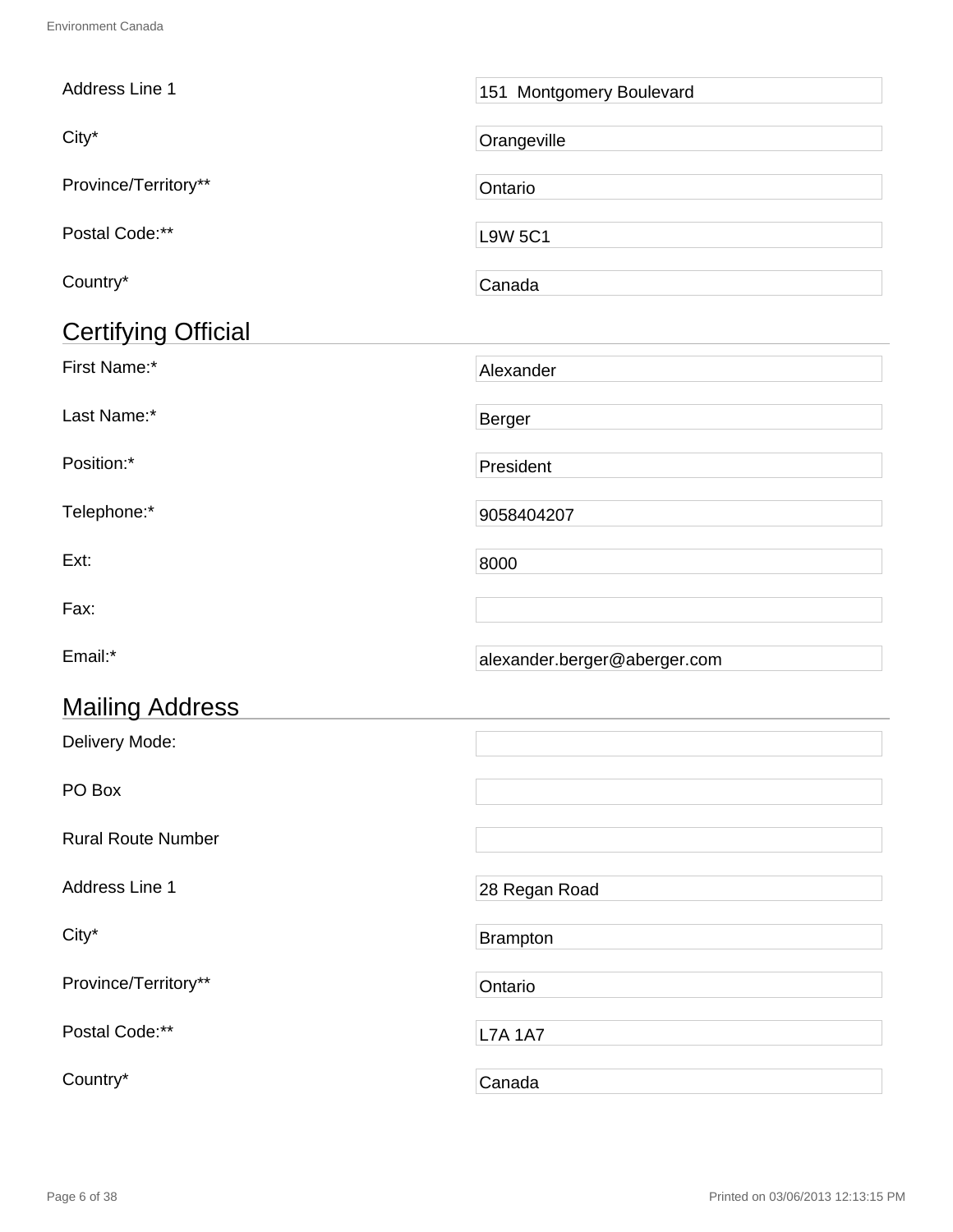# Company Coordinator

| First Name:*              | Mike                     |
|---------------------------|--------------------------|
| Last Name:*               | Fyfe                     |
| Position:*                | <b>EHS Manager</b>       |
| Telephone:*               | 9057996258               |
| Ext:                      | 2193                     |
| Fax:                      | 9058408022               |
| Email:*                   | mike.fyfe@aberger.com    |
| <b>Mailing Address</b>    |                          |
| Delivery Mode:            | <b>Suburban Services</b> |
| PO Box                    |                          |
| <b>Rural Route Number</b> |                          |
| Address Line 1            | 28 Regan Road            |
| City*                     | <b>Brampton</b>          |
| Province/Territory**      | Ontario                  |
| Postal Code:**            | <b>L7A1A7</b>            |
| Country*                  | Canada                   |
| <b>Contractor Contact</b> |                          |
| First Name:*              | Wendy                    |
| Last Name:*               | Nadan                    |
| Position:*                | Principal                |
| Telephone:*               | 5199404724               |
| Ext:                      |                          |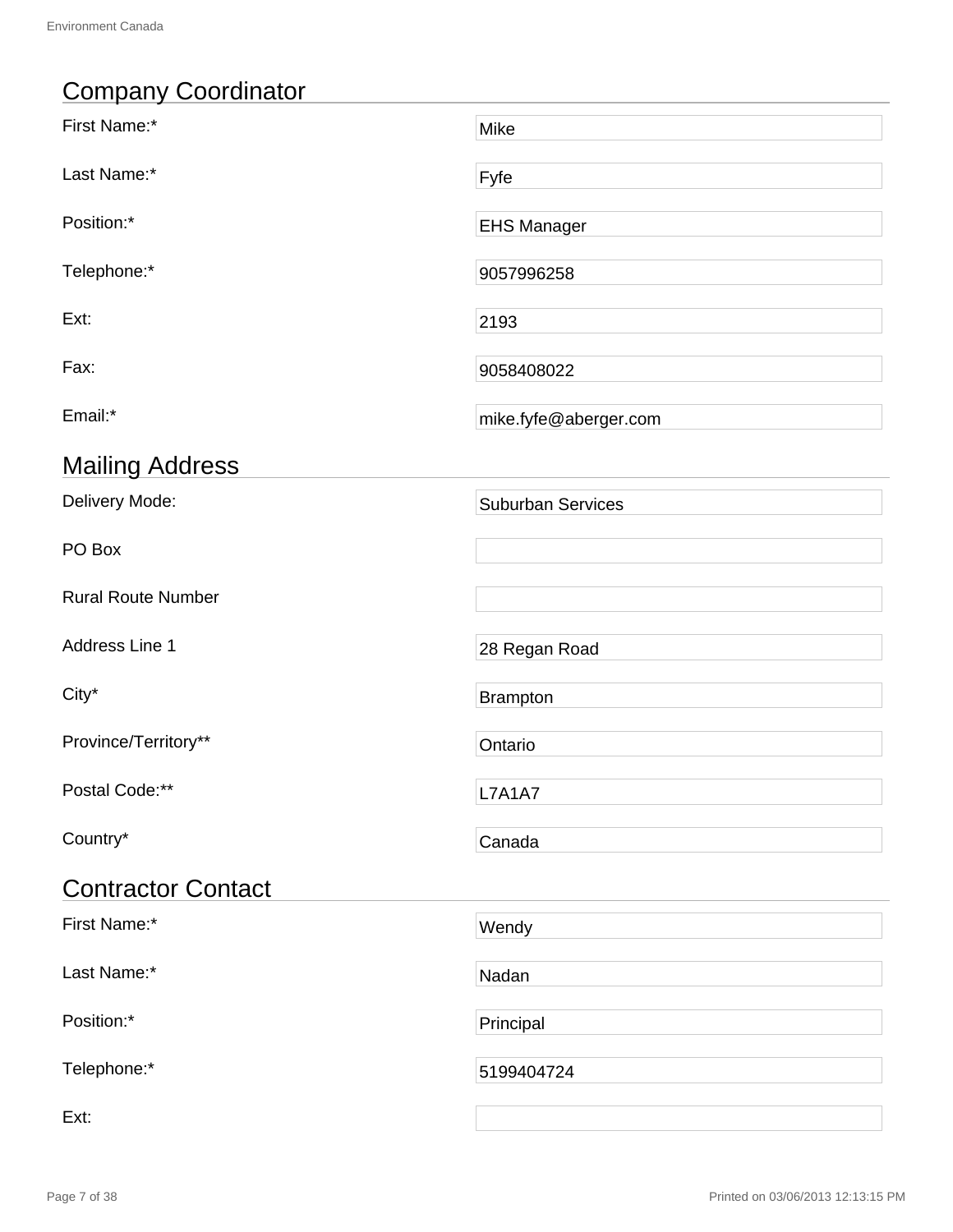| Fax:                            |                              |
|---------------------------------|------------------------------|
| Email:*                         | wendy@nadanconsulting.com    |
| <b>Mailing Address</b>          |                              |
| Delivery Mode:                  | <b>Suburban Services</b>     |
| PO Box                          |                              |
| <b>Rural Route Number</b>       |                              |
| Address Line 1                  | 151 Montgomery Boulevard     |
| City*                           | Orangeville                  |
| Province/Territory**            | Ontario                      |
| Postal Code:**                  | <b>L9W 5C1</b>               |
| Country*                        | Canada                       |
| <b>Highest Ranking Employee</b> |                              |
| First Name:*                    | Alexander                    |
| Last Name:*                     | <b>Berger</b>                |
| Position:*                      | President                    |
| Telephone:*                     | 9058404207                   |
| Ext:                            | 8000                         |
| Fax:                            |                              |
| Email:*                         | alexander.berger@aberger.com |
| <b>Mailing Address</b>          |                              |
| Delivery Mode:                  |                              |
| PO Box                          |                              |
| <b>Rural Route Number</b>       |                              |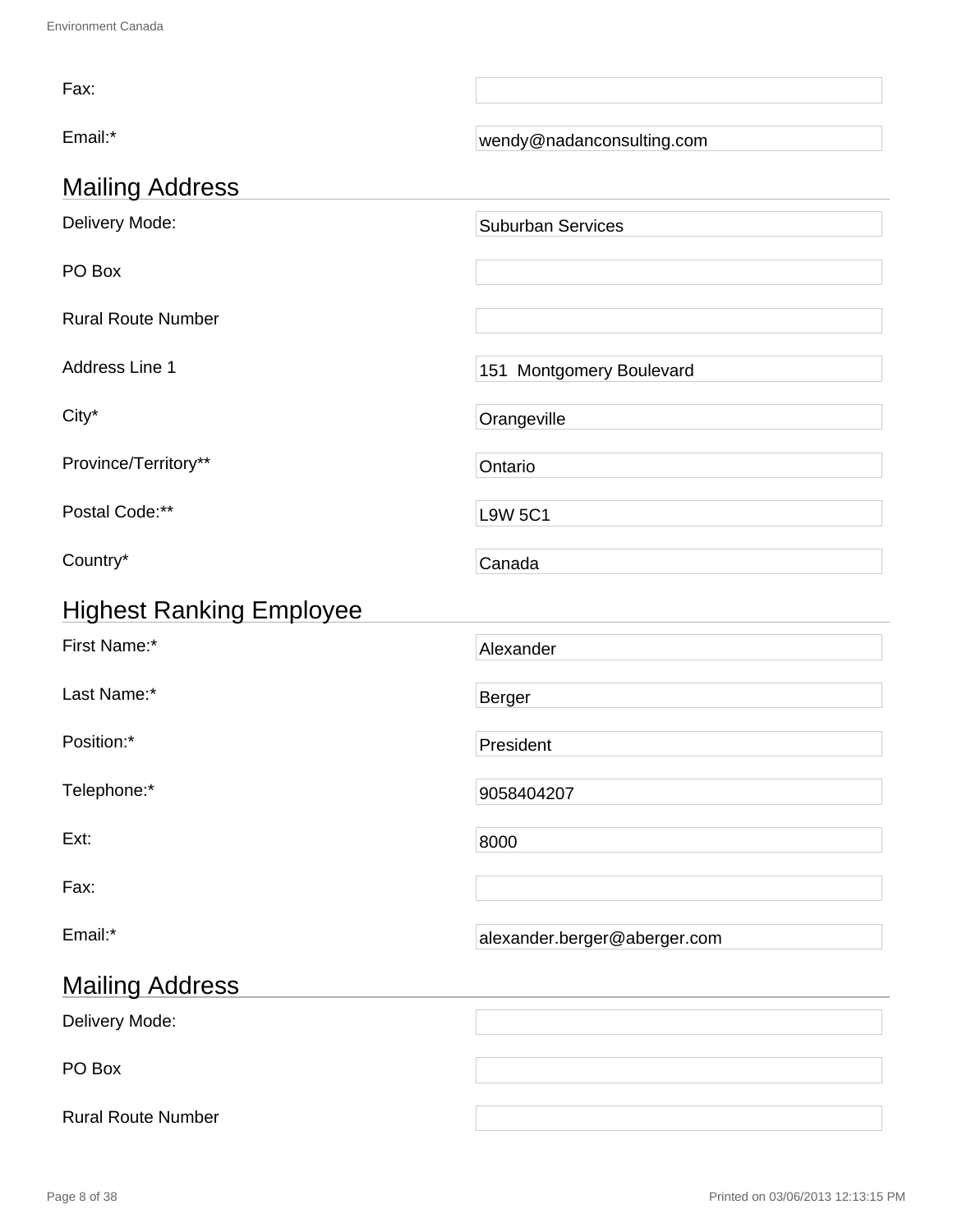| Address Line 1                 | 28 Regan Road             |
|--------------------------------|---------------------------|
| City*                          | <b>Brampton</b>           |
| Province/Territory**           | Ontario                   |
| Postal Code:**                 | <b>L7A1A7</b>             |
| Country*                       | Canada                    |
| Person who prepared the report |                           |
| First Name:*                   | Wendy                     |
| Last Name:*                    | Nadan                     |
| Position:*                     | Principal                 |
| Telephone:*                    | 5199404724                |
| Ext:                           |                           |
| Fax:                           |                           |
| Email:*                        | wendy@nadanconsulting.com |
| <b>Mailing Address</b>         |                           |
| Delivery Mode:                 | <b>Suburban Services</b>  |
| PO Box                         |                           |
| <b>Rural Route Number</b>      |                           |
| Address Line 1                 | 151 Montgomery Boulevard  |
| City*                          | Orangeville               |
| Province/Territory**           | Ontario                   |
| Postal Code:**                 | <b>L9W 5C1</b>            |
| Country*                       | Canada                    |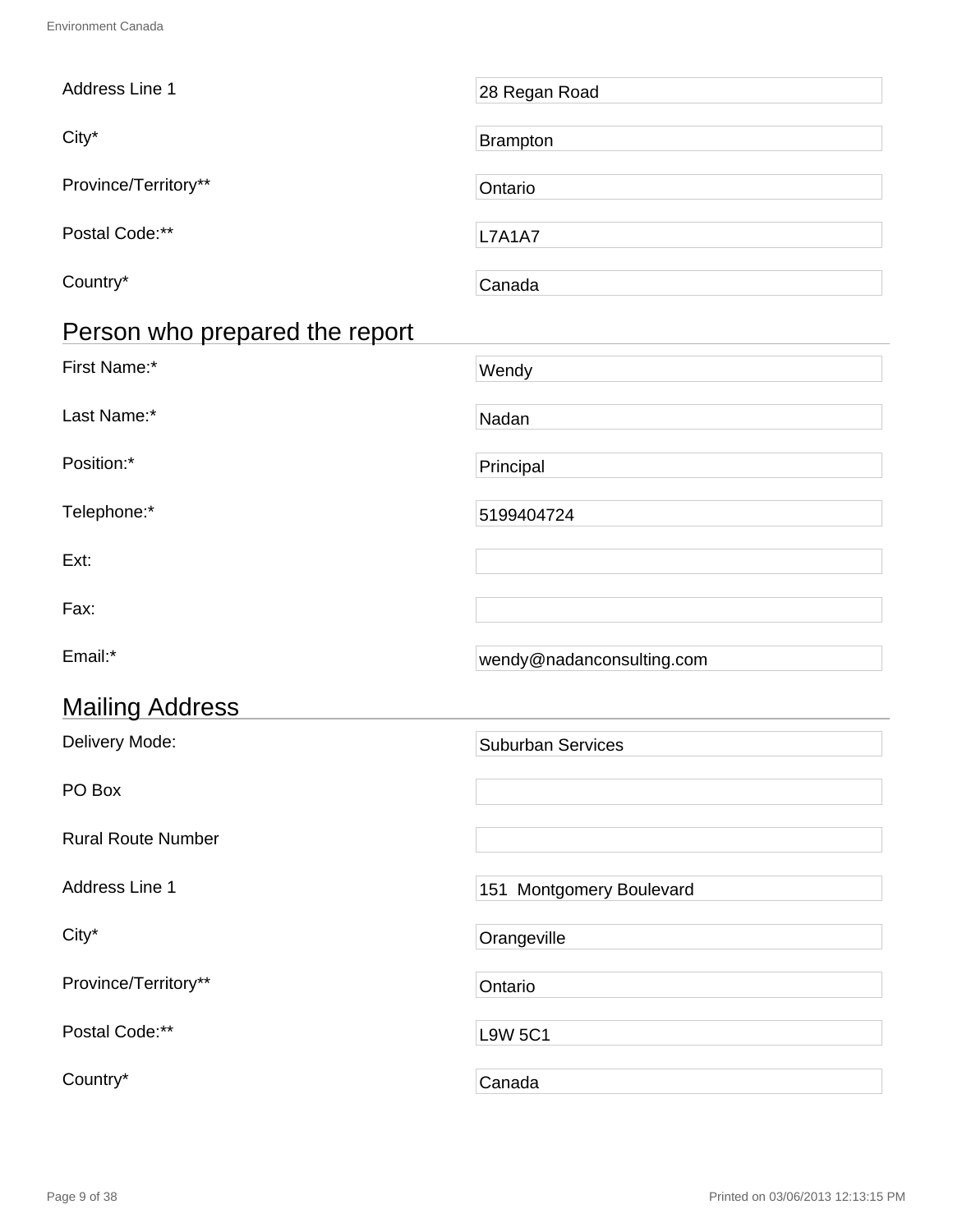# Person who coordinated the preparation of the Toxics Reduction Plan

| First Name:*              | Wendy                     |
|---------------------------|---------------------------|
| Last Name:*               | Nadan                     |
| Position:*                | Principal                 |
| Telephone:*               | 5199404724                |
| Ext:                      |                           |
| Fax:                      |                           |
| Email:*                   | wendy@nadanconsulting.com |
| <b>Mailing Address</b>    |                           |
| Delivery Mode:            | <b>Suburban Services</b>  |
| PO Box                    |                           |
| <b>Rural Route Number</b> |                           |
| Address Line 1            | 151 Montgomery Boulevard  |
| City*                     | Orangeville               |
| Province/Territory**      | Ontario                   |
| Postal Code:**            | <b>L9W 5C1</b>            |
| Country*                  | Canada                    |
| <b>Public Contact</b>     |                           |
| First Name:*              | Mike                      |
| Last Name:*               | Fyfe                      |
| Position:*                | <b>EHA Manager</b>        |
| Telephone:*               | 9058404207                |
| Ext:                      |                           |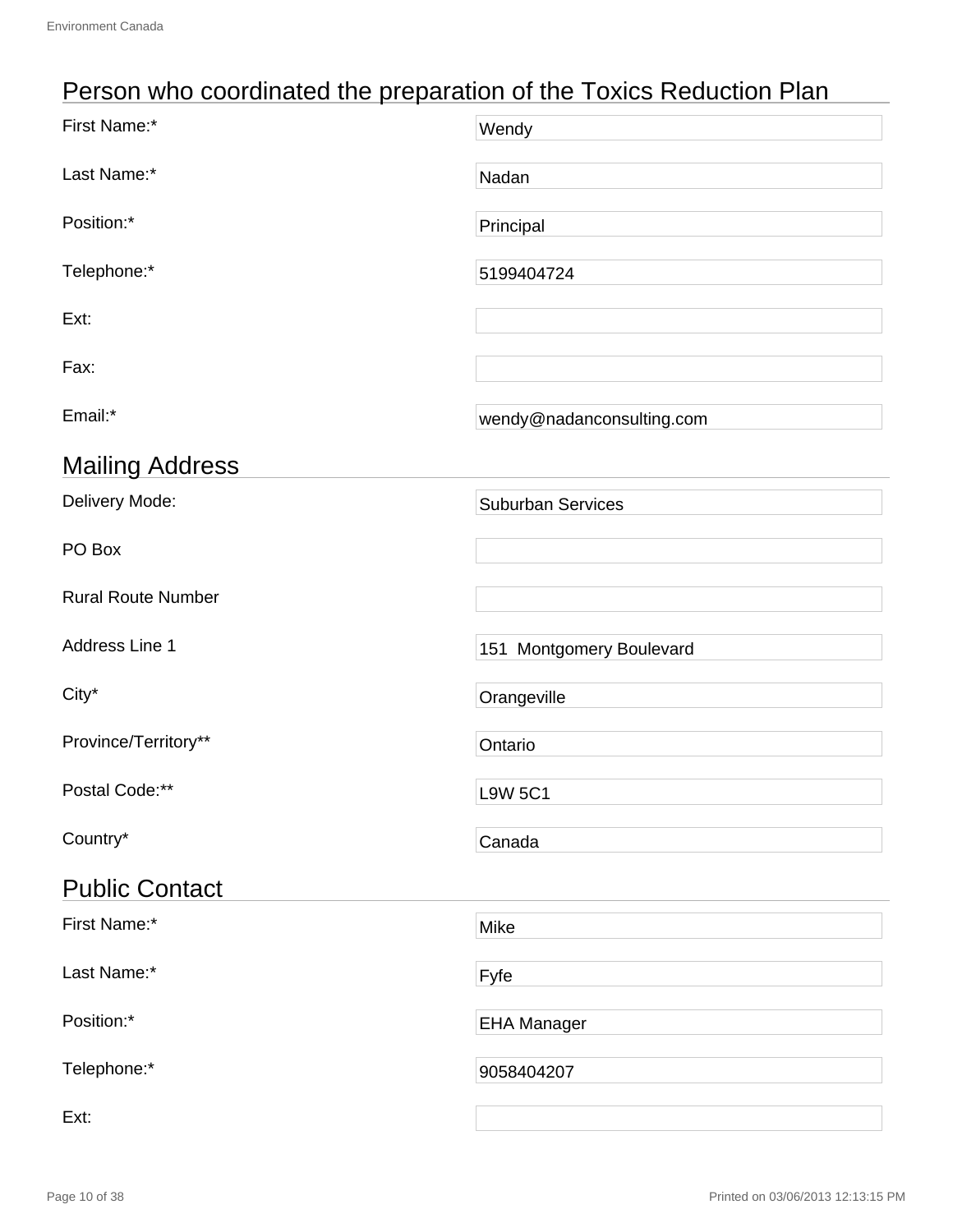| Fax:                      |                          |
|---------------------------|--------------------------|
| Email:*                   | mike.fyfe@aberger.com    |
| <b>Mailing Address</b>    |                          |
| Delivery Mode:            | <b>Suburban Services</b> |
| PO Box                    |                          |
| <b>Rural Route Number</b> |                          |
| Address Line 1            | 28 Regan Road            |
| City*                     | <b>Brampton</b>          |
| Province/Territory**      | Ontario                  |
| Postal Code:**            | <b>L7A1A7</b>            |
| Country*                  | Canada                   |

# Pollution Prevention

# Pollution Prevention Plans

Does the facility have a documented facility-wide pollution prevention plan?\*

No

If 'Yes'

a) Please check all that apply

b) Did the facility update their plan in the current reporting year?

c) Does the plan address substances, energy conservation, or water conservation?

Pollution Prevention Plan Comments

# Pollution Prevention Activities

Did the facility complete any pollution prevention activities in the current NPRI reporting year?\*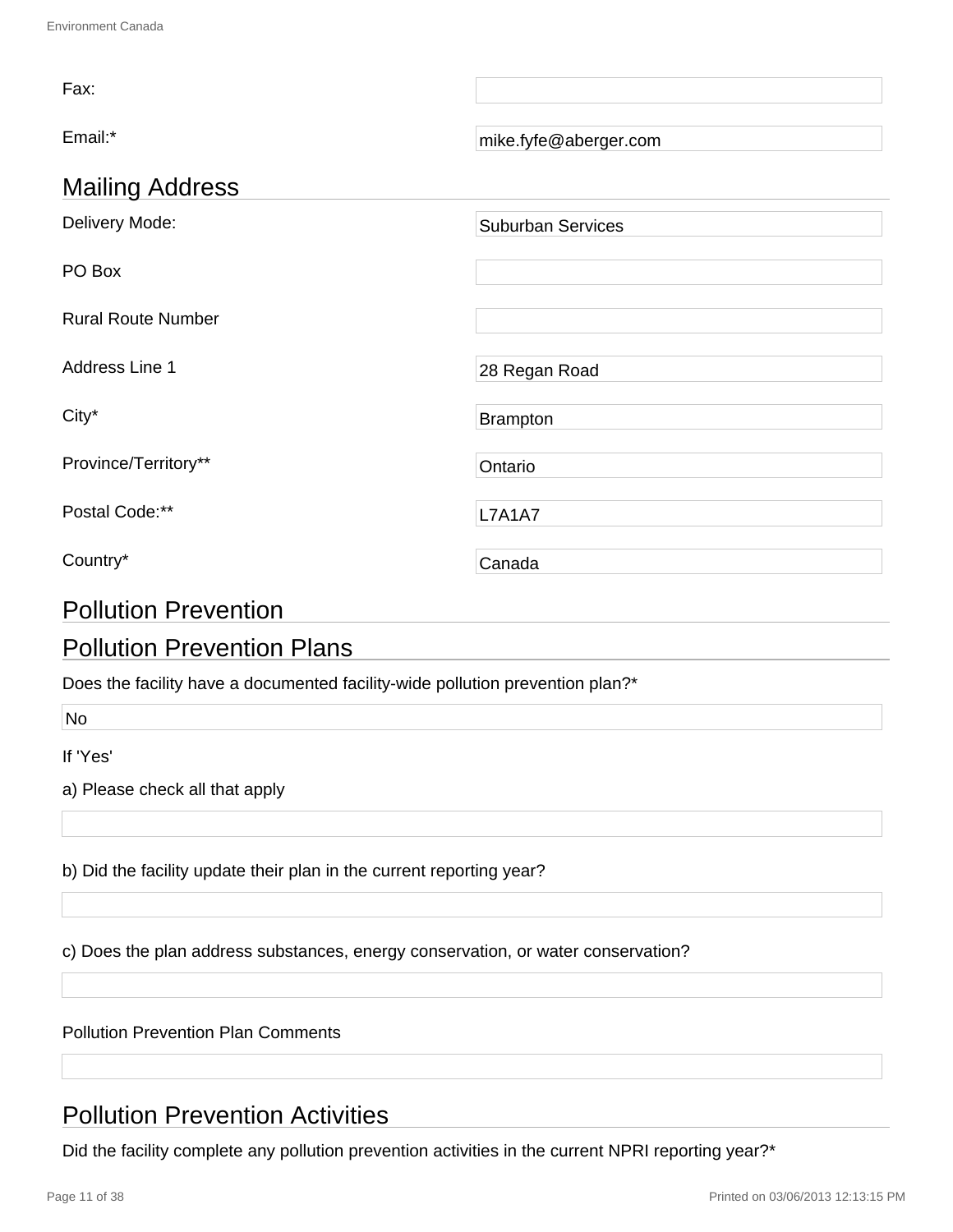#### No

Selecting "Yes" will initiate the reporting of the specific pollution prevention activities that were completed in the current reporting year on the following screen.

### Substance Details

## NA - 09, Manganese (and its compounds)

NA - 09, Manganese (and its compounds)

# Substance Reporting Status

# Applicable Programs

NPRIDoes this substance meet the criteria specified in the Canada Gazette notice? Selecting "No" indicates voluntary reporting of this substance to the NPRI\*

ON MOE TRADoes this substance meet the criteria specified in the Ontario Regulation 455/09 under the TRA? Selecting "No" indicates voluntary reporting of this substance to the ON MOE\*

Yes

Would you like to create an exit record for this ON MOE TRA substance?\*

No

Is this considered the first report for this substance to the ON MOE TRA? (Please select "Help" for further clarification)\*

No

#### **Comments**

## General Information

### On-site Releases to the Environment

Indicate if there were On-site Releases, Disposals or Off-site Transfers to the environment by choosing Yes or No from the drop-down boxes beside the questions below.

#### On-site Releases to the Environment

Was the substance released on-site?\*

No

If the substance was released on-site and the total quantity released was less than one tonne, select the check-box below:

The substance will be reported as the sum of releases to all media (total of 1 tonne or less).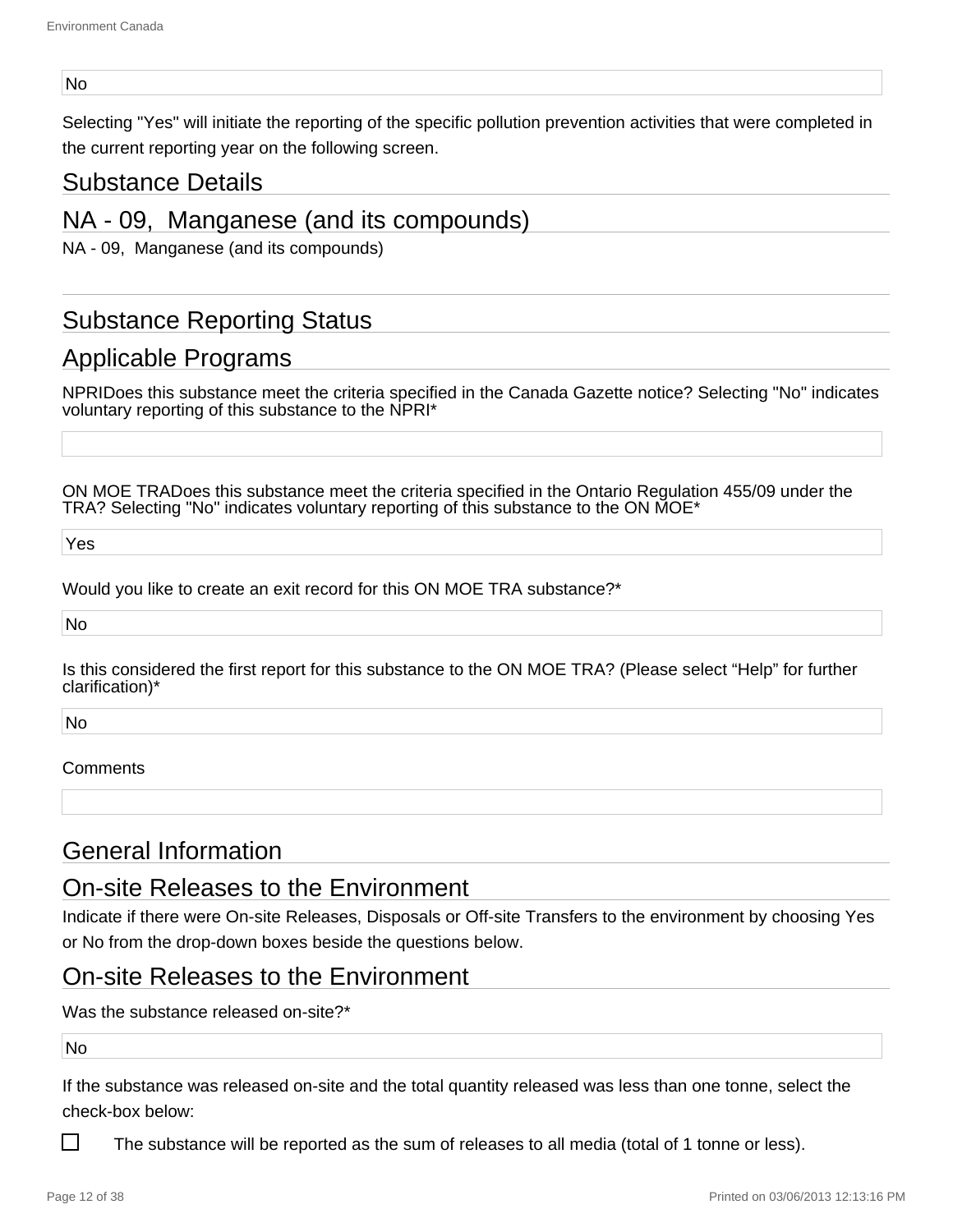# Disposals and Off-site Transfers for Recycling

Was the substance disposed of (on-site or off-site), or transferred for treatment prior to final disposal?\*

No

Is the facility required to report on disposals of tailings and waste rock for the selected reporting period?\*

No

Was the substance transferred off-site for recycling?\*

Yes

# Nature of Activities\*

Manufacture the Substance

Process the Substance

As a formulation component

Otherwise Use of the Substance

# TRA Quantifications

# Enters the facility (Use), Creation, Contained in Product for ON MOE TRA

# Enters the facility (Use)

The amount of substance that enters a process as the substance itself or part of another substance, rolled up at the facility level.

Quantity (Tonnes)

12.155

Do you want to use ranges for public reporting? If "No" is selected you are indicating that any report to the public may contain the exact quantity provided.

No

## Creation

The amount of substance that is created

Quantity (Tonnes)

 $\overline{0}$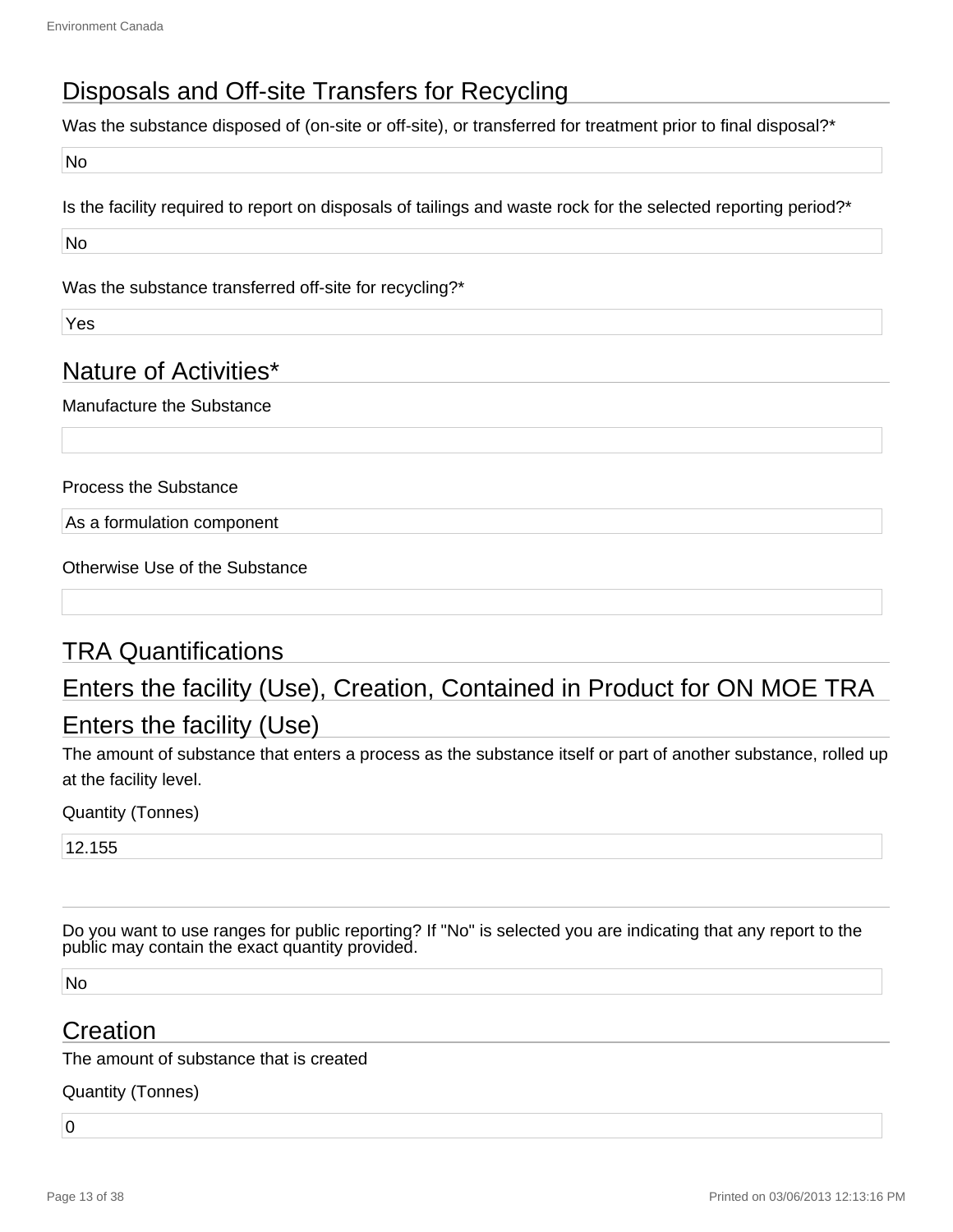Do you want to use ranges for public reporting? If "No" is selected you are indicating that any report to the public may contain the exact quantity provided.

No

# Contained in Product

The amount of substance contained in product

Quantity (Tonnes)

7.108

Do you want to use ranges for public reporting? If "No" is selected you are indicating that any report to the public may contain the exact quantity provided.

No

# Change in Method of Quantification

┐

П

There has been a change in the method or combination of methods used to track and quantify the substance during the previous calendar year

Describe the changes\*\*

Select the reason for change:\*\*

Describe how the change impact tracking and quantification of the substance\*\*

### Incidents out of the normal course of events

There have been incidents out of the normal course of events that occurred at the facility during the previous calendar year that affected the results of tracking/quantification of this substance.

Explain how tracking and quantifications were affected\*\*

# Significant Process Change

There has been a significant process change at the facility during the previous calendar year.

## On-site Releases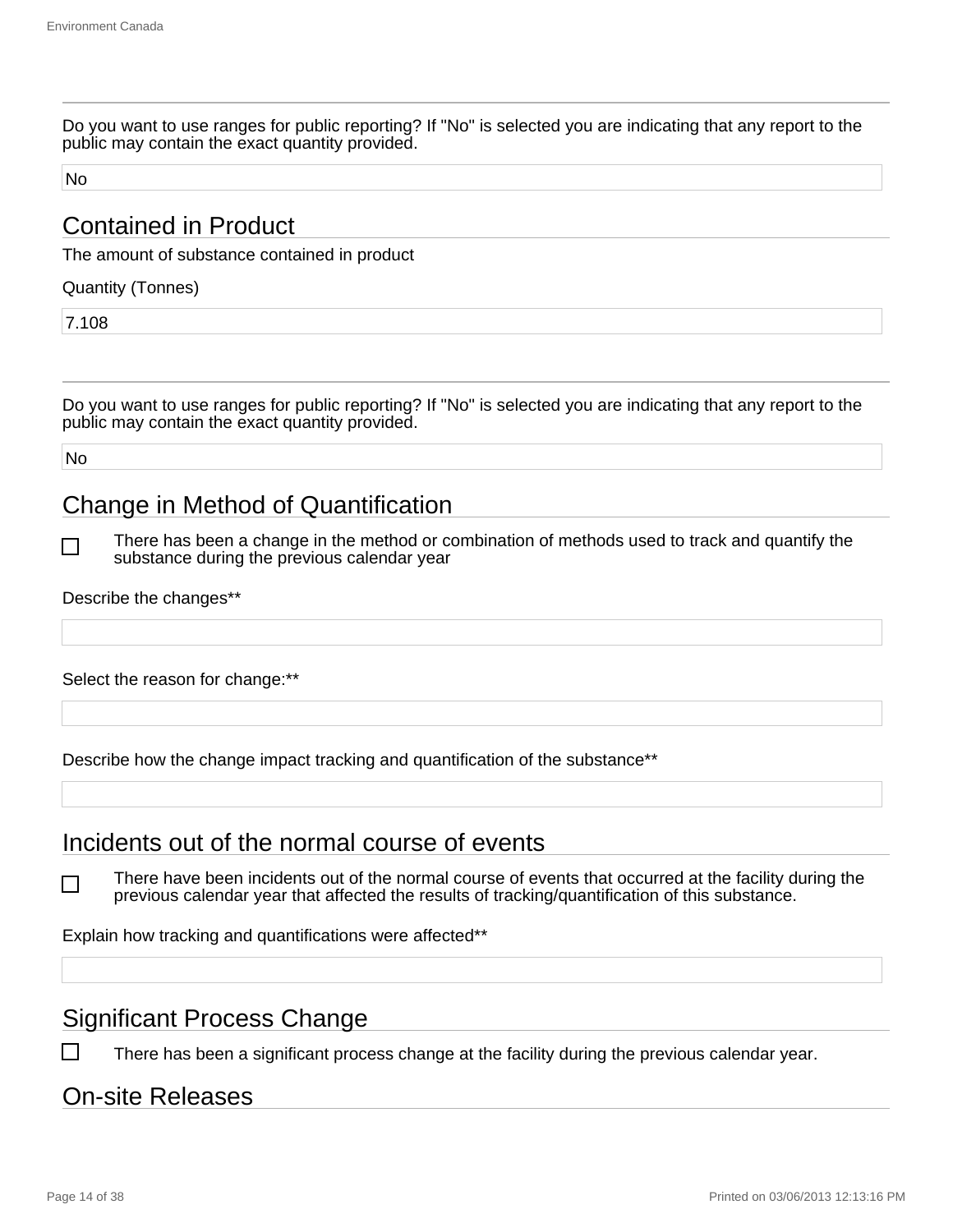# Reasons for Changes in Quantities Released from Previous Year

Select the applicable reason or reasons\*

No significant change (i.e.

Comments ? (On-Site Releases)

### **Disposals**

# Reasons for Changes in Quantities Disposed from Previous Year

Select the applicable reason or reasons.

No significant change (i.e.

Comments? (Disposals)

## **Recycling**

## Reasons Why Substance Was Recycled

Select one or more reasons.<sup>\*</sup>

Machine or finishing residues

# Off-site Transfers for Recycling

## Off-site Transfers

|                                                         | <b>Basis Of Estimate:</b> | <b>Quantity (Tonnes)</b> |
|---------------------------------------------------------|---------------------------|--------------------------|
| <b>Energy Recovery</b>                                  | NA - Not Applicable       |                          |
| <b>Recovery of Solvents</b>                             | NA - Not Applicable       |                          |
| <b>Recovery of Organic Substances</b><br>(not solvents) | NA - Not Applicable       |                          |
| Recovery of Metals and Metal<br>Compounds               | C - Mass Balance          | 5.047                    |
| Recovery of Inorganic Materials<br>(not metals)         | NA - Not Applicable       |                          |
| Recovery of Acids and Bases                             | NA - Not Applicable       |                          |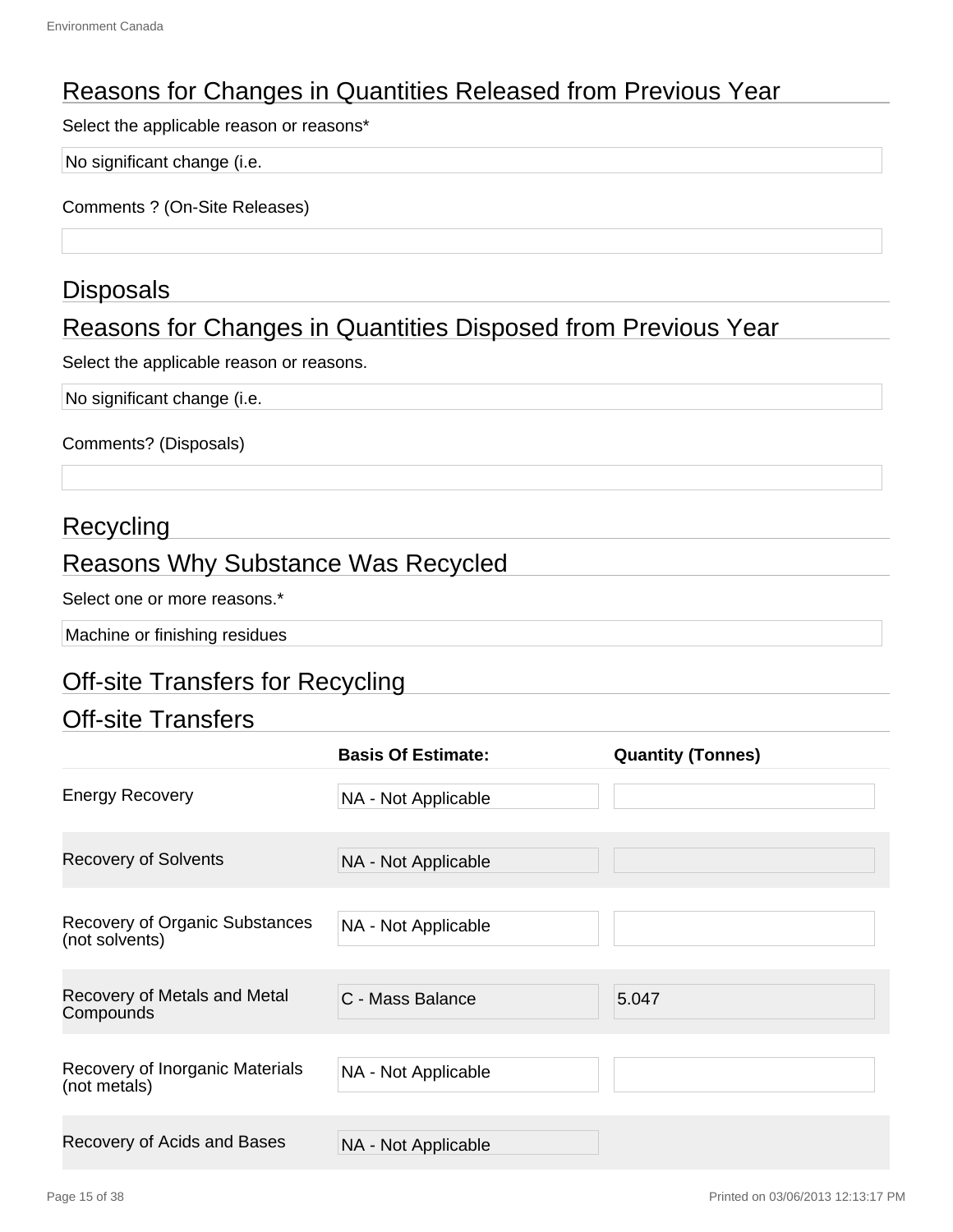| <b>Recovery of Catalysts</b>                       | NA - Not Applicable |  |
|----------------------------------------------------|---------------------|--|
| Recovery of Pollution Abatement<br><b>Residues</b> | NA - Not Applicable |  |
| Refining of Re-use of Used Oil                     | NA - Not Applicable |  |
| Other                                              | NA - Not Applicable |  |
| <b>Total Quantity Recycled</b>                     |                     |  |
| 5.047                                              |                     |  |

# Assign Disposals / Transfers to Off-site Facilities

Assign Disposals / Transfers to Off-site Facilities

## Basis of Estimate for Off-sites

Enter breakdown values for:

Recovery of Metals and Metal Compounds

#### Basis of Estimate

C - Mass Balance

Quantity (Tonnes)

5.047

### Off-site

# Waxman Recycling Industries

#### Off-Site Name

Waxman Recycling Industries

Quantity (Tonnes)

5.047

#### Address

20 Hyde Ave.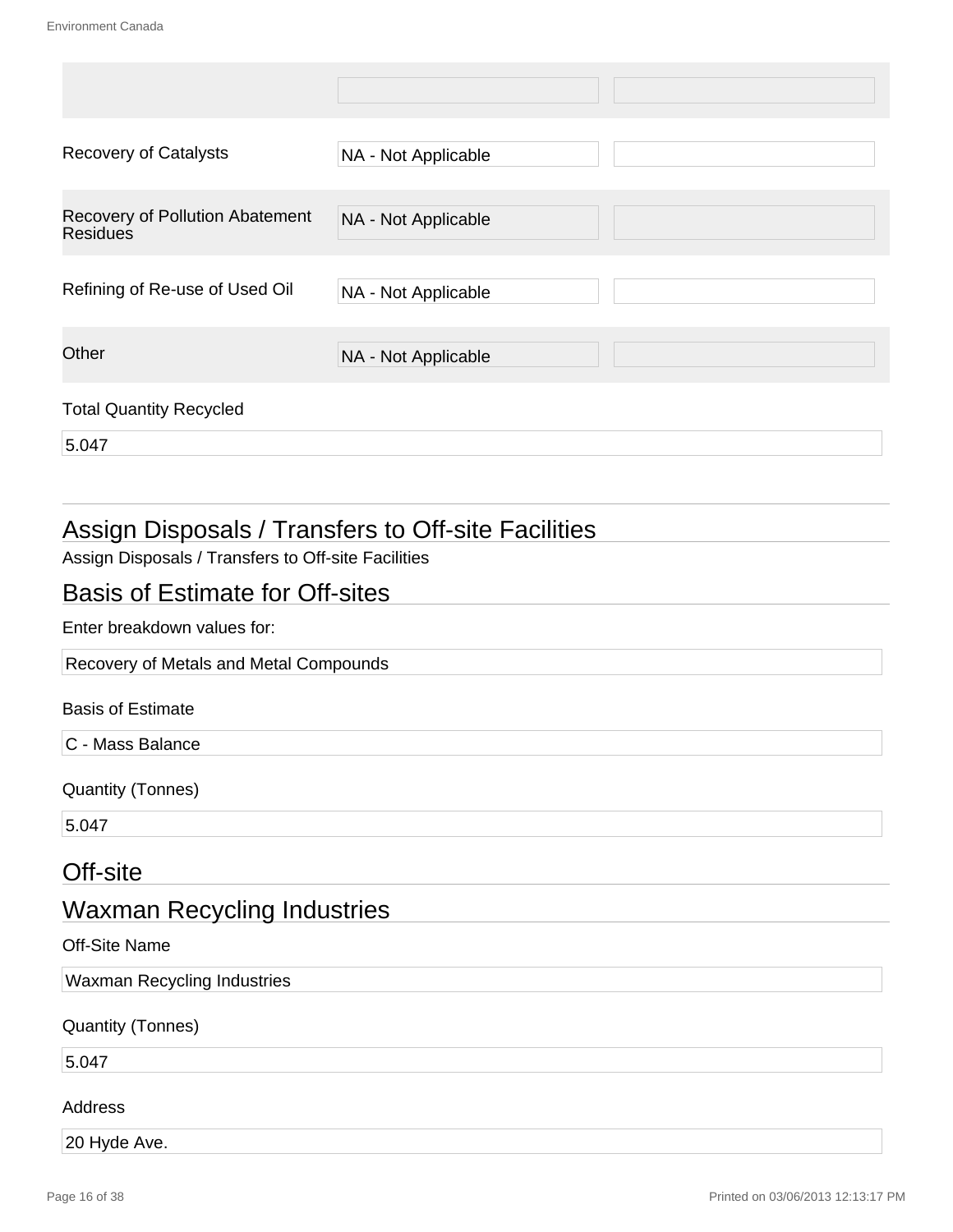| Prov                        |                                                                  |           |                                                    |        |           |
|-----------------------------|------------------------------------------------------------------|-----------|----------------------------------------------------|--------|-----------|
| ON                          |                                                                  |           |                                                    |        |           |
| City                        |                                                                  |           |                                                    |        |           |
| Toronto                     |                                                                  |           |                                                    |        |           |
| Country                     |                                                                  |           |                                                    |        |           |
| Canada                      |                                                                  |           |                                                    |        |           |
|                             | Total Assigned (must equal total reported)                       |           |                                                    |        |           |
| 5.047                       |                                                                  |           |                                                    |        |           |
|                             | Reasons for Changes in Quantities Released from Previous Year    |           |                                                    |        |           |
|                             | Select the applicable reason or reasons*                         |           |                                                    |        |           |
| No significant change (i.e. |                                                                  |           |                                                    |        |           |
| Comments? (Recycling)       |                                                                  |           |                                                    |        |           |
|                             |                                                                  |           |                                                    |        |           |
|                             | <b>Comparison Report: Enters, Creation, Contained in Product</b> |           |                                                    |        |           |
| Enters the facility (Use)   |                                                                  |           |                                                    |        |           |
| Enters the facility (Use)   |                                                                  |           |                                                    |        |           |
| <b>Quantity (Tonnes)</b>    | <b>Last Reported</b><br><b>Quantity (Tonnes)</b>                 | Quantity  | <b>Reporting Period of</b><br><b>Last Reported</b> | Change |           |
| % Change                    | 12.155                                                           | 17.810    | 2011                                               |        | 5.6<br>55 |
| Creation                    |                                                                  |           |                                                    |        |           |
| Creation                    |                                                                  |           |                                                    |        |           |
| <b>Quantity (Tonnes)</b>    | <b>Last Reported</b><br><b>Quantity (Tonnes)</b>                 | Quantity  | <b>Reporting Period of</b><br><b>Last Reported</b> | Change |           |
| % Change                    | $\overline{0}$                                                   | $\pmb{0}$ | 2011                                               |        | 0         |
| <b>Contained in Product</b> |                                                                  |           |                                                    |        |           |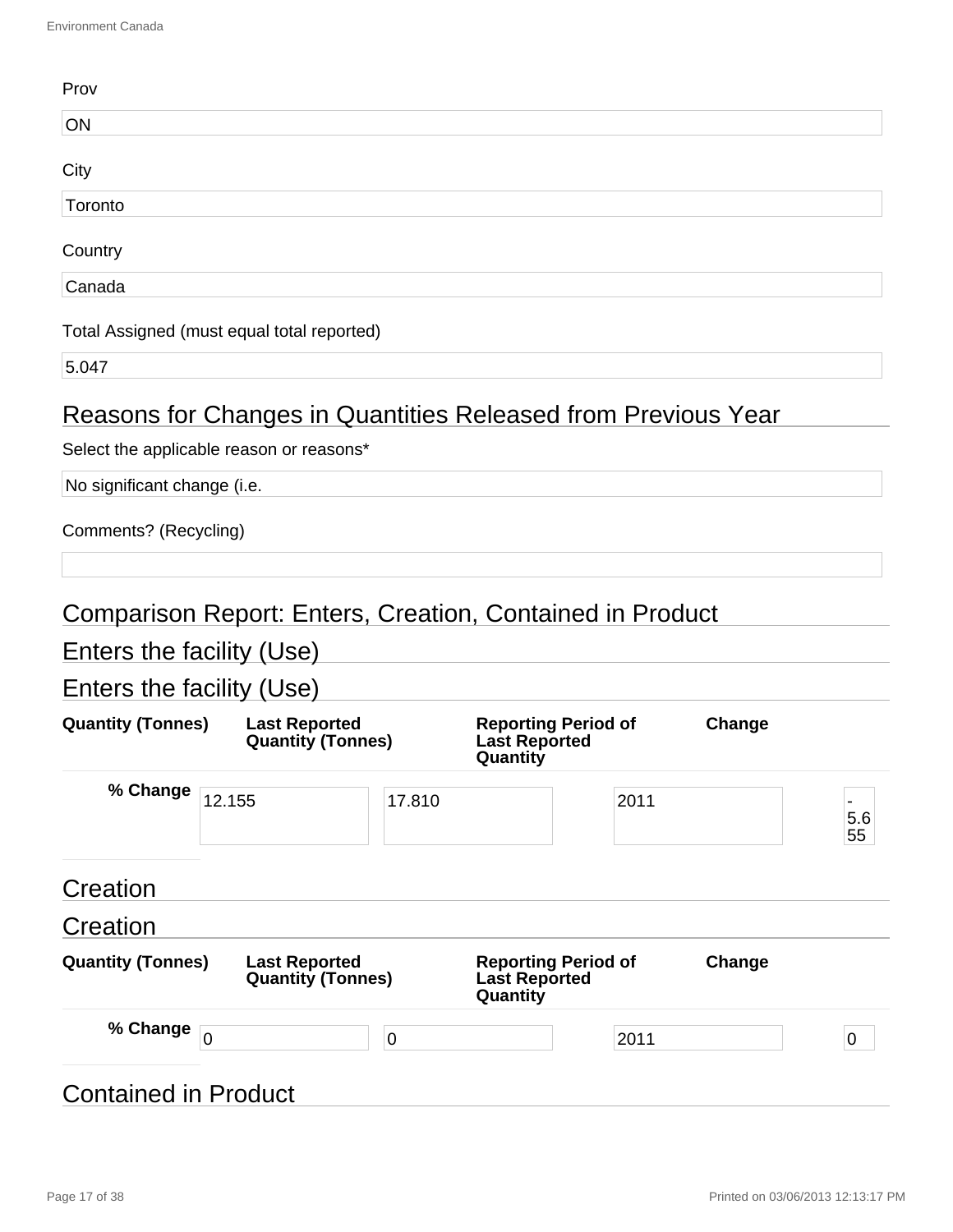# Contained in Product

| <b>Quantity (Tonnes)</b>  | <b>Last Reported</b><br><b>Quantity (Tonnes)</b>                                      |        | <b>Reporting Period of</b><br><b>Last Reported</b><br>Quantity | Change |                |
|---------------------------|---------------------------------------------------------------------------------------|--------|----------------------------------------------------------------|--------|----------------|
| % Change                  | 7.108                                                                                 | 0.783  | 2011                                                           |        | 6.3<br>25      |
| <b>Reasons for Change</b> |                                                                                       |        |                                                                |        |                |
| <b>Reasons for Change</b> |                                                                                       |        |                                                                |        |                |
| Reason(s) for Change      |                                                                                       |        |                                                                |        |                |
| Other                     |                                                                                       |        |                                                                |        |                |
| (please specify)          |                                                                                       |        |                                                                |        |                |
|                           | quantity of material shipped offsite for recycling is more accurate                   |        |                                                                |        |                |
|                           | (please specify): quantity of material shipped offsite for recycling is more accurate |        |                                                                |        |                |
|                           | Comparison Report: Transfers off-site for Recycling                                   |        |                                                                |        |                |
|                           | Total off-site Transfers for Recycling                                                |        |                                                                |        |                |
|                           | <b>Total off-site Transfers for Recycling</b>                                         |        |                                                                |        |                |
| <b>Quantity (Tonnes)</b>  | <b>Last Reported</b><br><b>Quantity (Tonnes)</b>                                      |        | <b>Reporting Period of</b><br><b>Last Reported</b><br>Quantity | Change |                |
| % Change                  | 5.047                                                                                 | 17.027 | 2011                                                           |        | 11.<br>98<br>0 |
| <b>Reasons for Change</b> |                                                                                       |        |                                                                |        |                |
| <b>Reasons for Change</b> |                                                                                       |        |                                                                |        |                |
| Reason(s) for Change      |                                                                                       |        |                                                                |        |                |
| Other                     |                                                                                       |        |                                                                |        |                |
| (please specify)          |                                                                                       |        |                                                                |        |                |
|                           | quantity sent offsite for recycling is tracked more accurately                        |        |                                                                |        |                |
|                           | (please specify): quantity sent offsite for recycling is tracked more accurately      |        |                                                                |        |                |

# NA - 08, Lead (and its compounds)

NA - 08, Lead (and its compounds)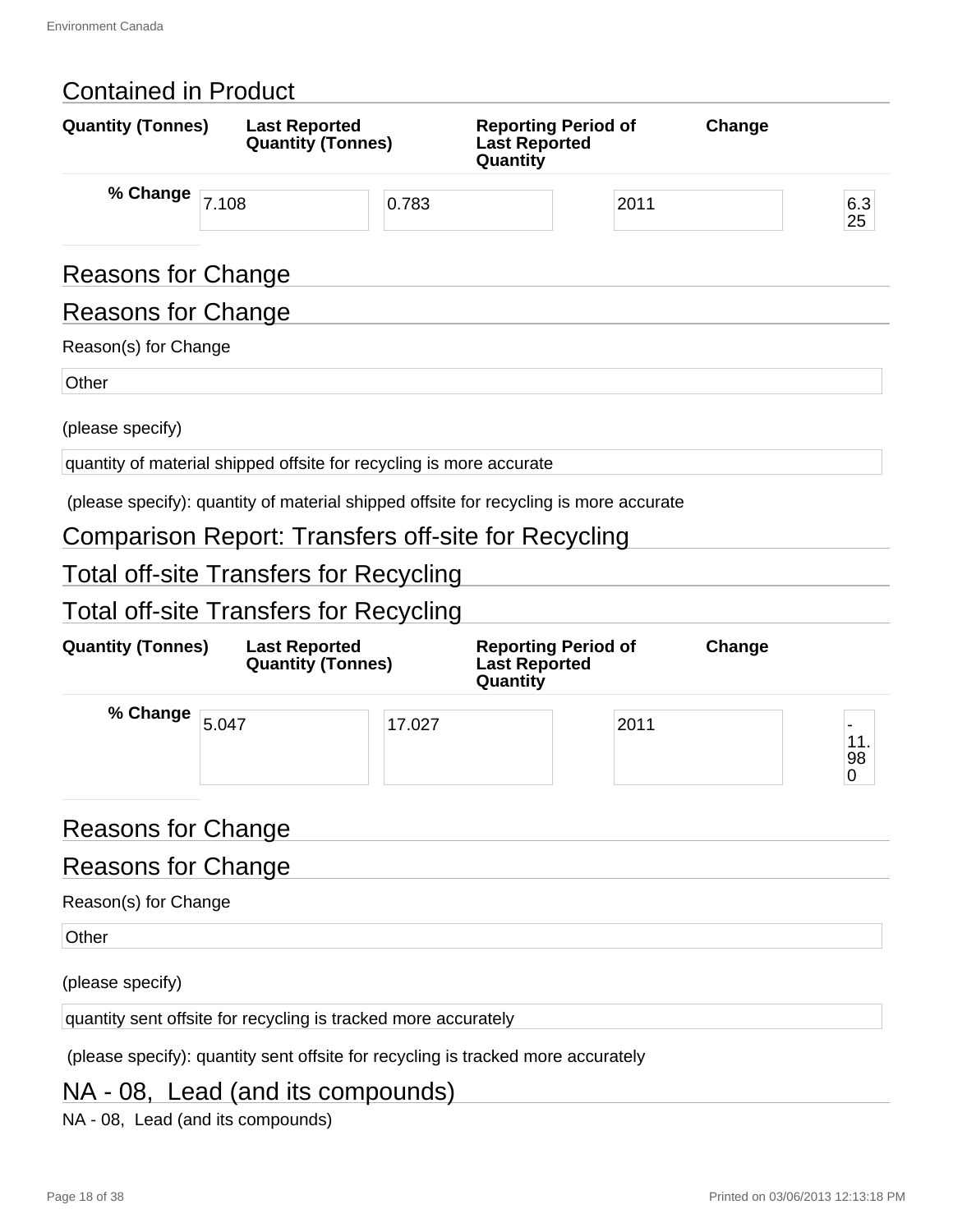# Substance Reporting Status

# Applicable Programs

NPRIDoes this substance meet the criteria specified in the Canada Gazette notice? Selecting "No" indicates voluntary reporting of this substance to the NPRI\*

ON MOE TRADoes this substance meet the criteria specified in the Ontario Regulation 455/09 under the TRA? Selecting "No" indicates voluntary reporting of this substance to the ON MOE\*

Yes

Would you like to create an exit record for this ON MOE TRA substance?\*

No

Is this considered the first report for this substance to the ON MOE TRA? (Please select "Help" for further clarification)\*

No

#### Comments

### General Information

### On-site Releases to the Environment

Indicate if there were On-site Releases, Disposals or Off-site Transfers to the environment by choosing Yes or No from the drop-down boxes beside the questions below.

### On-site Releases to the Environment

Was the substance released on-site?\*

No

# Disposals and Off-site Transfers for Recycling

Was the substance disposed of (on-site or off-site), or transferred for treatment prior to final disposal?<sup>\*</sup>

No

Is the facility required to report on disposals of tailings and waste rock for the selected reporting period?\*

No

Was the substance transferred off-site for recycling?\*

Yes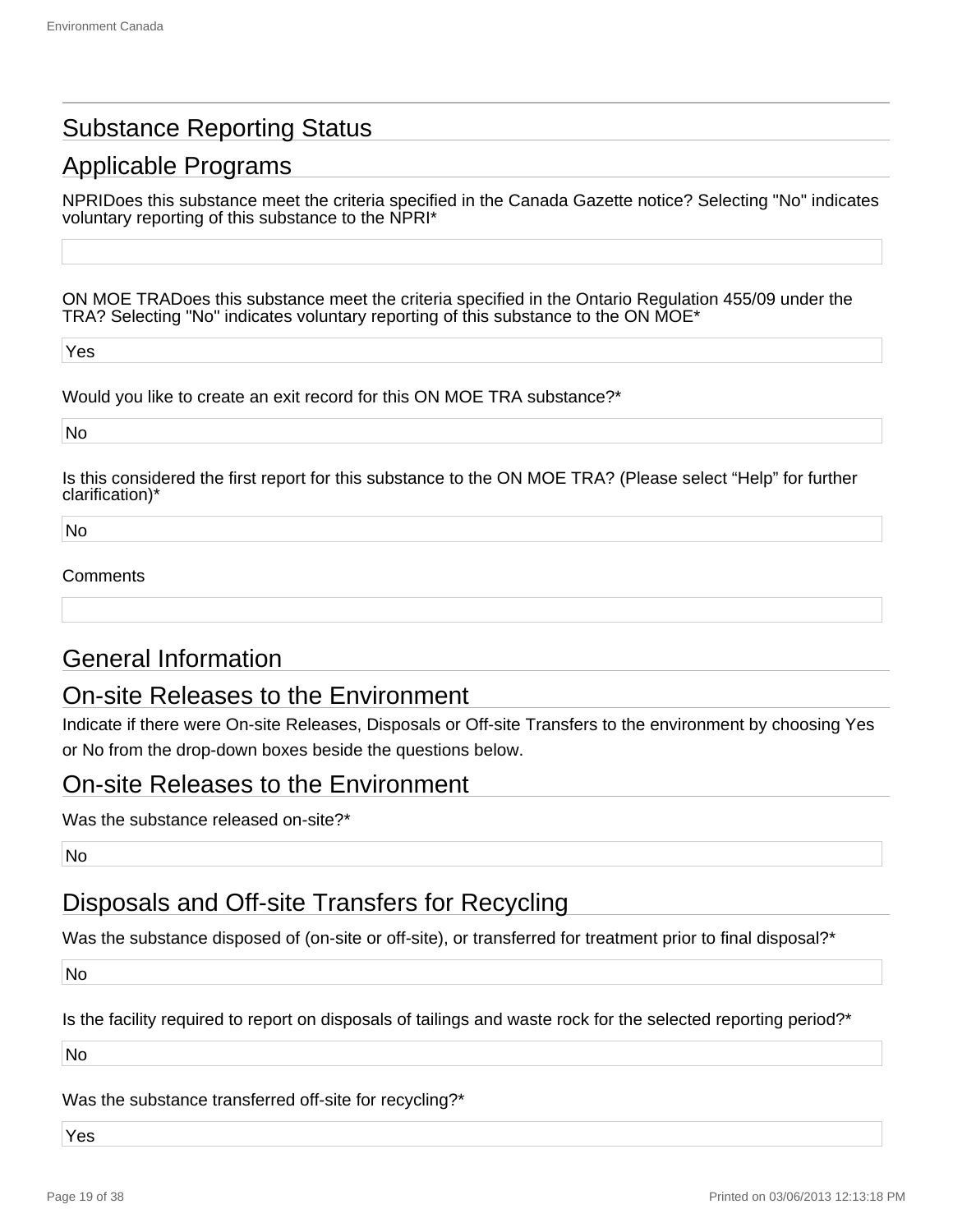# Nature of Activities\*

#### Manufacture the Substance

Process the Substance

As a formulation component

Otherwise Use of the Substance

## TRA Quantifications

# Enters the facility (Use), Creation, Contained in Product for ON MOE TRA Enters the facility (Use)

The amount of substance that enters a process as the substance itself or part of another substance, rolled up at the facility level.

Quantity (kg)

382

Do you want to use ranges for public reporting? If "No" is selected you are indicating that any report to the public may contain the exact quantity provided.

No

## Creation

The amount of substance that is created

Quantity (kg)

 $\overline{0}$ 

Do you want to use ranges for public reporting? If "No" is selected you are indicating that any report to the public may contain the exact quantity provided.

No

### Contained in Product

The amount of substance contained in product

Quantity (kg)

223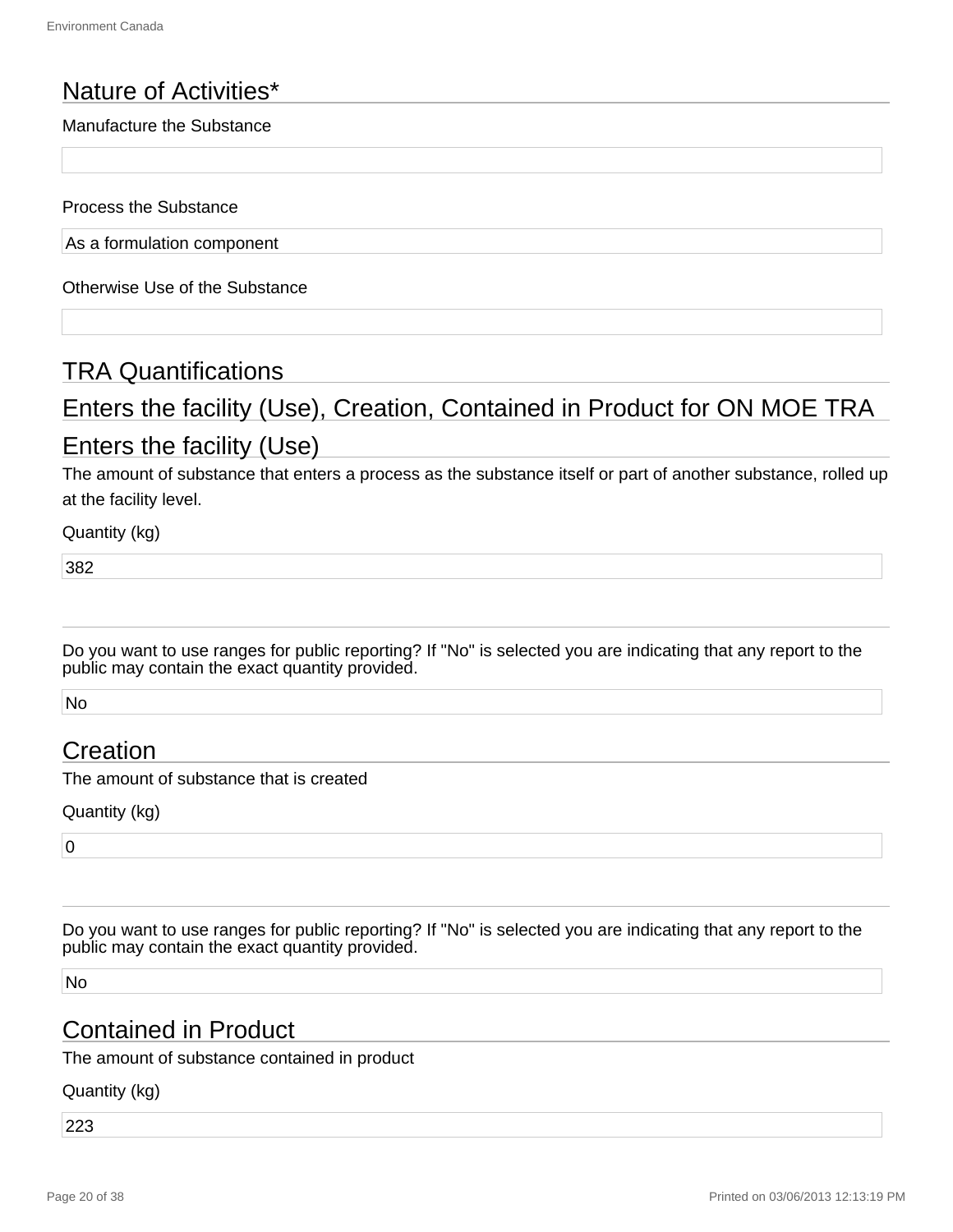Do you want to use ranges for public reporting? If "No" is selected you are indicating that any report to the public may contain the exact quantity provided.

No

# Change in Method of Quantification

 $\mathsf{L}$ 

There has been a change in the method or combination of methods used to track and quantify the substance during the previous calendar year

Describe the changes\*\*

Select the reason for change:\*\*

Describe how the change impact tracking and quantification of the substance\*\*

# Incidents out of the normal course of events

There have been incidents out of the normal course of events that occurred at the facility during the previous calendar year that affected the results of tracking/quantification of this substance.

Explain how tracking and quantifications were affected\*\*

## Significant Process Change

There has been a significant process change at the facility during the previous calendar year.

#### On-site Releases

## Reasons for Changes in Quantities Released from Previous Year

Select the applicable reason or reasons\*

No significant change (i.e.

Comments ? (On-Site Releases)

#### Disposals

# Reasons for Changes in Quantities Disposed from Previous Year

Select the applicable reason or reasons.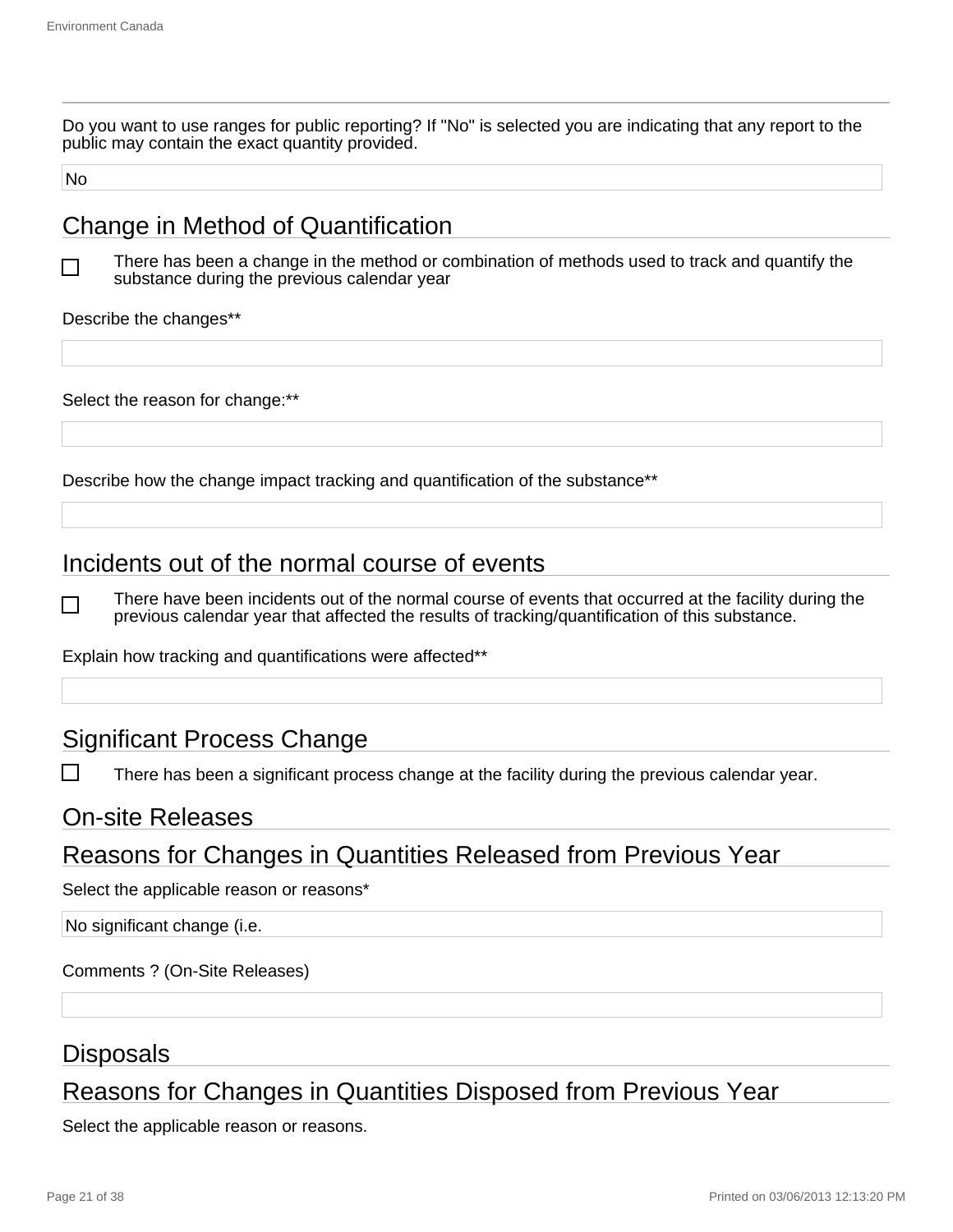#### No significant change (i.e.

#### Comments? (Disposals)

# **Recycling**

# Reasons Why Substance Was Recycled

Select one or more reasons.<sup>\*</sup>

Machine or finishing residues

# Off-site Transfers for Recycling

## Off-site Transfers

|                                                         | <b>Basis Of Estimate:</b> | <b>Quantity (kg)</b> |
|---------------------------------------------------------|---------------------------|----------------------|
| <b>Energy Recovery</b>                                  | NA - Not Applicable       |                      |
| <b>Recovery of Solvents</b>                             | NA - Not Applicable       |                      |
| <b>Recovery of Organic Substances</b><br>(not solvents) | NA - Not Applicable       |                      |
| Recovery of Metals and Metal<br>Compounds               | C - Mass Balance          | 159                  |
| Recovery of Inorganic Materials<br>(not metals)         | NA - Not Applicable       |                      |
| Recovery of Acids and Bases                             | NA - Not Applicable       |                      |
| <b>Recovery of Catalysts</b>                            | NA - Not Applicable       |                      |
| Recovery of Pollution Abatement<br><b>Residues</b>      | NA - Not Applicable       |                      |
| Refining of Re-use of Used Oil                          | NA - Not Applicable       |                      |
| Other                                                   | NA - Not Applicable       |                      |

#### Total Quantity Recycled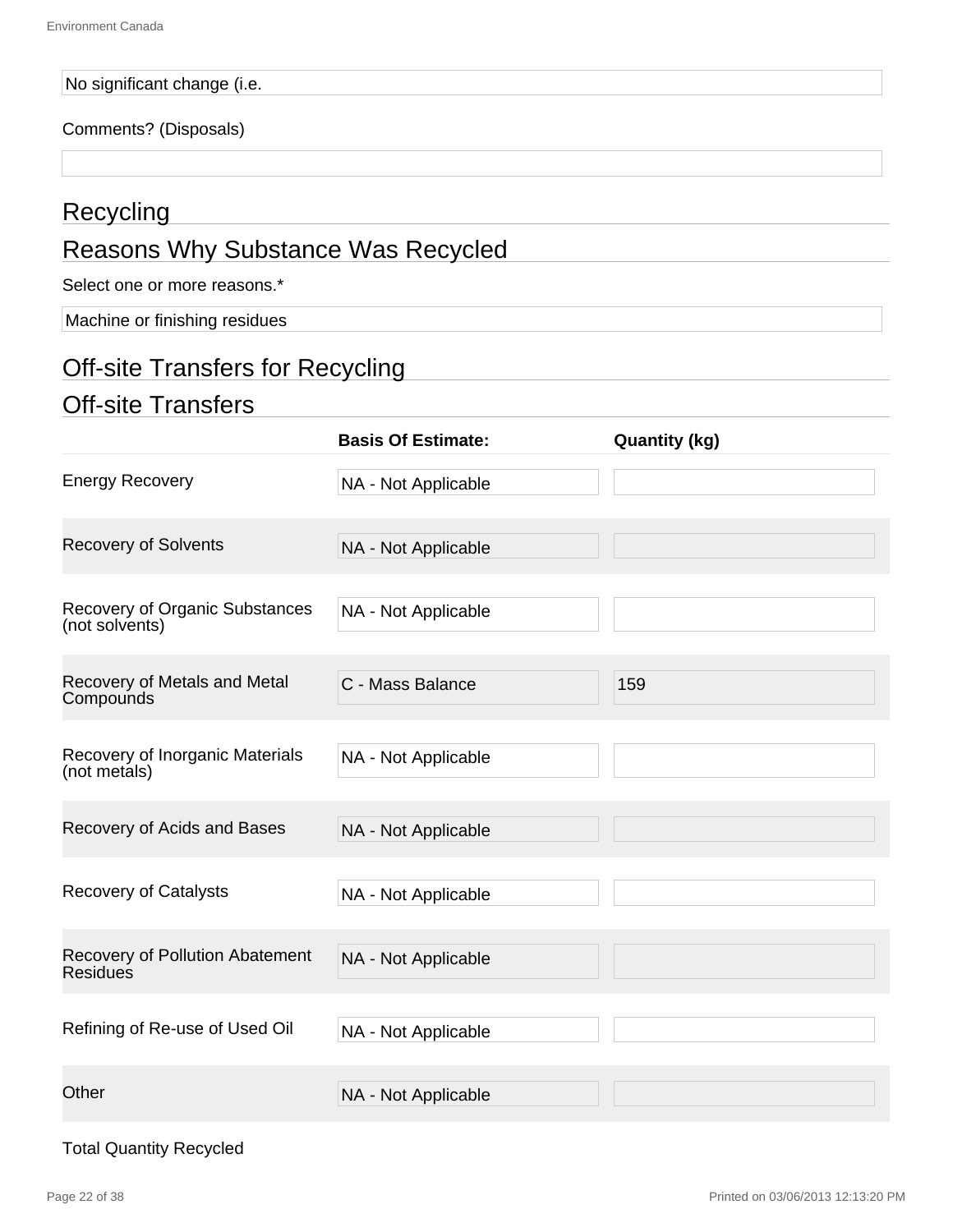# Assign Disposals / Transfers to Off-site Facilities

Assign Disposals / Transfers to Off-site Facilities

## Basis of Estimate for Off-sites

Enter breakdown values for:

Recovery of Metals and Metal Compounds

#### Basis of Estimate

C - Mass Balance

Quantity (kg)

159

## Off-site

# Waxman Recycling Industries

Off-Site Name

Waxman Recycling Industries

#### Quantity (kg)

159

#### Address

20 Hyde Ave.

#### Prov

| ON                |               |  |  |
|-------------------|---------------|--|--|
| City              |               |  |  |
| Toronto           |               |  |  |
|                   |               |  |  |
| Country<br>Canada |               |  |  |
|                   | $\sim$ $\sim$ |  |  |

#### Total Assigned (must equal total reported)

159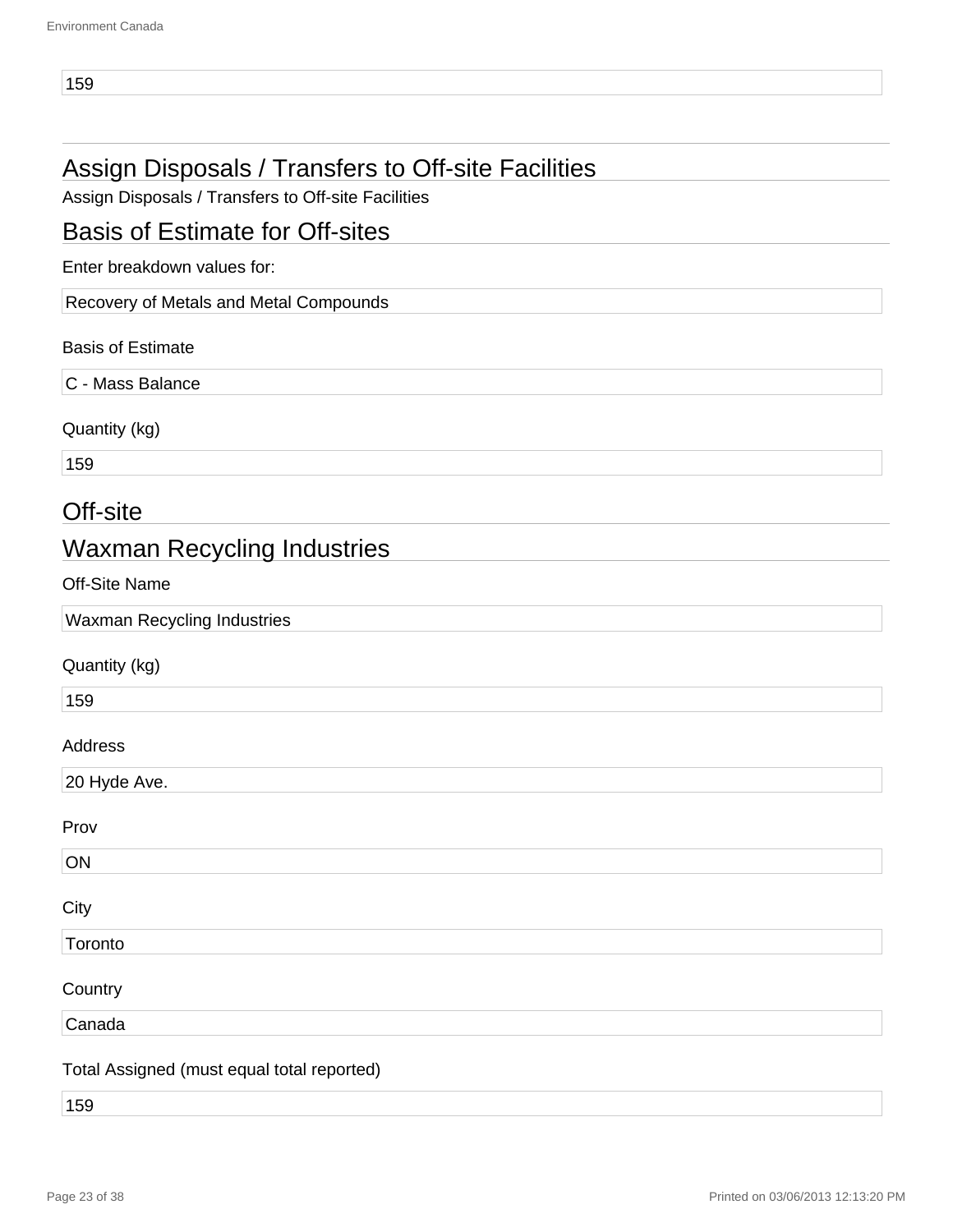# Reasons for Changes in Quantities Released from Previous Year

Select the applicable reason or reasons\*

Changes in production levels

| Comments? (Recycling) |  |
|-----------------------|--|
|-----------------------|--|

# Comparison Report: Enters, Creation, Contained in Product

Enters the facility (Use)

Enters the facility (Use)

| <b>Quantity (kg)</b>        | <b>Last Reported</b><br><b>Quantity (kg)</b>   |           | <b>Reporting Period of</b><br><b>Last Reported</b><br>Quantity |      | Change |             |
|-----------------------------|------------------------------------------------|-----------|----------------------------------------------------------------|------|--------|-------------|
| % Change                    | 382                                            | 194       |                                                                | 2011 |        | 18<br>8     |
| Creation                    |                                                |           |                                                                |      |        |             |
| Creation                    |                                                |           |                                                                |      |        |             |
| <b>Quantity (kg)</b>        | <b>Last Reported</b><br><b>Quantity (kg)</b>   |           | <b>Reporting Period of</b><br><b>Last Reported</b><br>Quantity |      | Change |             |
| % Change                    | $\overline{0}$                                 | $\pmb{0}$ |                                                                | 2011 |        | $\mathbf 0$ |
| <b>Contained in Product</b> |                                                |           |                                                                |      |        |             |
| <b>Contained in Product</b> |                                                |           |                                                                |      |        |             |
| <b>Quantity (kg)</b>        | <b>Last Reported</b><br><b>Quantity (kg)</b>   |           | <b>Reporting Period of</b><br><b>Last Reported</b><br>Quantity |      | Change |             |
| % Change                    | 223                                            | 178       |                                                                | 2011 |        | 45          |
| <b>Reasons for Change</b>   |                                                |           |                                                                |      |        |             |
| <b>Reasons for Change</b>   |                                                |           |                                                                |      |        |             |
| Reason(s) for Change        |                                                |           |                                                                |      |        |             |
|                             | No reasons - quantities approximately the same |           |                                                                |      |        |             |
| (please specify)            |                                                |           |                                                                |      |        |             |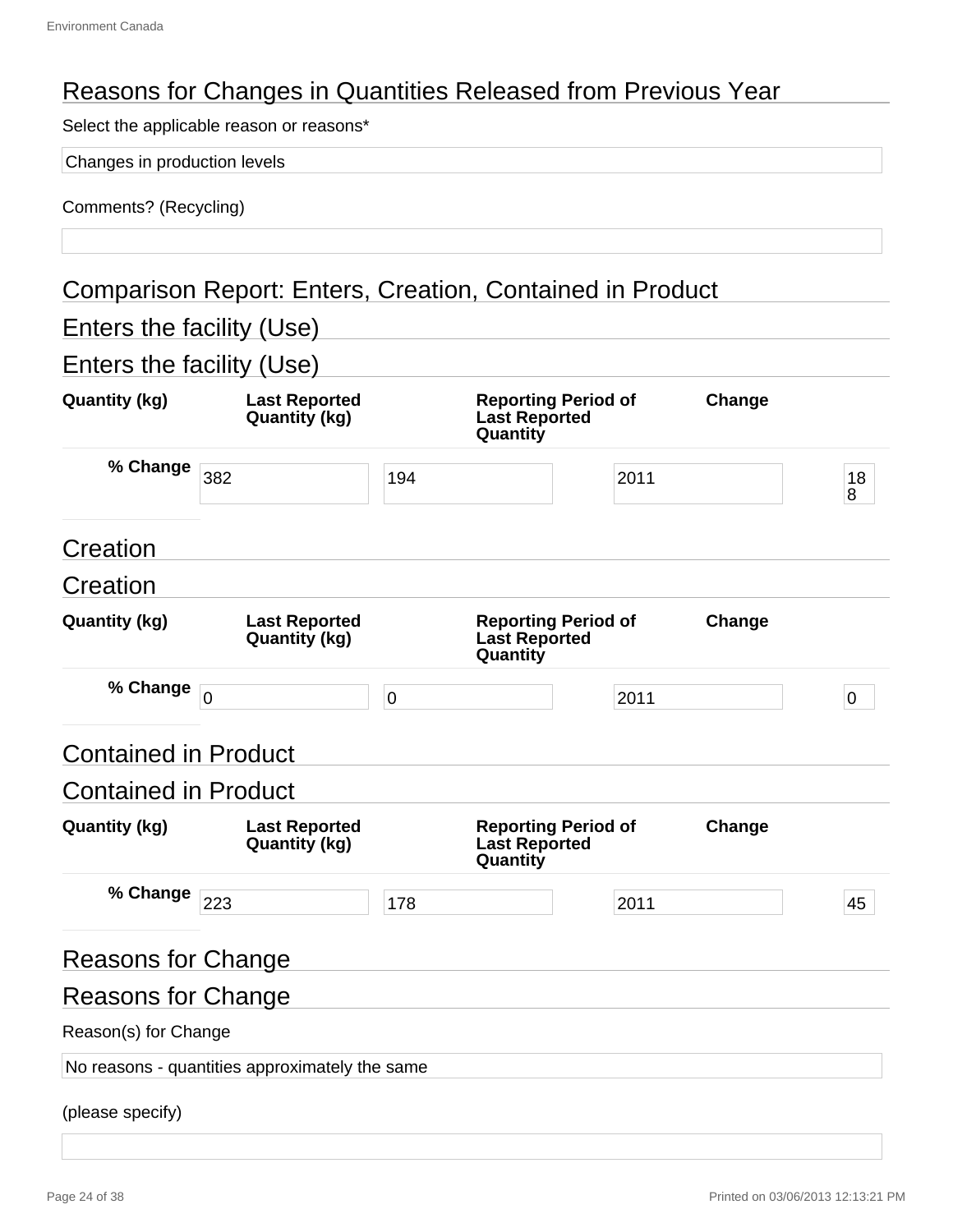# Comparison Report: Transfers off-site for Recycling

# Total off-site Transfers for Recycling

# Total off-site Transfers for Recycling

| <b>Quantity (kg)</b> | <b>Last Reported</b><br><b>Quantity (kg)</b>          | <b>Reporting Period of</b><br><b>Last Reported</b><br>Quantity          |      | Change |         |
|----------------------|-------------------------------------------------------|-------------------------------------------------------------------------|------|--------|---------|
| % Change             | 159<br>16                                             |                                                                         | 2011 |        | 14<br>3 |
| Reasons for Change   |                                                       |                                                                         |      |        |         |
| Reasons for Change   |                                                       |                                                                         |      |        |         |
| Reason(s) for Change |                                                       |                                                                         |      |        |         |
| Other                |                                                       |                                                                         |      |        |         |
| (please specify)     |                                                       |                                                                         |      |        |         |
|                      | quantity of metal recycled is tracked more accurately |                                                                         |      |        |         |
|                      |                                                       | (please specify): quantity of metal recycled is tracked more accurately |      |        |         |

## NA - M16, Volatile Organic Compounds (VOCs)

NA - M16, Volatile Organic Compounds (VOCs)

# Substance Reporting Status

## Applicable Programs

NPRIDoes this substance meet the criteria specified in the Canada Gazette notice? Selecting "No" indicates voluntary reporting of this substance to the NPRI\*

ON MOE TRADoes this substance meet the criteria specified in the Ontario Regulation 455/09 under the TRA? Selecting "No" indicates voluntary reporting of this substance to the ON MOE\*

Yes

Would you like to create VOC exit record(s) for this ON MOE TRA substance?\*

No

Is this considered the first report for this substance to the ON MOE TRA? (Please select "Help" for further clarification)\*

Yes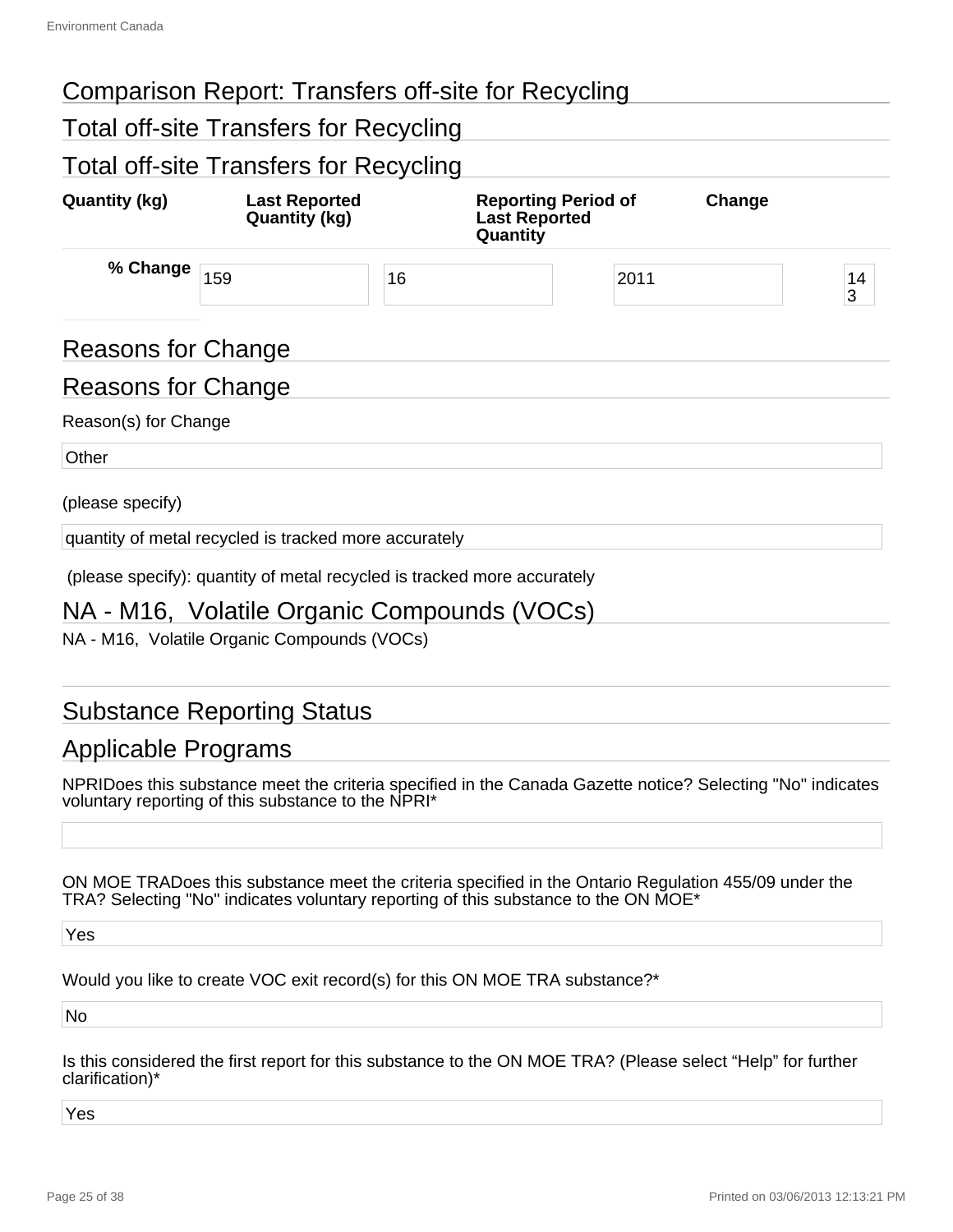#### **Comments**

# General Information

## On-site Releases to the Environment

Select the check box below if your facility met the 1 tonne threshold for Part 5 Substances (Speciated VOC).

### On-site Releases to the Environment

 $\boxtimes$ Did the facility release to air 1 tonne or more of a Part 5 Substance (Speciated VOC)?

### TRA Quantifications

# Enters the facility (Use), Creation, Contained in Product for ON MOE TRA Enters the facility (Use)

The amount of substance that enters a process as the substance itself or part of another substance, rolled up at the facility level.

Quantity (Tonnes)

15.159

| Volatile Organic Compound (VOC) Breakdown |  |  |  |
|-------------------------------------------|--|--|--|
|-------------------------------------------|--|--|--|

### **Details**

Enter breakdown values for:

Enters the facility (Use)

Total Speciated VOCs

13.196

### VOC Substance list

| <b>CAS Number</b>          | <b>Substance Name</b>      | <b>Quantity (tonnes)</b> |
|----------------------------|----------------------------|--------------------------|
| 8052-41-3                  | Stoddard solvent           | 6.399                    |
| 64742-48-9                 | Hydrotreated heavy naphtha | 6.797                    |
| <b>Total VOCs Reported</b> |                            |                          |
| 15.159                     |                            |                          |

#### Total Speciated VOCs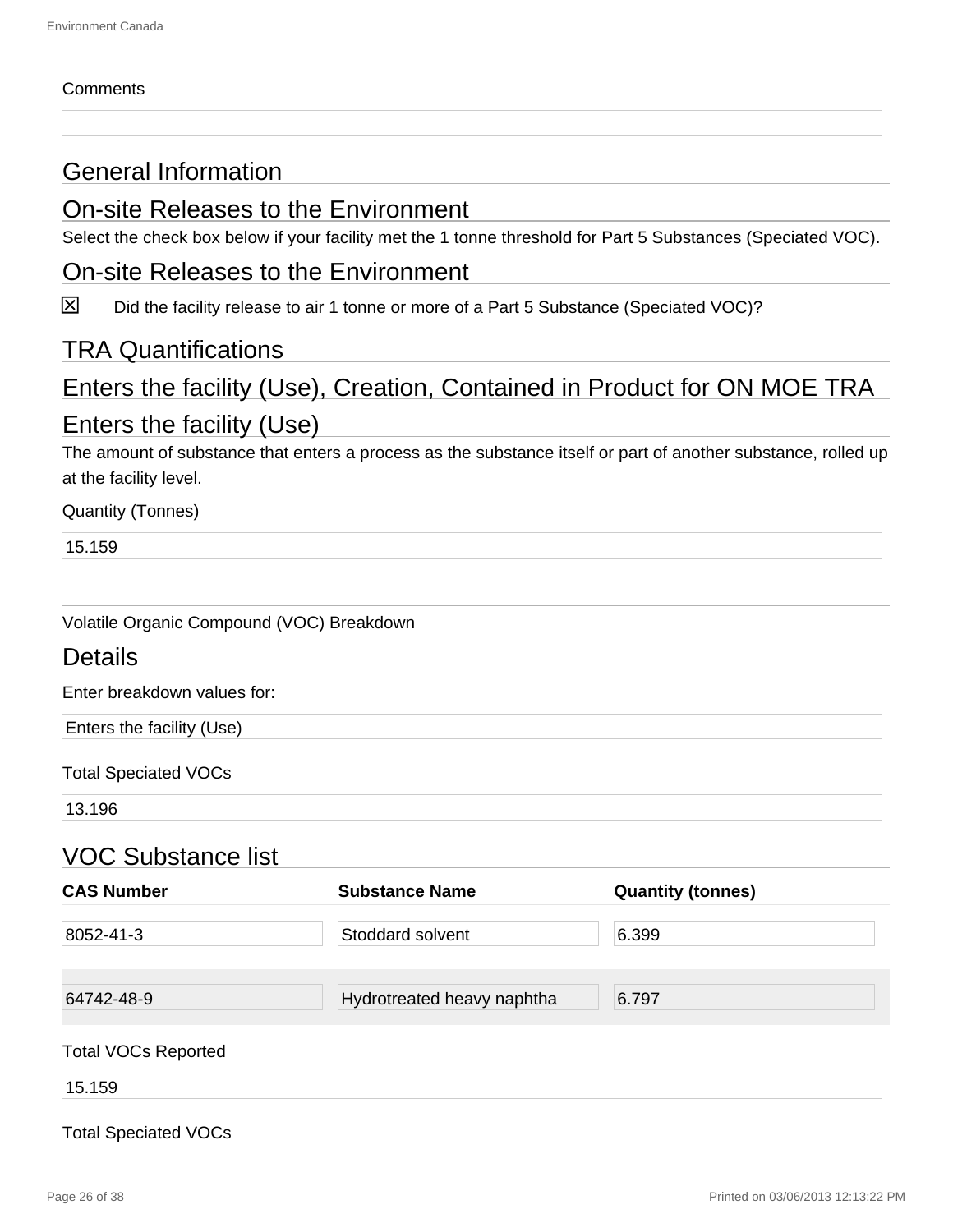#### 13.196

Do you want to use ranges for public reporting? If "No" is selected you are indicating that any report to the public may contain the exact quantity provided.

No

## **Creation**

The amount of substance that is created

Quantity (Tonnes)

0

Volatile Organic Compound (VOC) Breakdown

#### Details

Enter breakdown values for:

**Creation** 

#### Total Speciated VOCs

 $\overline{0}$ 

# VOC Substance list

| <b>CAS Number</b>          | <b>Substance Name</b>      | <b>Quantity (tonnes)</b> |
|----------------------------|----------------------------|--------------------------|
| 8052-41-3                  | Stoddard solvent           | $\mathbf 0$              |
| 64742-48-9                 | Hydrotreated heavy naphtha | 0                        |
| <b>Total VOCs Reported</b> |                            |                          |
| $\overline{0}$             |                            |                          |

#### Total Speciated VOCs

 $\overline{0}$ 

Do you want to use ranges for public reporting? If "No" is selected you are indicating that any report to the public may contain the exact quantity provided.

No

# Change in Method of Quantification

There has been a change in the method or combination of methods used to track and quantify the П substance during the previous calendar year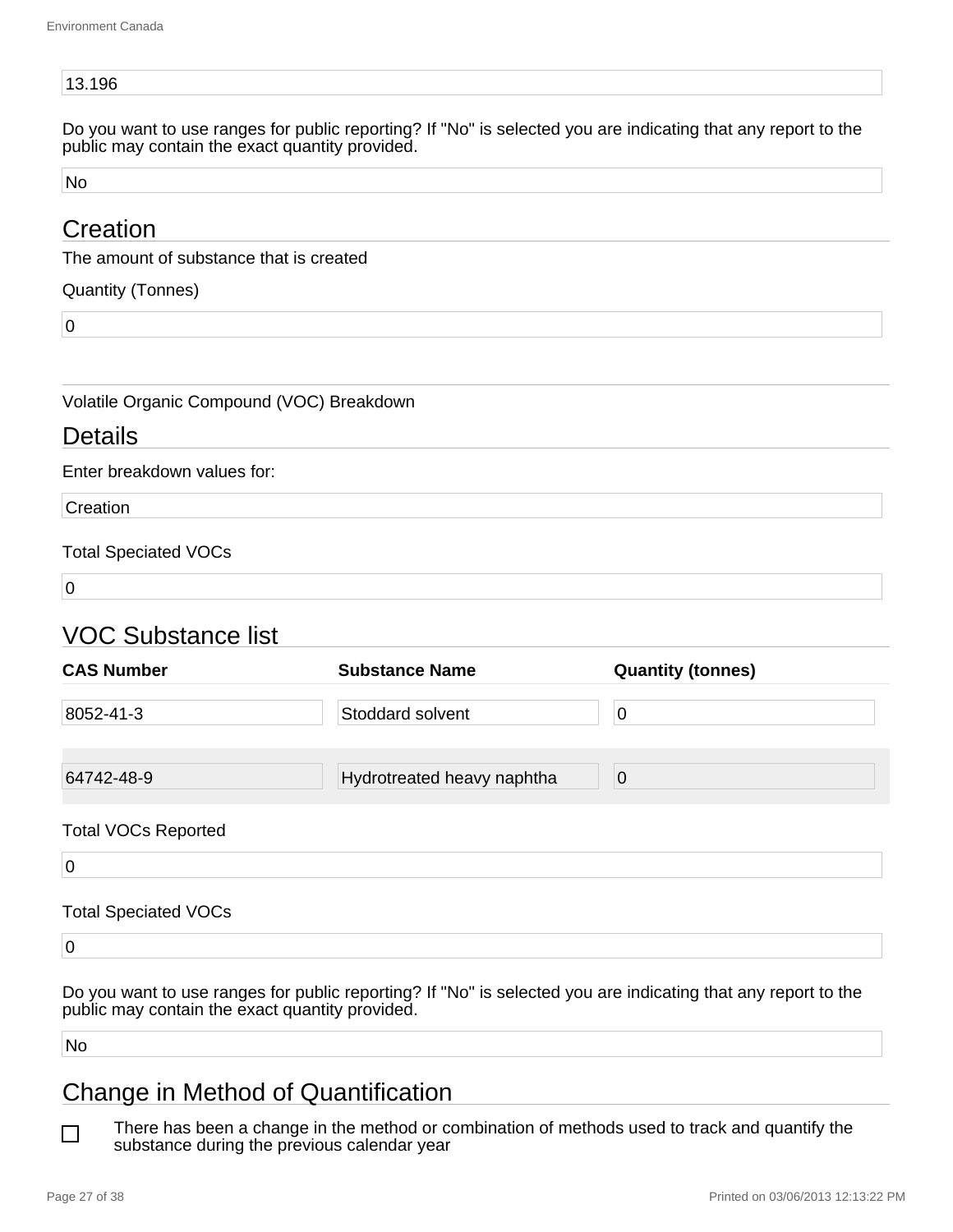٦

#### Describe the changes\*\*

Select the reason for change:\*\*

Describe how the change impact tracking and quantification of the substance\*\*

## Incidents out of the normal course of events

There have been incidents out of the normal course of events that occurred at the facility during the previous calendar year that affected the results of tracking/quantification of this substance.

Explain how tracking and quantifications were affected\*\*

# Significant Process Change

There has been a significant process change at the facility during the previous calendar year.

#### On-site Releases

#### Enter the values for releases to air for the substance

### Releases to Air

|                                     | <b>Basis Of Estimate:</b> | <b>Quantity (Tonnes)</b> |
|-------------------------------------|---------------------------|--------------------------|
| <b>Stack or Point Releases</b>      | C - Mass Balance          | 1.29                     |
| <b>Storage or Handling Releases</b> | NA - Not Applicable       |                          |
| <b>Fugitive Releases</b>            | C - Mass Balance          | 13.196                   |
| <b>Spills</b>                       | NA - Not Applicable       |                          |
| <b>Other Non-point Releases</b>     | NA - Not Applicable       |                          |
| Total - Releases to Air             |                           |                          |
| 14.486                              |                           |                          |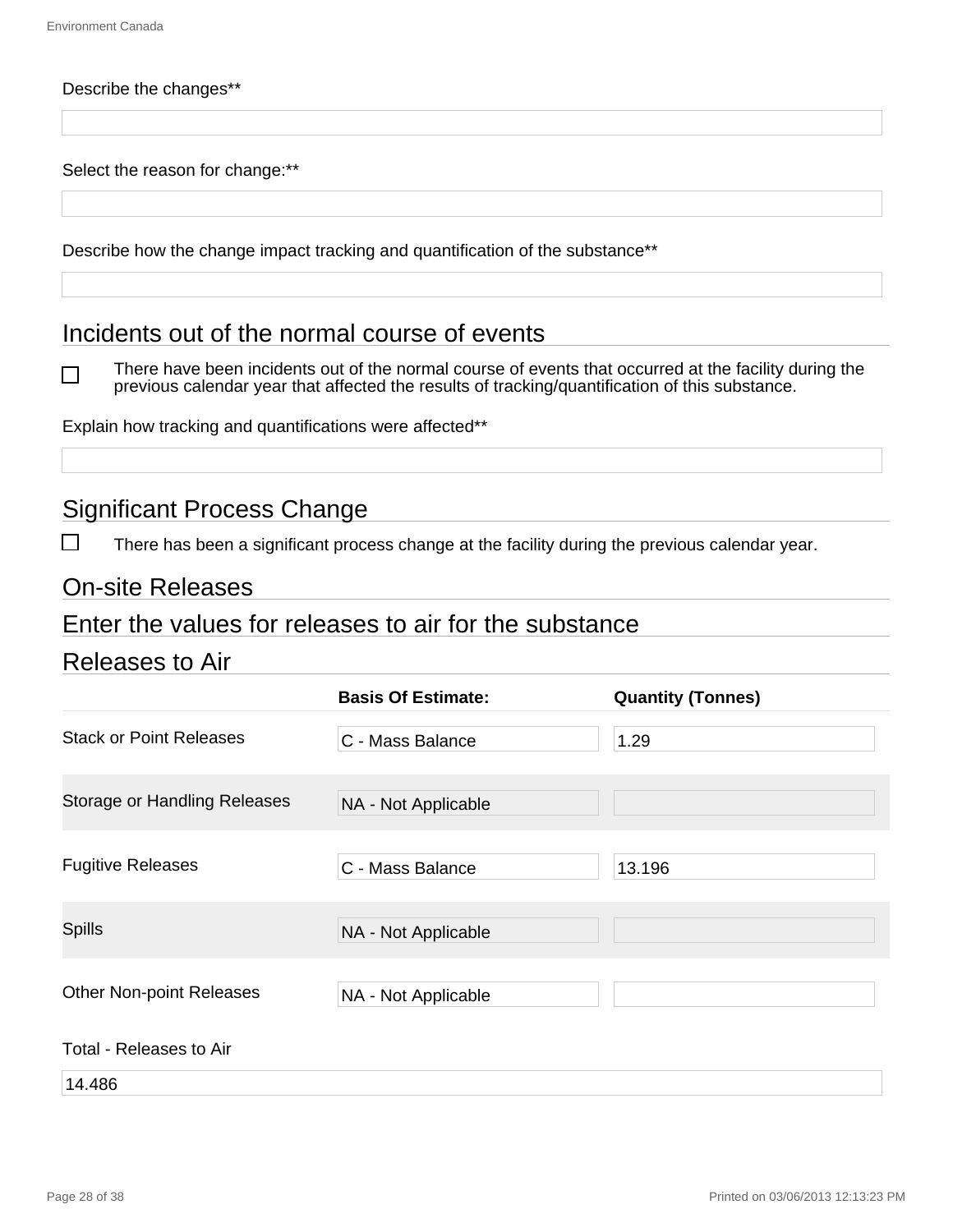# Volatile Organic Compound (VOC) Breakdown

Volatile Organic Compound (VOC) Breakdown

| <b>Details</b>                                      |                                                      |                          |  |  |
|-----------------------------------------------------|------------------------------------------------------|--------------------------|--|--|
| Enter breakdown values for:                         |                                                      |                          |  |  |
| Other Sources (not from Stacks) - Speciated VOCs    |                                                      |                          |  |  |
| <b>Quantity (Tonnes)</b>                            |                                                      |                          |  |  |
| 14.486                                              |                                                      |                          |  |  |
| <b>Total VOCs Reported</b>                          |                                                      |                          |  |  |
| 14.486                                              |                                                      |                          |  |  |
| <b>Total Speciated VOCs</b>                         |                                                      |                          |  |  |
| 13.196                                              |                                                      |                          |  |  |
| <b>VOC Substance list</b>                           |                                                      |                          |  |  |
| <b>CAS Number</b>                                   | <b>Substance Name</b>                                | <b>Quantity (tonnes)</b> |  |  |
| 8052-41-3                                           | Stoddard solvent                                     | 6.399                    |  |  |
| 64742-48-9                                          | Hydrotreated heavy naphtha                           | 6.797                    |  |  |
| <b>Total VOCs Reported</b>                          |                                                      |                          |  |  |
| 14.486                                              |                                                      |                          |  |  |
| <b>Total Speciated VOCs</b>                         |                                                      |                          |  |  |
| 13.196                                              |                                                      |                          |  |  |
|                                                     | Enter the values for releases to air for Part 5 VOCs |                          |  |  |
| Releases from Other Sources - Speciated VOCs        |                                                      |                          |  |  |
|                                                     | <b>Basis Of Estimate:</b>                            | <b>Quantity (Tonnes)</b> |  |  |
| Other Sources (not from Stacks) -<br>Speciated VOCs | NA - Not Applicable                                  | 14.486                   |  |  |
| <b>Breakdown of Annual Releases</b>                 |                                                      |                          |  |  |
| $\Box$<br><b>Distribute Equally</b>                 |                                                      |                          |  |  |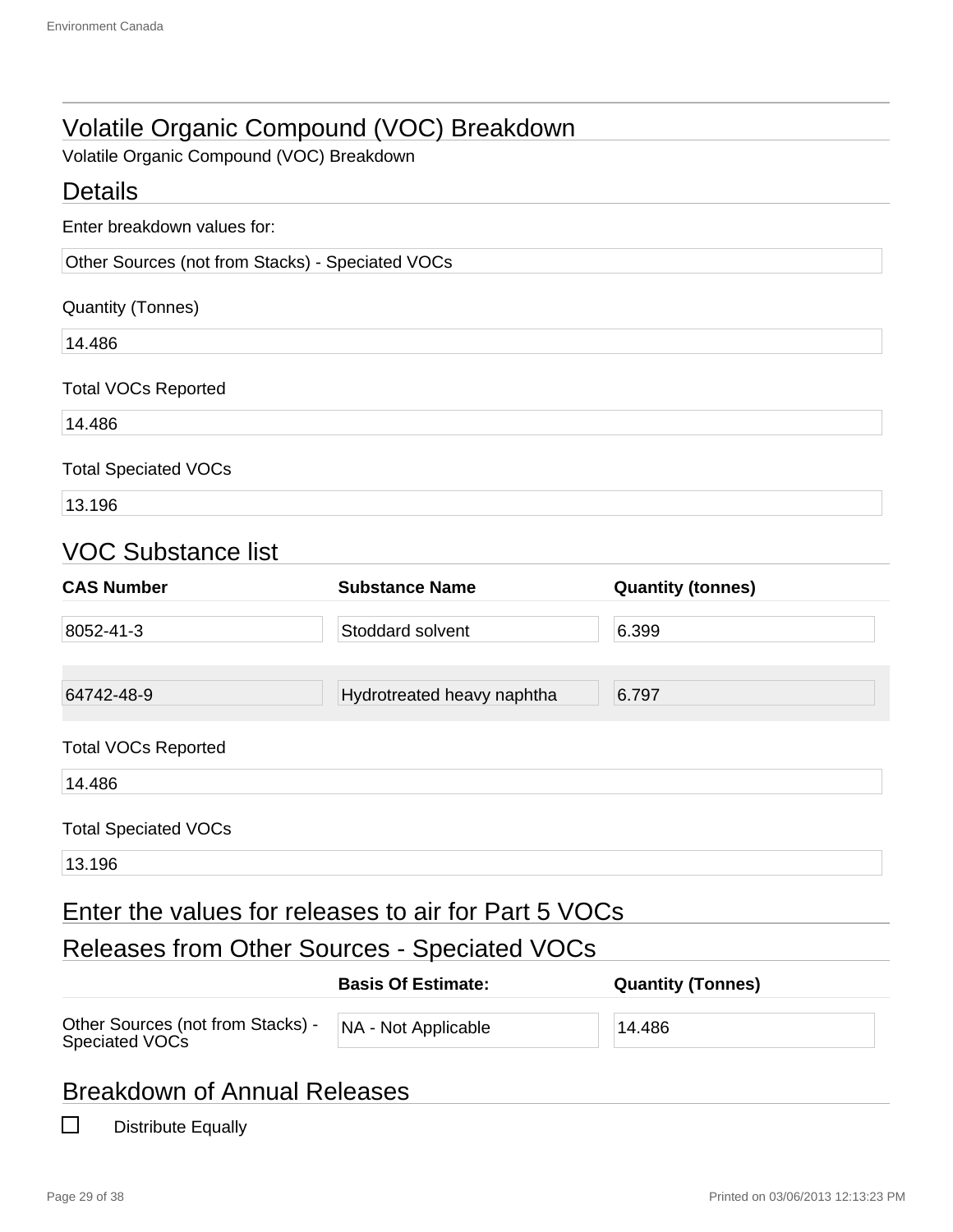# Monthly Releases

| January %   | February % | March %    | April %         |  |
|-------------|------------|------------|-----------------|--|
| 8.33        | 8.33       | 8.34       | 8.33            |  |
| May %       | June %     | July %     | <b>August %</b> |  |
| 8.33        | 8.34       | 8.33       | 8.33            |  |
| September % | October %  | November % | December %      |  |
| 8.34        | 8.33       | 8.33       | 8.34            |  |

Total %

100.00

# Reasons for Changes in Quantities Released from Previous Year

Select the applicable reason or reasons\*

Changes in production levels

Comments ? (On-Site Releases)

# NA - M09, PM10 - Particulate Matter <= 10 Microns

NA - M09, PM10 - Particulate Matter <= 10 Microns

## Substance Reporting Status

## Applicable Programs

NPRIDoes this substance meet the criteria specified in the Canada Gazette notice? Selecting "No" indicates voluntary reporting of this substance to the NPRI\*

ON MOE TRADoes this substance meet the criteria specified in the Ontario Regulation 455/09 under the TRA? Selecting "No" indicates voluntary reporting of this substance to the ON MOE\*

No

Would you like to create an exit record for this ON MOE TRA substance?\*

No

Is this considered the first report for this substance to the ON MOE TRA? (Please select "Help" for further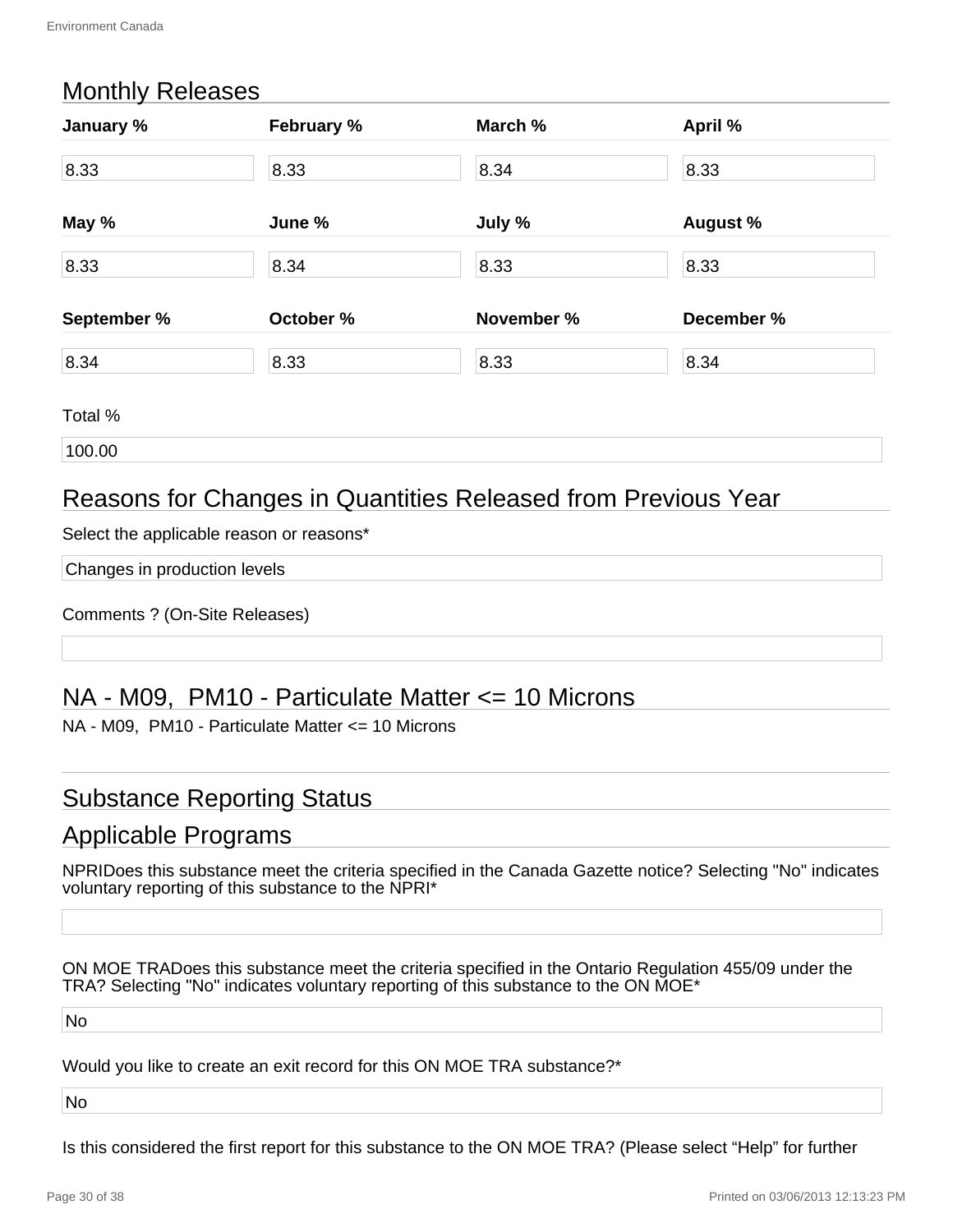#### clarification)\*

Yes

#### **Comments**

# TRA Quantifications

# Enters the facility (Use), Creation, Contained in Product for ON MOE TRA Enters the facility (Use)

The amount of substance that enters a process as the substance itself or part of another substance, rolled up at the facility level.

Quantity (Tonnes)

 $\overline{0}$ 

Do you want to use ranges for public reporting? If "No" is selected you are indicating that any report to the public may contain the exact quantity provided.

No

## Creation

The amount of substance that is created

Quantity (Tonnes)

1.664

Do you want to use ranges for public reporting? If "No" is selected you are indicating that any report to the public may contain the exact quantity provided.

No

l 1

# Change in Method of Quantification

There has been a change in the method or combination of methods used to track and quantify the substance during the previous calendar year

Describe the changes\*\*

#### Select the reason for change:\*\*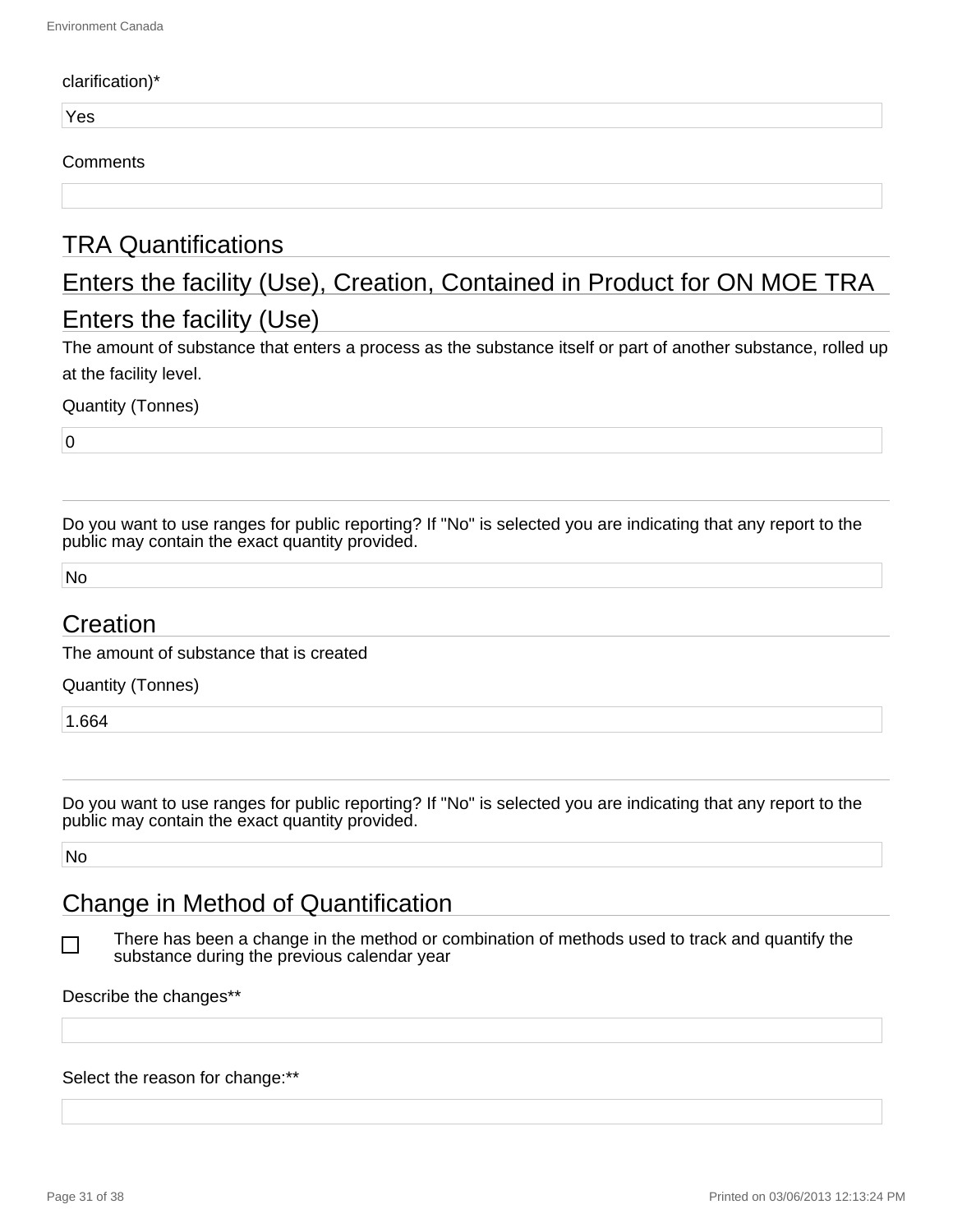$\Box$ 

Describe how the change impact tracking and quantification of the substance<sup>\*\*</sup>

# Incidents out of the normal course of events

There have been incidents out of the normal course of events that occurred at the facility during the previous calendar year that affected the results of tracking/quantification of this substance.

Explain how tracking and quantifications were affected\*\*

# Significant Process Change

There has been a significant process change at the facility during the previous calendar year.

#### On-site Releases

#### Enter the values for releases to air for the substance

#### Releases to Air

|                                     | <b>Basis Of Estimate:</b> | <b>Quantity (Tonnes)</b> |
|-------------------------------------|---------------------------|--------------------------|
| <b>Stack or Point Releases</b>      | NA - Not Applicable       |                          |
| <b>Storage or Handling Releases</b> | NA - Not Applicable       |                          |
| <b>Fugitive Releases</b>            | O - Engineering Estimates | 1.664                    |
| <b>Spills</b>                       | NA - Not Applicable       |                          |
| Other Non-point Releases            | NA - Not Applicable       |                          |
| <b>Road Dust</b>                    | NA - Not Applicable       |                          |
| Total - Releases to Air             |                           |                          |

1.664

# Breakdown of Annual Releases

Distribute Equally

l 1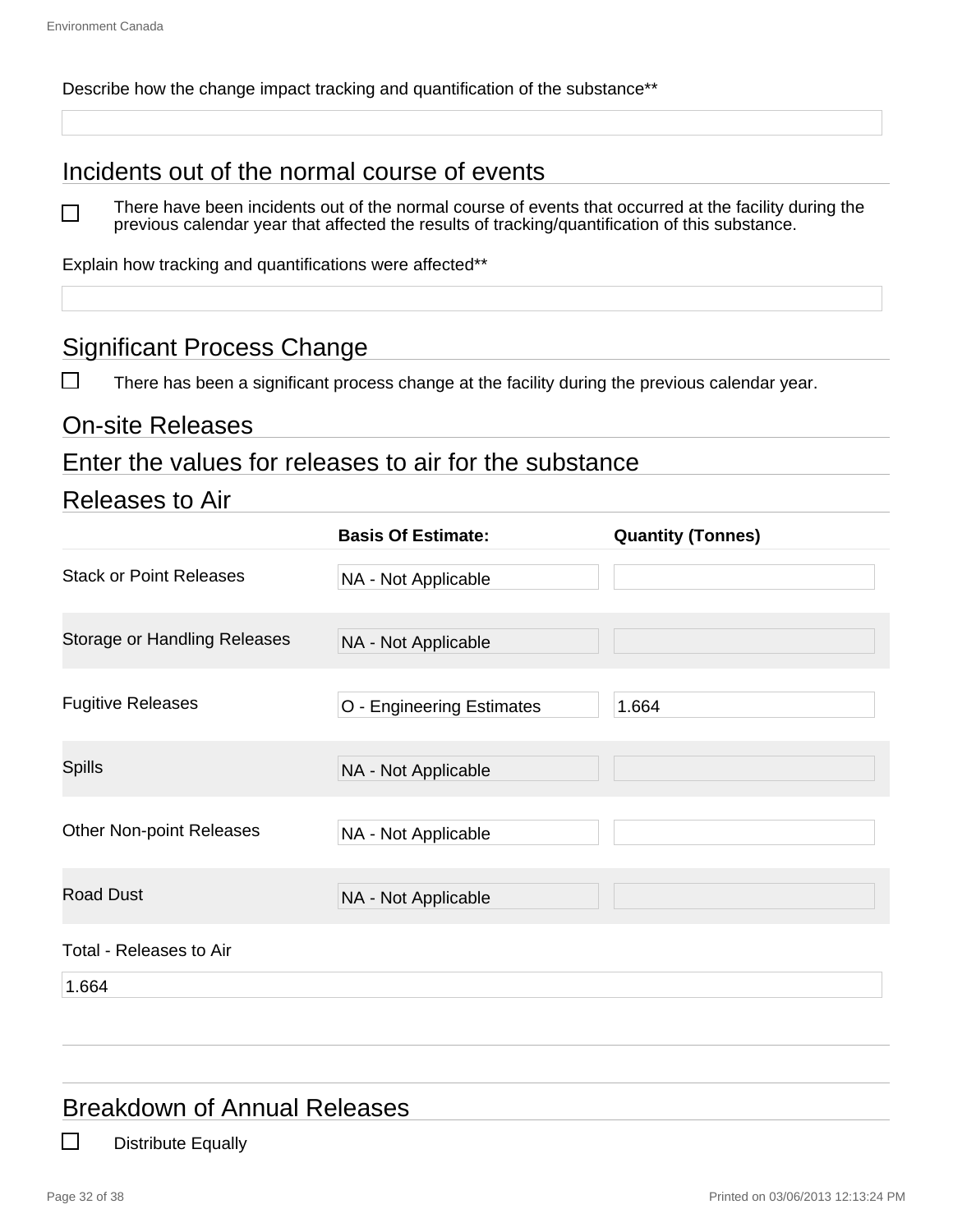# Monthly Releases

| January %   | February % | March %    | April %         |
|-------------|------------|------------|-----------------|
| 8.33        | 8.33       | 8.34       | 8.33            |
| May %       | June %     | July %     | <b>August %</b> |
| 8.33        | 8.34       | 8.33       | 8.33            |
| September % | October %  | November % | December %      |
| 8.34        | 8.33       | 8.33       | 8.34            |

Total %

100.00

# Reasons for Changes in Quantities Released from Previous Year

Select the applicable reason or reasons\*

No significant change (i.e.

| Comments ? (On-Site Releases) |  |  |  |
|-------------------------------|--|--|--|
|-------------------------------|--|--|--|

# Post Plan Substance Details

## NA - 08, Lead (and its compounds)

NA - 08, Lead (and its compounds)

# Objectives, Description and Targets

#### **Objectives**

Objectives in plan:\*

none

# Use Targets

What is the targeted reduction in use of the toxic substance at the facility?\*

**Quantity (tonnes) Unit**

 $\boxtimes$  No quantity target  $\cong$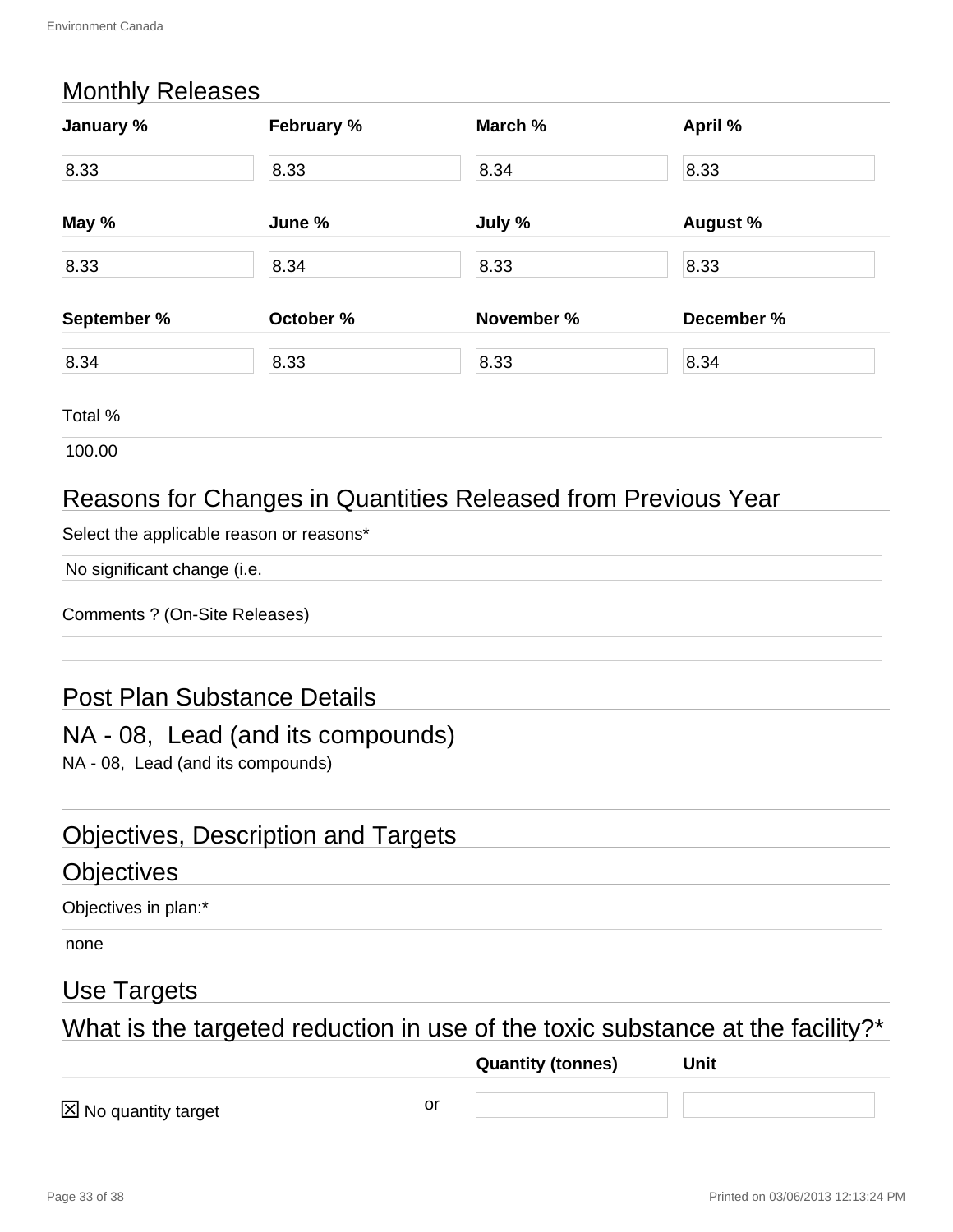# What is the targeted timeframe for this reduction?\*

| $\boxtimes$ No timeline target | or                | years                                                                    |
|--------------------------------|-------------------|--------------------------------------------------------------------------|
| Description of Target:         |                   |                                                                          |
| <b>Creation Targets</b>        |                   |                                                                          |
|                                |                   | What is the targeted reduction in creation of the toxic substance at the |
| facility? $*$                  |                   |                                                                          |
|                                | Quantity (tonnes) | <b>Unit</b>                                                              |

|                                                     |    | <b>Quantity (tonnes)</b> | <b>Unit</b> |  |
|-----------------------------------------------------|----|--------------------------|-------------|--|
| $\boxtimes$ No quantity target                      | or |                          |             |  |
| What is the targeted timeframe for this reduction?* |    |                          |             |  |
| $\boxtimes$ No timeline target                      | or |                          | years       |  |
| Description of targets:                             |    |                          |             |  |
|                                                     |    |                          |             |  |

# Actions

## Additional Actions

Were there any additional actions outside the plan taken during the reporting period to reduce the use and/or creation of the substance?\*

No

Describe any additional actions that were taken during the reporting period to achieve the plan's objectives:\*\*

Provide a public summary of the description of the additional action taken:\*\*

# Reductions due to additional actions taken\*\*

The amount of reduction in use of the substance at the facility during the reporting period that resulted due to the additional actions.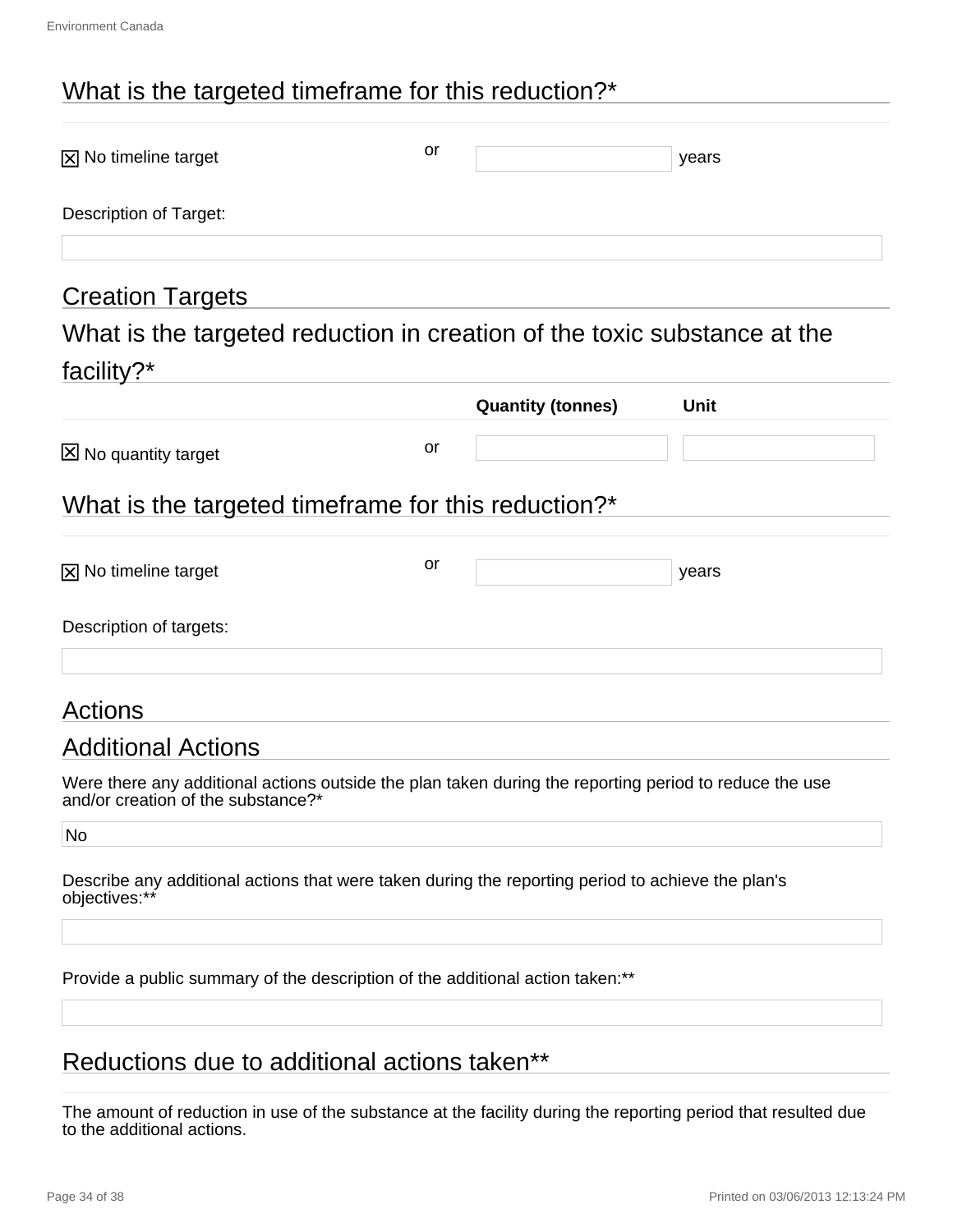| No Amount                                                                                                                                                                                   | kg |
|---------------------------------------------------------------------------------------------------------------------------------------------------------------------------------------------|----|
| The amount of reduction in creation of the substance at the facility during the reporting period that resulted<br>due to the additional actions.                                            |    |
| No Amount                                                                                                                                                                                   | kg |
| The amount of reduction in the substance contained in product at the facility during the reporting period that<br>resulted due to the additional actions.                                   |    |
| No Amount                                                                                                                                                                                   | kg |
| The amount of reduction in release to air of the substance at the facility during the reporting period that<br>resulted due to the additional actions.                                      |    |
| No Amount                                                                                                                                                                                   | kg |
| The amount of reduction in release to water of the substance at the facility during the reporting period that<br>resulted due to the additional actions.                                    |    |
| No Amount                                                                                                                                                                                   | kg |
| The amount of reduction in release to land of the substance at the facility during the reporting period that<br>resulted due to additional actions.                                         |    |
| No Amount                                                                                                                                                                                   | kg |
| The amount of reduction in the substance disposed on-site (including tailings and waste rocks) at the facility<br>during the reporting period that resulted due to the additional actions.  |    |
| No Amount                                                                                                                                                                                   | kg |
| The amount of reduction in the substance disposed off-site (including tailings and waste rocks) at the facility<br>during the reporting period that resulted due to the additional actions. |    |
| No Amount                                                                                                                                                                                   | kg |
| The amount of reduction in the substance recycled off-site at the facility during the reporting period that<br>resulted due to the additional actions.                                      |    |
| No Amount                                                                                                                                                                                   | kg |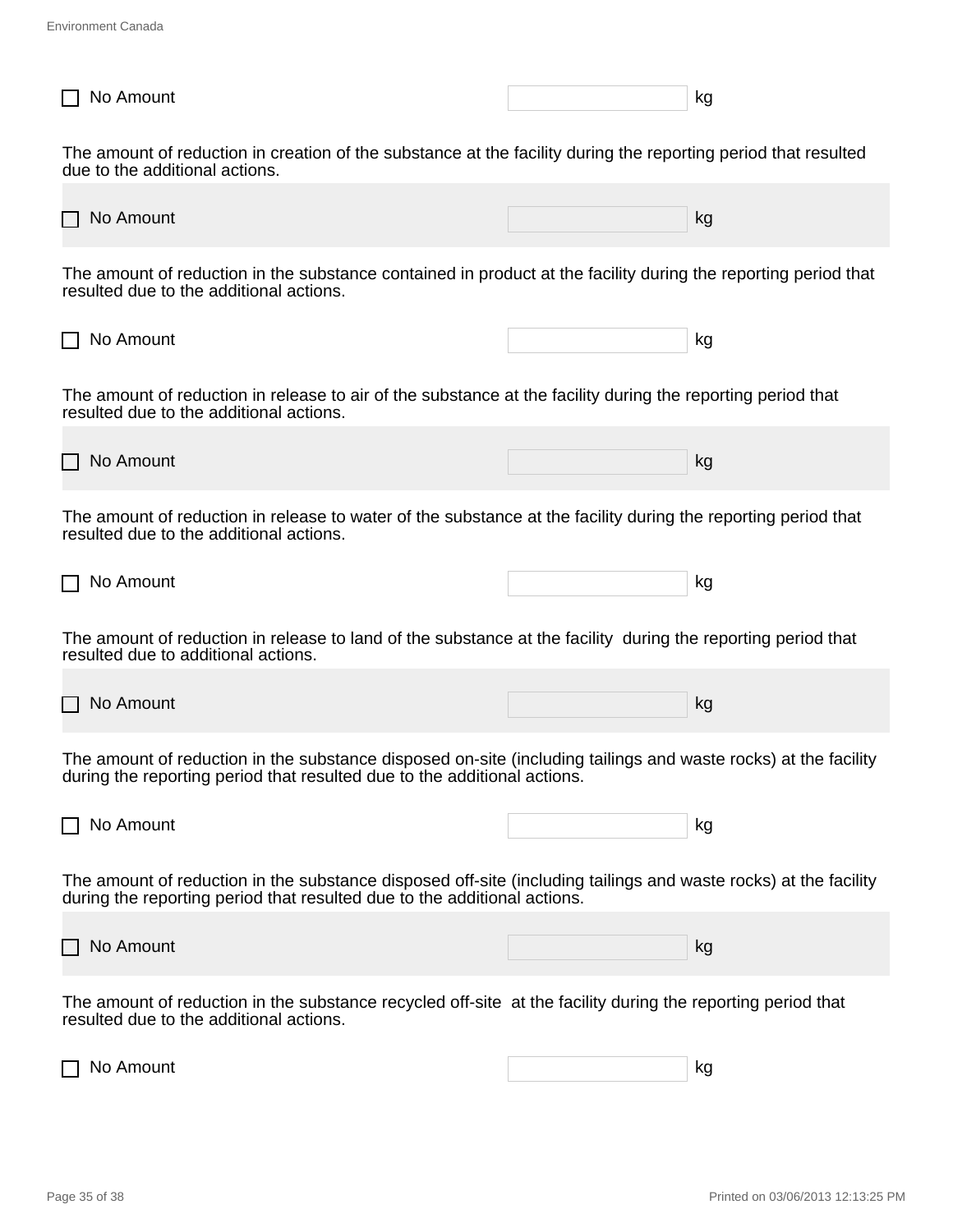# **Amendments**

# Amendments

Were any amendments made to the toxic substance reduction plan during the reporting period?<sup>\*</sup>

No

Description any amendments that were made to the toxic substance reduction plan during the reporting period\*

Provide a public summary of the description of any amendments that were made to the toxic substance reduction plan during the reporting period\*\*

# NA - 09, Manganese (and its compounds)

NA - 09, Manganese (and its compounds)

## Objectives, Description and Targets

## **Objectives**

Objectives in plan:\*

none

# Use Targets

What is the targeted reduction in use of the toxic substance at the facility?\*

|                                                     |    | <b>Quantity (tonnes)</b> | Unit  |  |
|-----------------------------------------------------|----|--------------------------|-------|--|
| $\boxtimes$ No quantity target                      | or |                          |       |  |
| What is the targeted timeframe for this reduction?* |    |                          |       |  |
| $[\overline{x}]$ No timeline target                 | or |                          | years |  |
| Description of Target:                              |    |                          |       |  |
|                                                     |    |                          |       |  |

# Creation Targets

What is the targeted reduction in creation of the toxic substance at the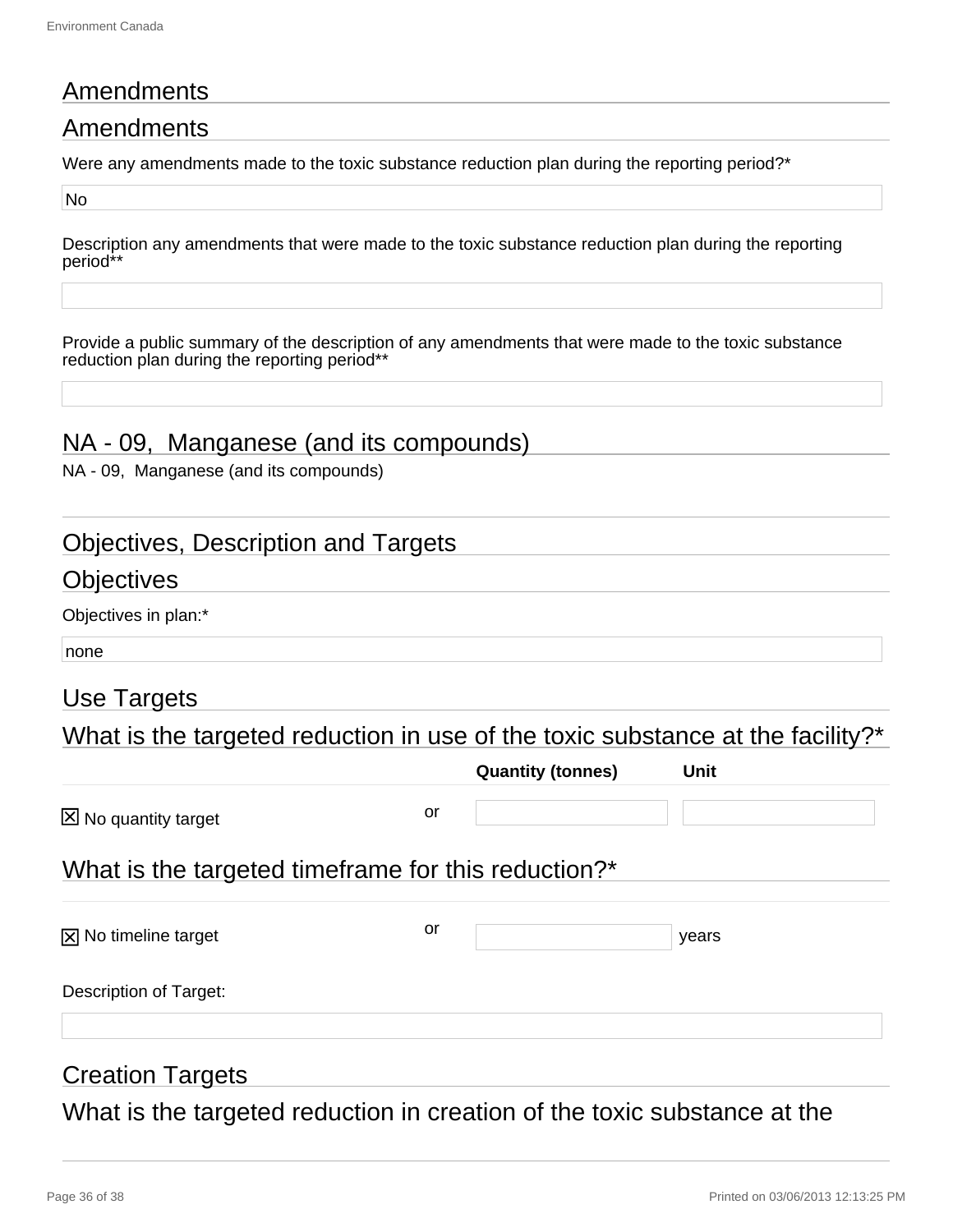# facility?\*

| <b>IQUIIILY:</b>                                                                                                                                          |    | <b>Quantity (tonnes)</b> | <b>Unit</b> |
|-----------------------------------------------------------------------------------------------------------------------------------------------------------|----|--------------------------|-------------|
| No quantity target                                                                                                                                        | or |                          |             |
| What is the targeted timeframe for this reduction?*                                                                                                       |    |                          |             |
| $\boxtimes$ No timeline target                                                                                                                            | or |                          | years       |
| Description of targets:                                                                                                                                   |    |                          |             |
| Actions                                                                                                                                                   |    |                          |             |
| <b>Additional Actions</b>                                                                                                                                 |    |                          |             |
| Were there any additional actions outside the plan taken during the reporting period to reduce the use<br>and/or creation of the substance?*              |    |                          |             |
| No                                                                                                                                                        |    |                          |             |
| Describe any additional actions that were taken during the reporting period to achieve the plan's<br>objectives:**                                        |    |                          |             |
| Provide a public summary of the description of the additional action taken:**                                                                             |    |                          |             |
| Reductions due to additional actions taken**                                                                                                              |    |                          |             |
| The amount of reduction in use of the substance at the facility during the reporting period that resulted due<br>to the additional actions.               |    |                          |             |
| No Amount                                                                                                                                                 |    |                          | tonnes      |
| The amount of reduction in creation of the substance at the facility during the reporting period that resulted<br>due to the additional actions.          |    |                          |             |
| No Amount                                                                                                                                                 |    |                          | tonnes      |
| The amount of reduction in the substance contained in product at the facility during the reporting period that<br>resulted due to the additional actions. |    |                          |             |

□ No Amount tonnes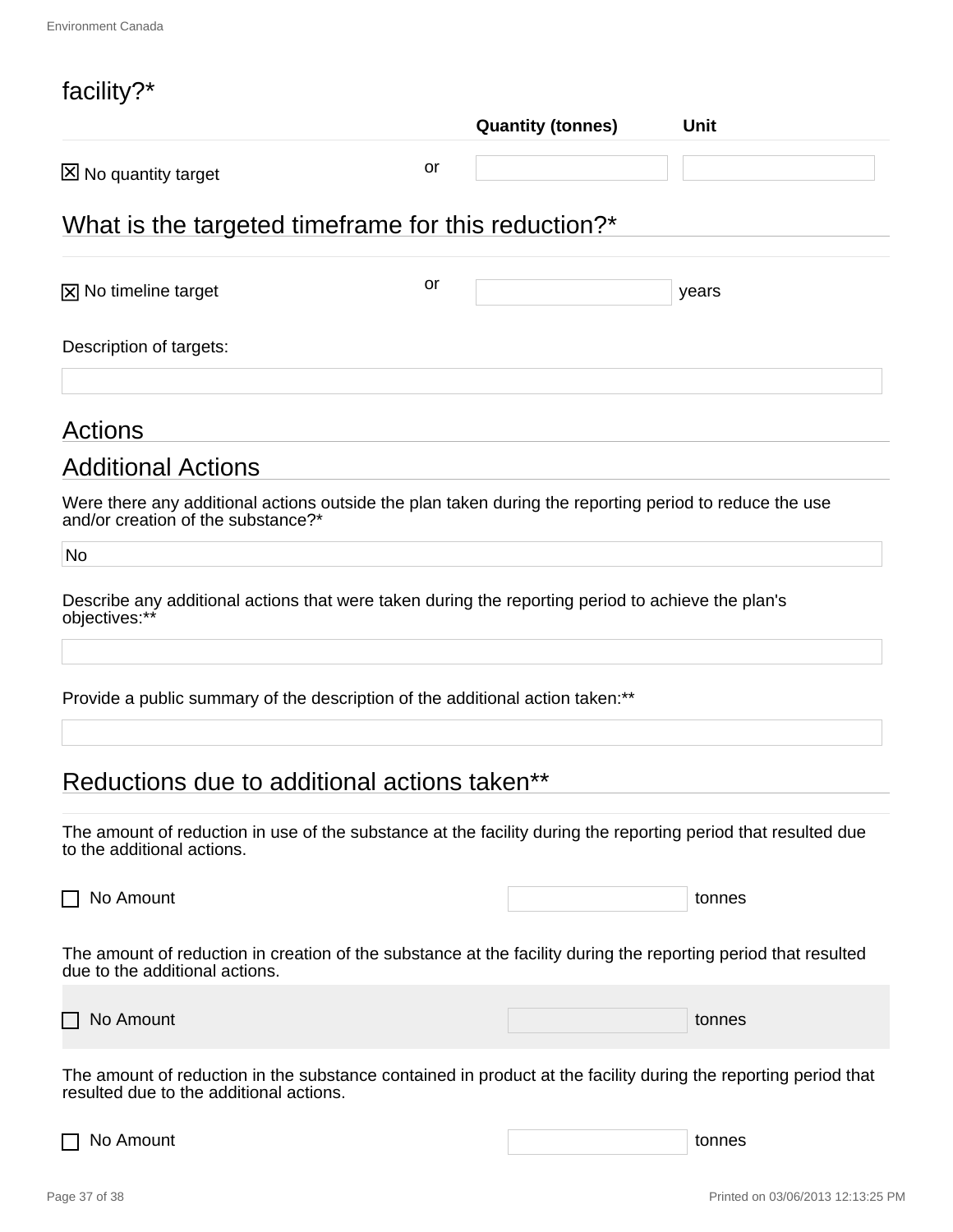The amount of reduction in release to air of the substance at the facility during the reporting period that resulted due to the additional actions.

| No Amount                                                                                                                                                                                   |  | tonnes |  |  |
|---------------------------------------------------------------------------------------------------------------------------------------------------------------------------------------------|--|--------|--|--|
| The amount of reduction in release to water of the substance at the facility during the reporting period that<br>resulted due to the additional actions.                                    |  |        |  |  |
| No Amount                                                                                                                                                                                   |  | tonnes |  |  |
| The amount of reduction in release to land of the substance at the facility during the reporting period that<br>resulted due to additional actions.                                         |  |        |  |  |
| No Amount                                                                                                                                                                                   |  | tonnes |  |  |
| The amount of reduction in the substance disposed on-site (including tailings and waste rocks) at the facility<br>during the reporting period that resulted due to the additional actions.  |  |        |  |  |
| No Amount                                                                                                                                                                                   |  | tonnes |  |  |
| The amount of reduction in the substance disposed off-site (including tailings and waste rocks) at the facility<br>during the reporting period that resulted due to the additional actions. |  |        |  |  |
| No Amount                                                                                                                                                                                   |  | tonnes |  |  |
| The amount of reduction in the substance recycled off-site at the facility during the reporting period that<br>resulted due to the additional actions.                                      |  |        |  |  |
| No Amount                                                                                                                                                                                   |  | tonnes |  |  |
| Amendments                                                                                                                                                                                  |  |        |  |  |
| Amendments                                                                                                                                                                                  |  |        |  |  |
| Were any amendments made to the toxic substance reduction plan during the reporting period?*                                                                                                |  |        |  |  |
| No                                                                                                                                                                                          |  |        |  |  |
| Description any amendments that were made to the toxic substance reduction plan during the reporting<br>period**                                                                            |  |        |  |  |
| Provide a public summary of the description of any amendments that were made to the toxic substance<br>reduction plan during the reporting period**                                         |  |        |  |  |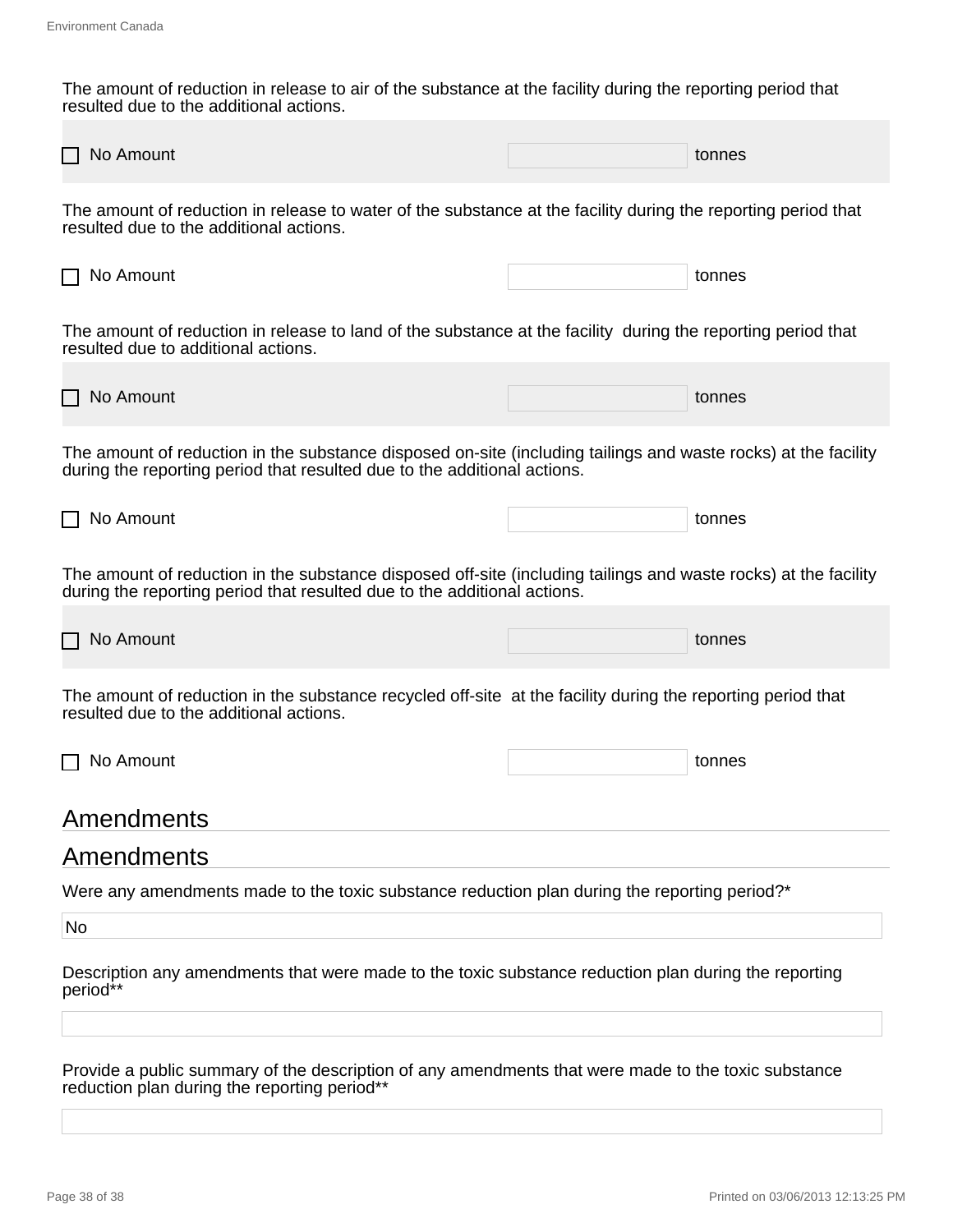A.Berger Precision Ltd. **Toxics Reduction Plan PM10** 

#### 9.0 Certification

As of December 12, 2013, I, Alexander Berger, certify that I have read the toxic substance reduction plan for PM10 and am familiar with its contents, and to my knowledge the plan is factually accurate and complies with the Toxics Reduction Act, 2009 and Ontario Regulation 455/09 (General) made under that Act.

Alexander Berger, President

 $12 - 12 - 2013$ 

Date

As of December 3, 2013, I, Wendy Nadan certify that I am familiar with the processes at A.Berger that create PM10, that I agree with the estimates referred to in subparagraphs 7 iii, iv and v of subsection 4 (1) of the Toxics Reduction Act, 2009 that are set out in the plan dated December 5, 2013 and that the plan complies with that Act and Ontario Regulation 455/09 (General) made under that Act.

December 5, 2013

Wendy Nadan, Toxic Substance Reduction Planner

Date